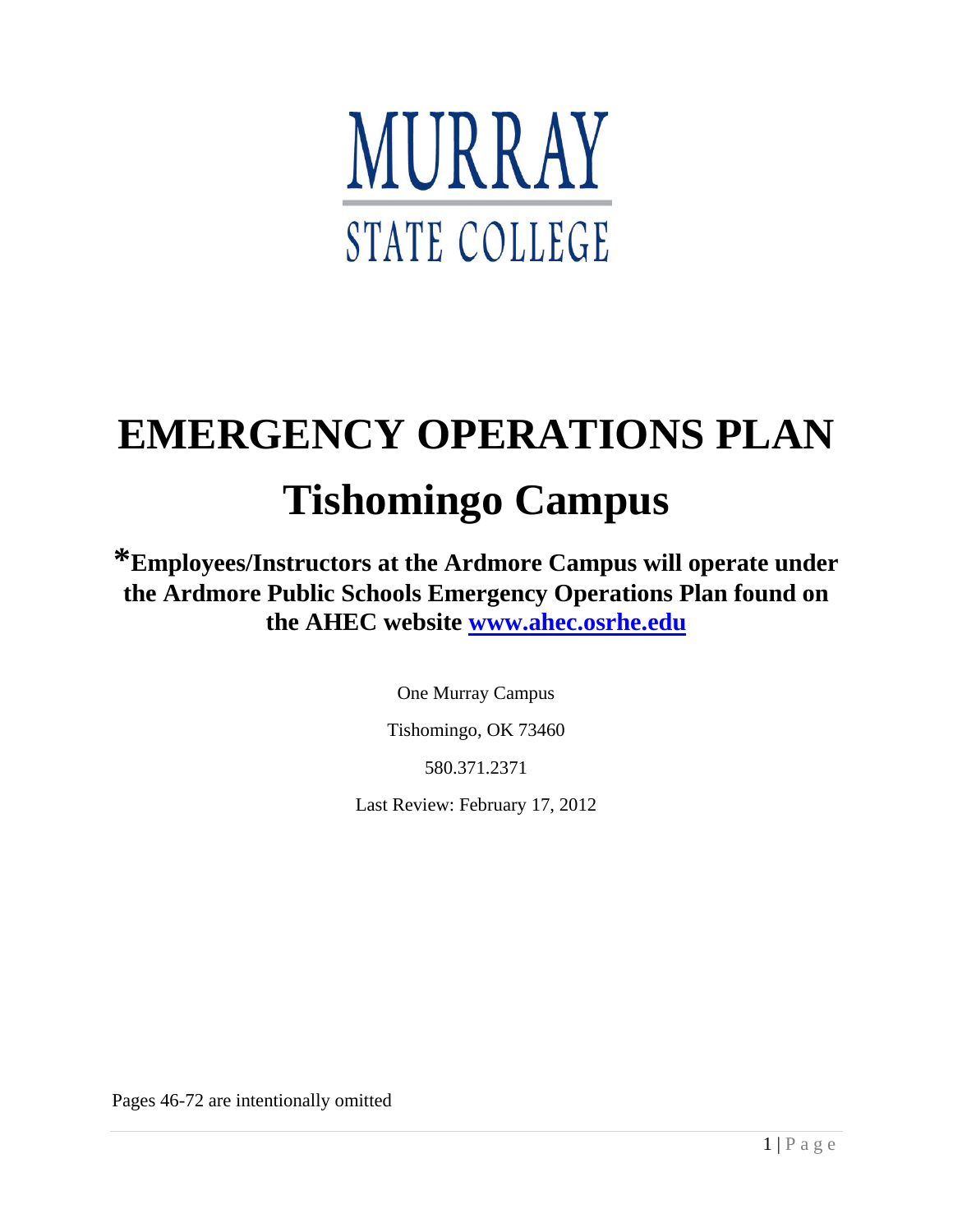#### DOCUMENT CONTROL, REVIEW AND UPDATES

#### Critical Procedure

The Supervisor of Campus Police is responsible for ensuring the most current version of this document is available.

This document will be reviewed yearly and redistributed to the appropriate individuals as needed.

Title

President VP for Administration/Finance VP for Academic Affairs VP for Student Affairs Assistant VP for Facilities Assistant VP for Administrative Services Assistant VP for Enrollment Management Director of Student Life IT Director Director of Human Resources Campus Police Supervisor Public Information

## REVIEW AND APPROVAL

This Emergency Operations Plan for Murray State College is hereby approved and in effect on October 1, 2010.

Jum

Mrs. Joy McDaniel

President Murray State College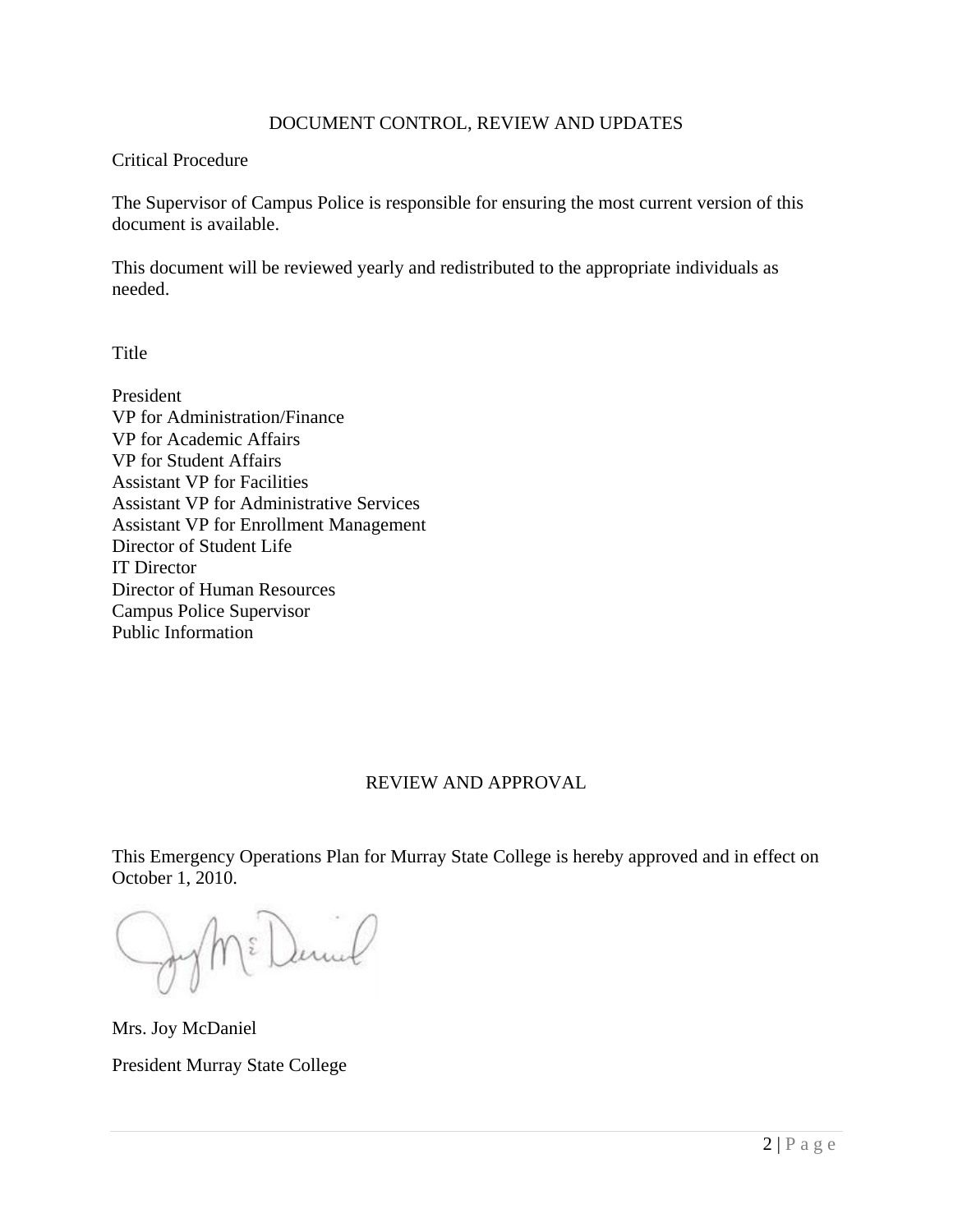#### DOCUMENT DISTRIBUTION NOTICE

#### Murray State College

#### Emergency Operations Plan

Date:

Control Copy #1 of the Murray State College Emergency Operations Plan

Please insert the enclosed document into your controlled emergency plans manual. Superseded documents must be so marked, physically removed and destroyed.

Place the entire plan with this plan.

Please sign and date the transmittal to acknowledge receipt and forward within five (5) working days by mail or fax. Please include your printed name, address and phone number in the spaces provided.

Return to: Murray State College

Attn: VP for Student Affairs

One Murray Campus

Tishomingo, OK 73460

Contact: Michaelle Gray; [mgray@mscok.edu;](mailto:mgray@mscok.edu) Telephone (580-371-2371 x191) Fax (580-371- 9844)

Please acknowledge:

I have destroyed the previous versions of the plan(s) listed above.

I have reviewed changes to the document.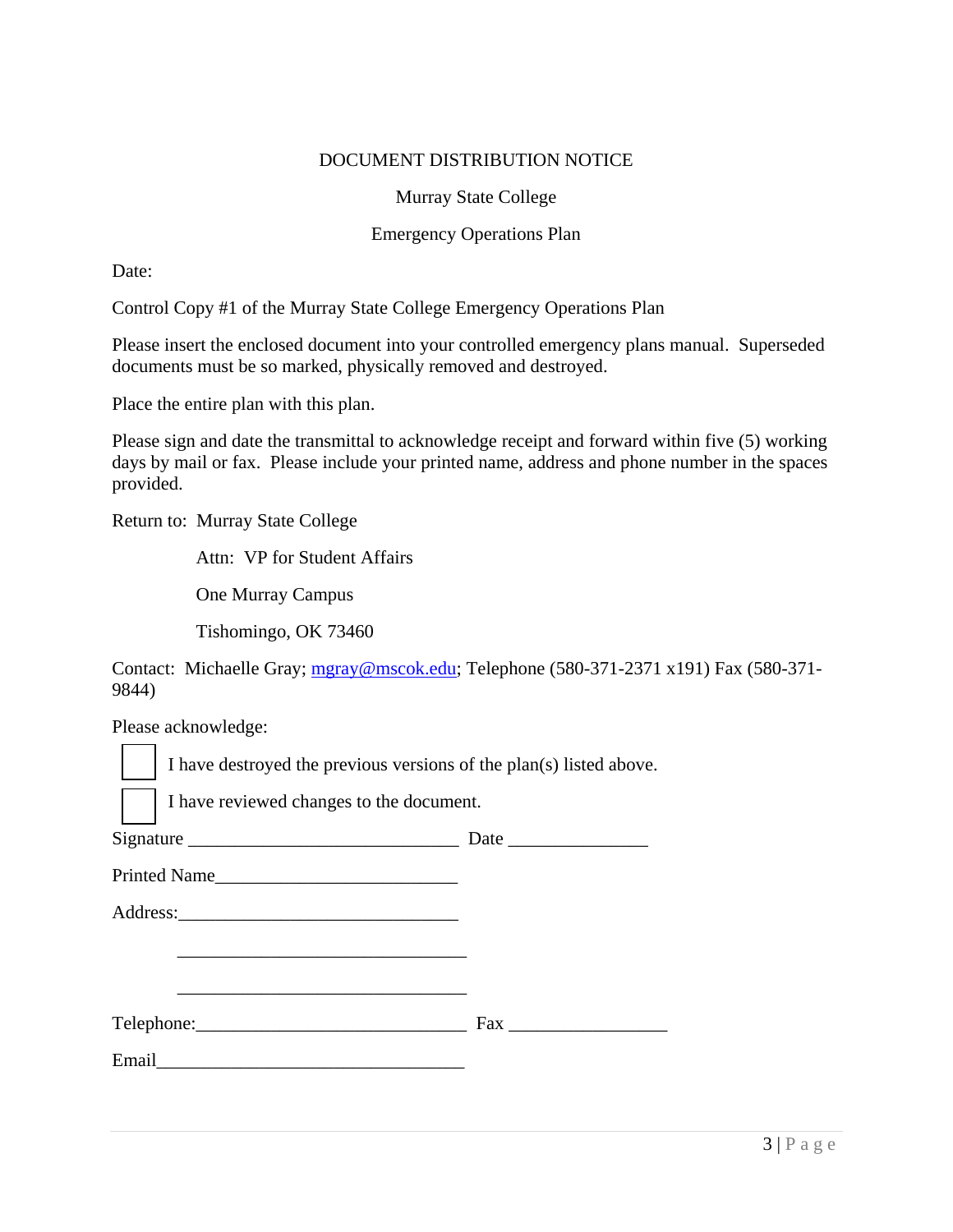Note: Please thoroughly review this plan at your earliest convenience to ensure current knowledge.

## **MURRAY STATE COLLEGE EMERGENCY OPERATIONS PLAN**

#### **Section 1-Introduction**

As an institution of higher education, Murray State College ("College") hosts many students in addition to employees and visitors at its facilities in Tishomingo, OK and surrounding communities. It is incumbent on the College"s leadership to take measures to address foreseeable emergency situations. This Emergency Operations Plan provides a framework for emergency event management that is consistent with the National Incident Management System (NIMS) prescribed by the United States Department of Homeland Security. This framework will facilitate coordination by the College"s Crisis Management Team with first responders from different agencies in the event of a major incident such as tornado, fire, or campus-wide power outage.

Sections 2 through 4 of this plan address the purpose, roles, responsibilities and priorities of the College"s Crisis Management Team. Sections 5 through 8 describe actions the campus population should take in specific types of emergencies. The Appendices provide additional information and forms in support of the preceding sections.

The Emergency Operations Plan is designed to describe the Incident Management System that the College will implement during major emergencies. It also provides basic guidelines and operating procedures for campus personnel during emergency situations. The Emergency Operations Plan does not attempt to cover every conceivable situation and actions during any specific emergency will be prescribed by the Crisis Management Team.

## *Employees, students, and visitors are informed of an emergency by campus e-mail, public address system, and Emergency Building Monitors.*

#### **Section 2-Purpose**

Murray State College is committed to the safety of its students, employees, visitors and community. As a partner with the City of Tishomingo and Johnston County, Murray State College will use its technical expertise, resources to mitigate, prepare, respond and recover from natural, technological, and terrorism events that may affect the campus and community. This Plan *Murray State College Emergency Operations Plan (EOP)*, is intended to provide a common framework to coordinate actions of disparate groups and provide a seamless, rapid response and recovery to a potential or actual emergency affecting the campus or community.

The EOP is designed using an "all hazards approach" where general, common functions such as communications are listed in the main body of the document. Actions for specific hazards are listed in the Appendices along with detailed information such as maps and contact lists.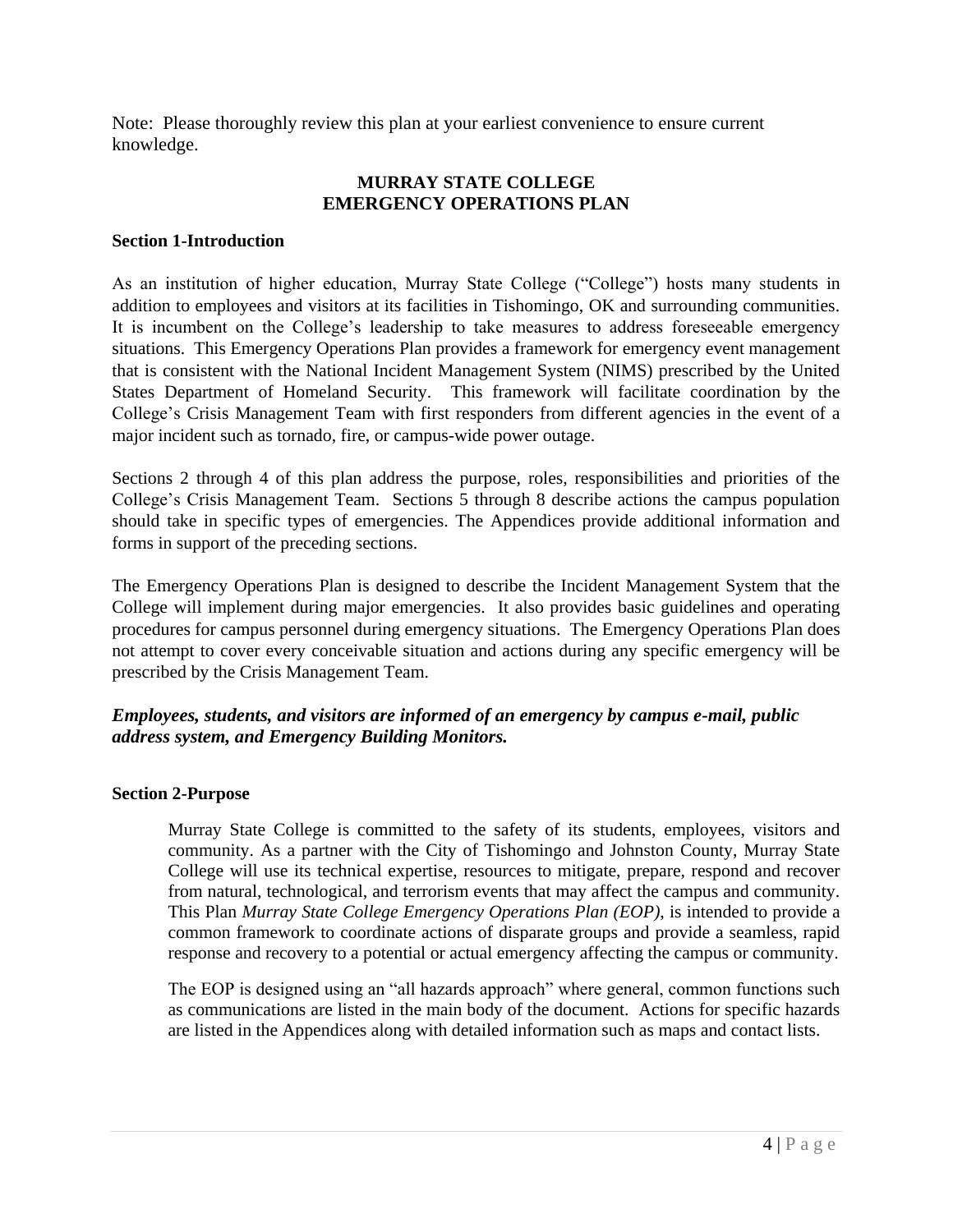#### **Authority**

Authority for this plan is contained in the Code of Federal Regulations (29 CFR 1910.38) relating to emergency preparedness, The CLASS Task Force was created with Executive Order 2007-17. Their efforts have been sustained until 2010 by Executive Order 2008-8, which states extends the existence and authority of the CLASS Task Force to continue to review and evaluate safety and security for Oklahoma higher education and career technology institutions.

#### **NIMS Compliance**

This Plan is designed to be compatible with both National Incident Management System (NIMS) and the Incident Command System (ICS). **Situation and Assumptions**

- An incident may occur on the campus that requires an emergency response.
- Campus resources may be inadequate to handle the incident and interagency  $\bullet$ coordination with city and county response agencies will be required.
- On-scene responders initiate the Incident Command System (ICS).
- Response personnel have received role-appropriate National Incident Management System (NIMS) training.
- The event may necessitate an extended response or involve a wide area of the campus or community immediately adjacent to the campus.
- An off-site emergency -such as a flood- may involve students, faculty, staff, and the campus and potentially require the response of Murray State College resources.
- Murray State College Public Information staff may work with the local community in order to effectively inform students, staff, parents/guardians, faculty and the surrounding community.

#### **Section 3-Emergency Operations Plan**

#### **3.1 Incident Command and Crisis Management Team**

#### **3.1.1 Incident Command System**

The Murray State College Emergency Operations Plan is operated under the Incident Command System (ICS) and is used by emergency services nationwide, as mandated by the National Incident Management System. The ICS is an all-risk system designed to be used in response to medical emergencies, technology accidents, natural disasters, and social emergencies.

The primary objective of the Incident Command System is the management of assigned resources for effective control of any situation. The ICS organization expands in a modular fashion based upon the type and complexity of the incident. The Incident Commander manages major functions until span-of-control restrictions require the delegation of certain functions. Functions are delegated to the command and operational staff, who are equipped to manage the "hands-on" details of the incident. If the College ICS is the same system as the one used by most fire departments (e.g., Tishomingo Fire & Rescue) and other agencies,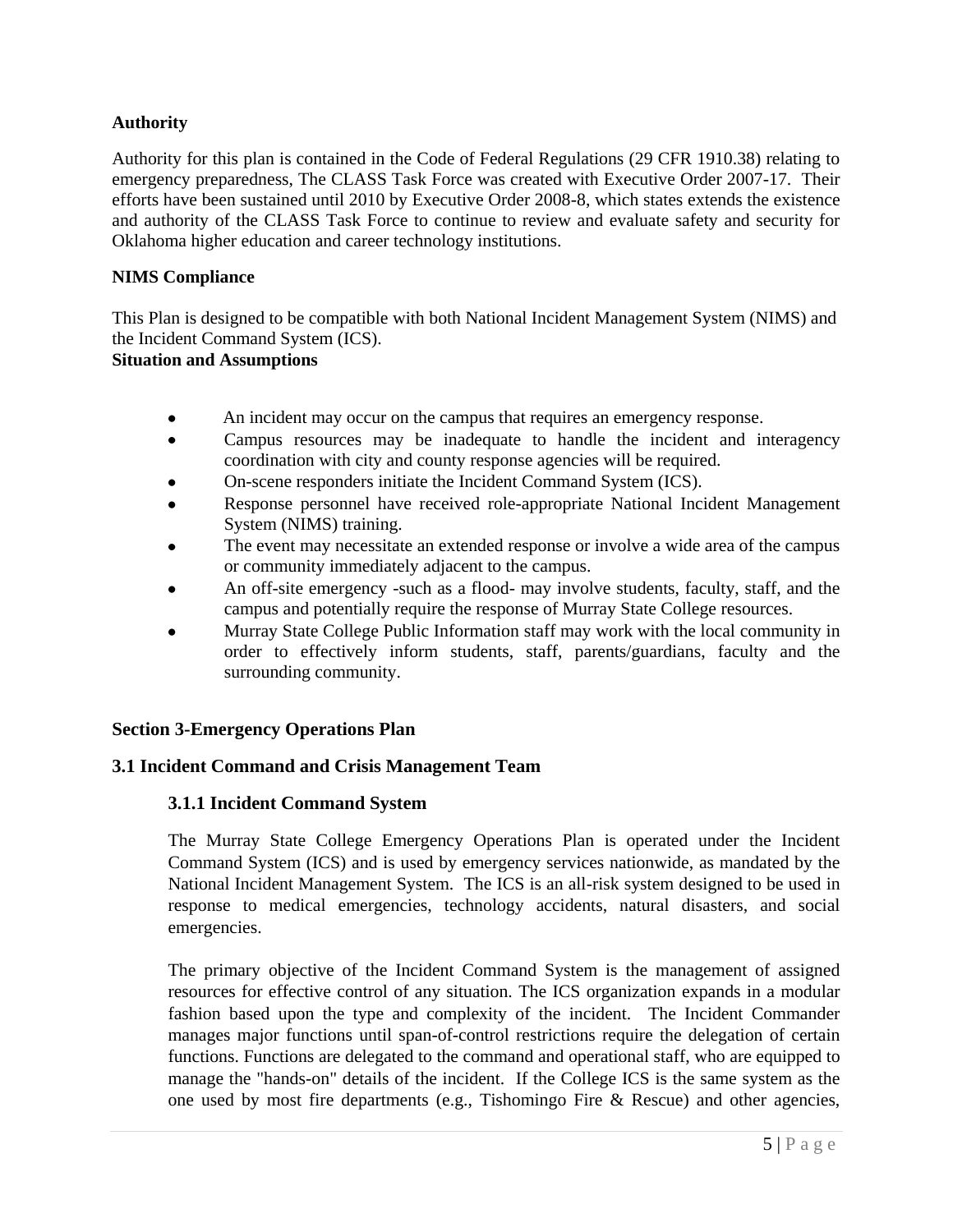integration of the outside resources into a College emergency scene can occur smoothly. The Murray State College"s Crisis Management Team (CMT) is staffed and operated by personnel trained in ICS and has reporting structures similar to the fire department"s ICS structure.

## **3.1.2 Incident Commander (IC) The first person on the scene is considered the Incident Commander (IC) until he or she relinquishes it to a CMT member or emergency personnel.**

The Incident Commander shall be the "decision maker" for all issues during the declared emergency. The IC will use these procedures for guidance, all available resources, and his or her best professional judgment to protect the health, welfare, and safety of the college and its community.

#### **3.1.3 Incident Command Center (ICC)**

Activation of the campus ICC is at the discretion of the President or designee. Some criteria to consider in this decision includes whether there is:

- Declaration of local or State of Emergency
- Lack of campus resources for incident
- Catastrophic event
- Prolonged or unknown duration of the incident

The Incident Command Center is a designated location from which the MSC Crisis Management Team (CMT) will coordinate and gather the appropriate resources for the emergency situation. It should remain in operation until the Incident Commander has downgraded the emergency. At least one person from each of the CMT areas should staff the Incident Command Center.

#### **3.2 Incident Command Center Location** (VP for Student Affairs)

**3.2.1 Primary Location-**The primary location for the Incident Command Center is the Ballroom in Park Student Center.

**3.2.2 Secondary Location-**In the event that the Ballroom is a part of the emergency or is unsafe; the secondary location will be the Student Services Building Conference Room on the second floor.

**3.2.3 Tertiary Location-**If no safe areas are available in existing buildings, the Tertiary location will be outdoors at the SE corner of the baseball field.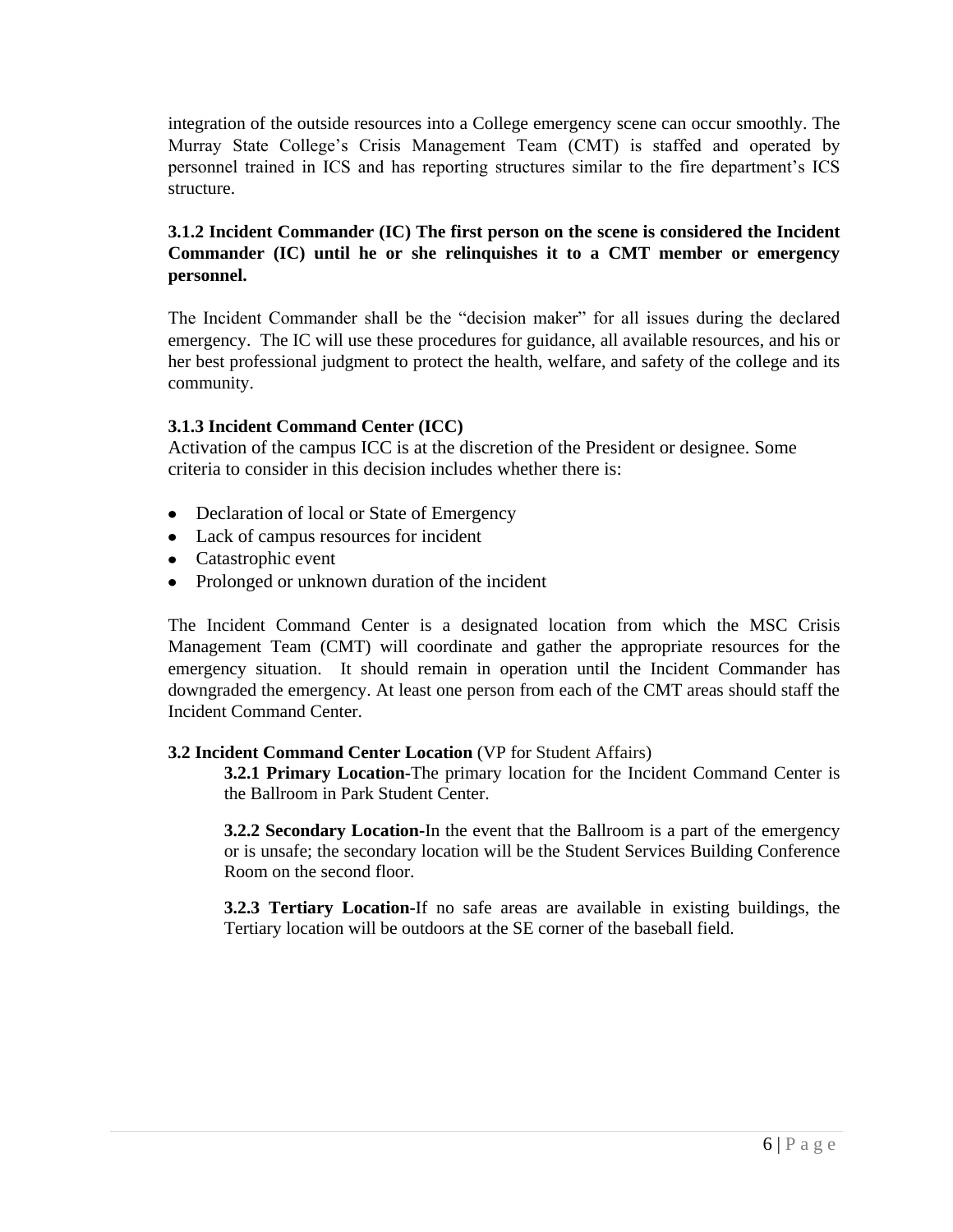



#### **In all cases, identified titles include consideration of a designee.**

#### **3.3.1 Executive Decision and Support (President or designee)**

- Ensure emergency planning meetings are conducted for all employees;  $\bullet$
- Ensure emergency training is taken by all emergency response employees;
- Authorize official statement and release of information to the media and other College constituent groups;
- Authorize funding above existing levels when required.

#### **Executive Staff (President, VP for Administration/Finance, VP for Academic Affairs, and VP for Student Affairs) are involved in the following issues:**

- Resource commitments beyond authority of Incident Commander  $\bullet$
- $\bullet$ Media relations/issues
- Community issues
- Closure decisions
- Incidents effecting College business operations  $\bullet$
- Death or serious injury of a student, employee, contractor, or visitor  $\bullet$

#### **Emergency Call List:**

- 1. Campus Police
- 2. VP for Student Affairs
- 3. President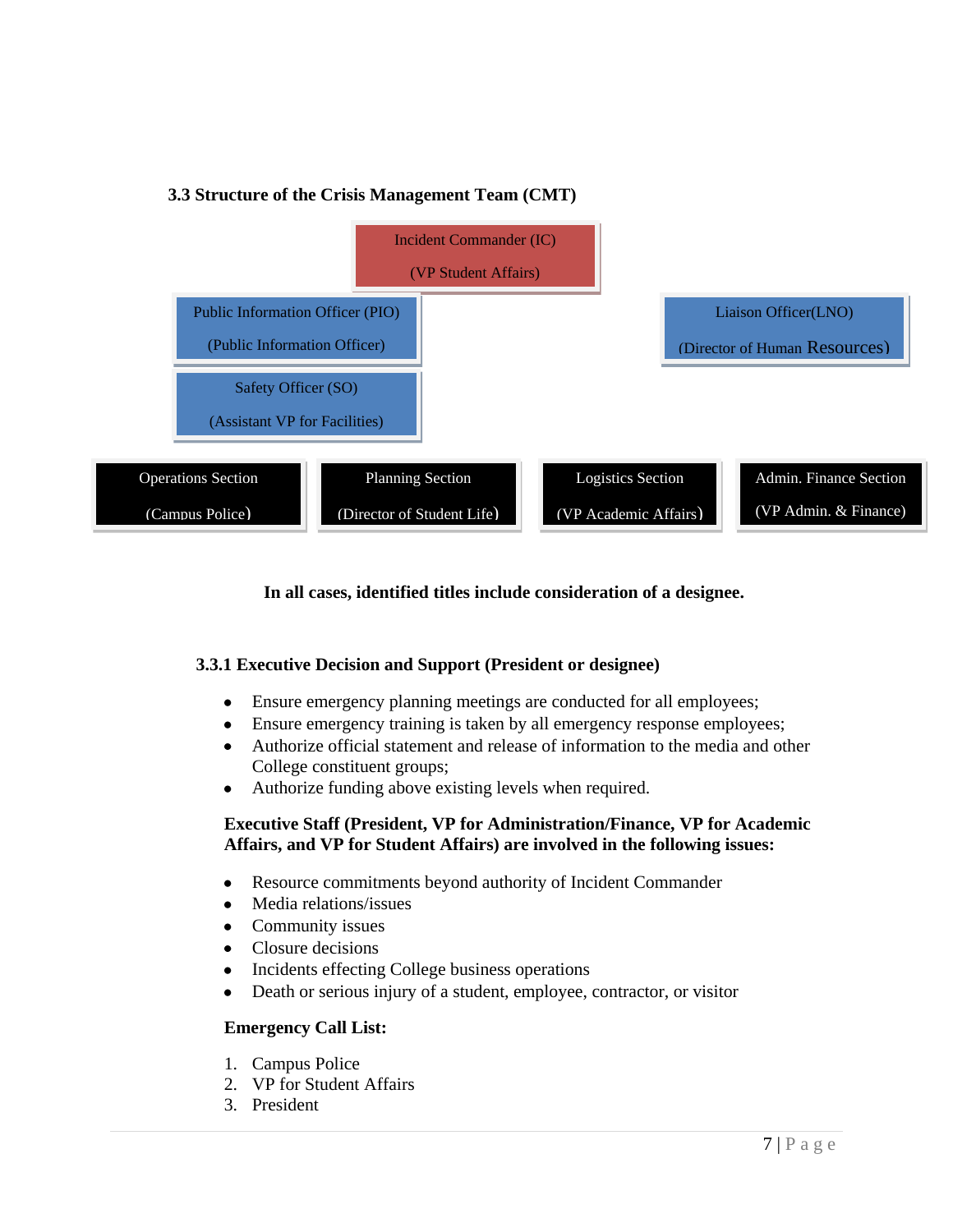#### **3.3.2 Incident Commander (IC)**

The Incident Commander will be (in order of accountability):

- 1. VP for Student Affairs 4. VP for Administration/Finance
	-

- 
- 2. President 5. Assistant VP of Facilities
- 3. VP for Academic Affairs

#### **Responsibilities of the Incident Commander:**

- Murray State College on-site decision-maker during an emergency;  $\bullet$
- Activate the Crisis Management Team;
- Establish and coordinate emergency medical response;
- Designate Command Staff and identify persons on campus;
- Develop the incident objectives on which subsequent incident action planning will be based;
- Will approve the Incident Action Plan (IAP) and request pertaining to ordering and releasing incident resources;
- Commit College resources as needed to address the emergency;  $\bullet$
- Request assistance from and direct outside emergency agencies to the scene;  $\bullet$
- Manage incident operations;  $\bullet$
- Collect and evaluate all available emergency information;
- Direct recovery efforts until relieved by public officials;  $\bullet$
- Assess incident situation:
- Obtain resources from the city, county, state, and federal government agencies as required;
- Provide regular updates to the College President;
- Lead debriefing of all incidents and provide direction for any updates;
- Coordinate events with Fire Department and Police;
- Designate a liaison for the ICC and Incident Command;
- Designate deputies as needed (a deputy must be equally capable of assuming responsibility);

#### **3.3.3 The Command Staff**

#### **Public Information Officer (PIO) (Public Information Officer or designee)**

Murray State College intends to make immediate, emergency notification through various modalities to all potentially affected persons of credible threats and incidents that require activation of this plan. In the absence of details and vague yet credible threats, a generalized warning may be disseminated to alert students to a potential threat on campus and how to report unusual observances.

- Develop and implement a crisis communication plan;
- $\bullet$ Serves as the conduit for information to internal and external stakeholders including media, or other organizations seeking information directly from the incident or event;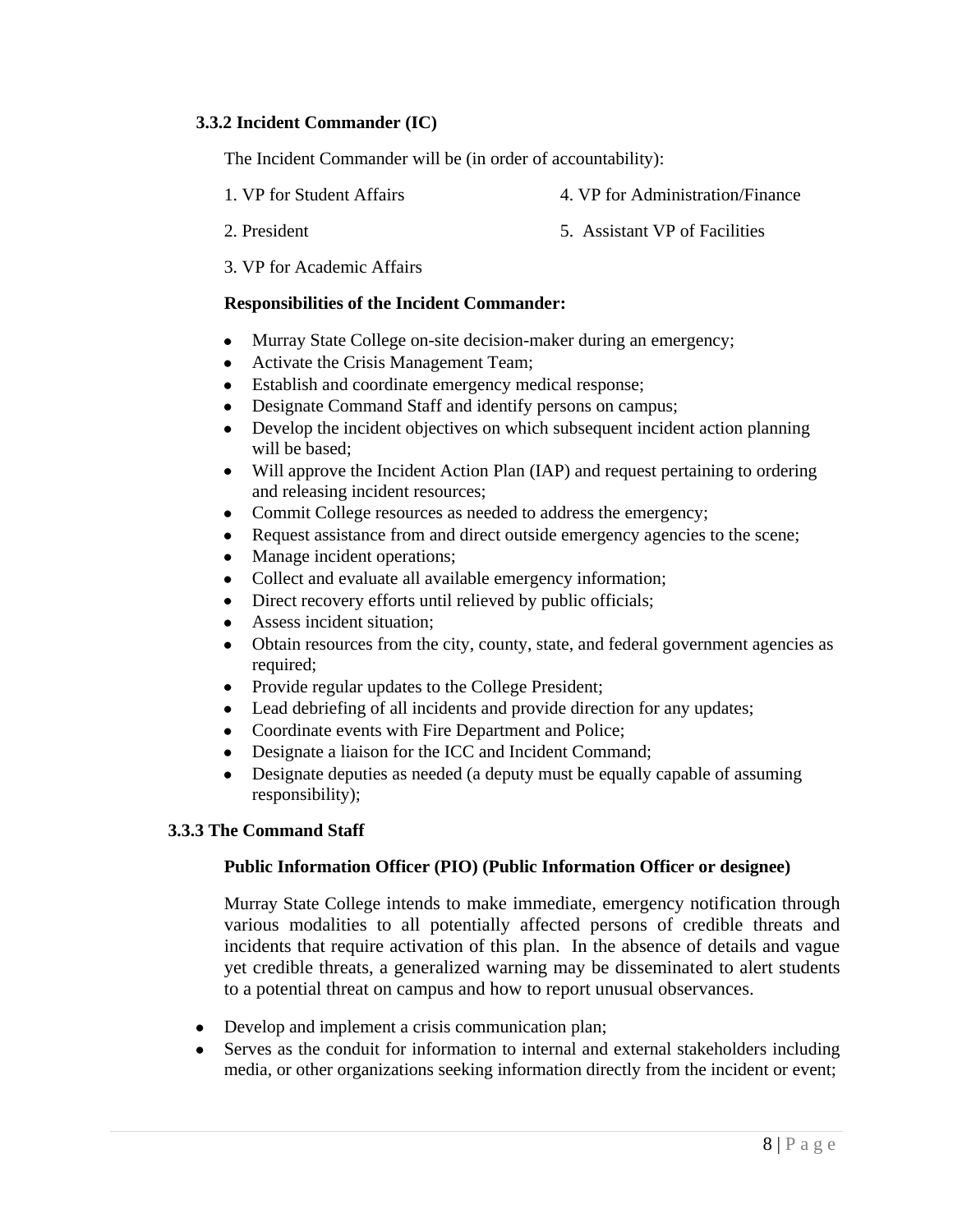- Employee contact information is on file in the office of Human Resources and is up-to-date at all times;
- Student contact information is on file in the office of the Registrar;
- Employees or students who have limited ability to receive a message through traditional means, such as those individuals with sight, hearing or cognitive disability, will be notified by the ADA Compliance Officer;
- Provide periodic public relations updates to the Incident Command Center (ICC);
- Identify issues, suggest to the President what information should be released, to  $\bullet$ whom it should be released, and when it should be released;
- In conjunction with College executive decision support, prepare official statement  $\bullet$ and develop key messages;
- $\bullet$ Release information to the College community, other College constituent groups, as necessary, and media;
- Establish communications for notifying family members of injured or deceased  $\bullet$ students and employees. (To be done in conjunction with the Director of Human Resources and VP for Student Affairs);
- Respond to special requests for information;
- Monitor media coverage for accuracy of reports;
- Coordinate press releases with Fire, Police, and other applicable emergency response  $\bullet$ agencies;
- Only one incident PIO should be designated. Assistants may be assigned from other  $\bullet$ agencies or departments involved. The Incident Commander must approve the release of all incident-related information;
- $\bullet$ The Public Information Officer should utilize the Target Audience Chart as provided for all communication processes.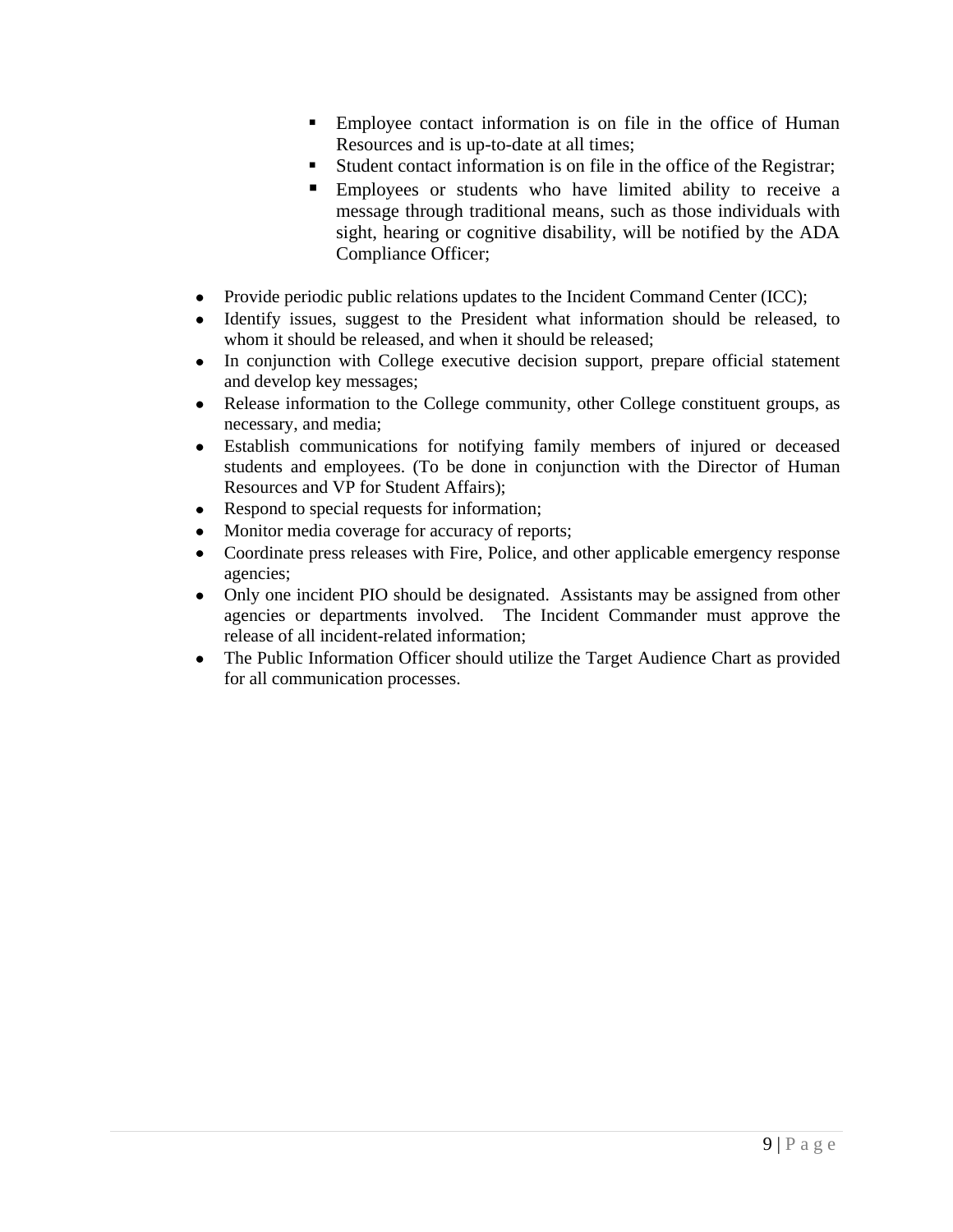## **Target Audience Chart**

|                                              | Students | Faculty | Staff | <b>Visitors</b> | Parents/Guardians | Media |
|----------------------------------------------|----------|---------|-------|-----------------|-------------------|-------|
|                                              |          |         |       |                 |                   |       |
| Communications                               |          |         |       |                 |                   |       |
| System                                       |          |         |       |                 |                   |       |
| <b>Computer Screen</b>                       |          |         |       |                 |                   |       |
| Pop-up (pending)                             |          |         |       |                 |                   |       |
| <b>Public Address Sirens</b>                 |          |         |       |                 |                   |       |
| <b>Emergency Building</b><br><b>Monitors</b> |          |         |       |                 |                   |       |
| Television                                   |          |         |       |                 |                   |       |
| Radio                                        |          |         |       |                 |                   |       |
| Handheld<br>Communication<br>Devices         |          |         |       |                 |                   |       |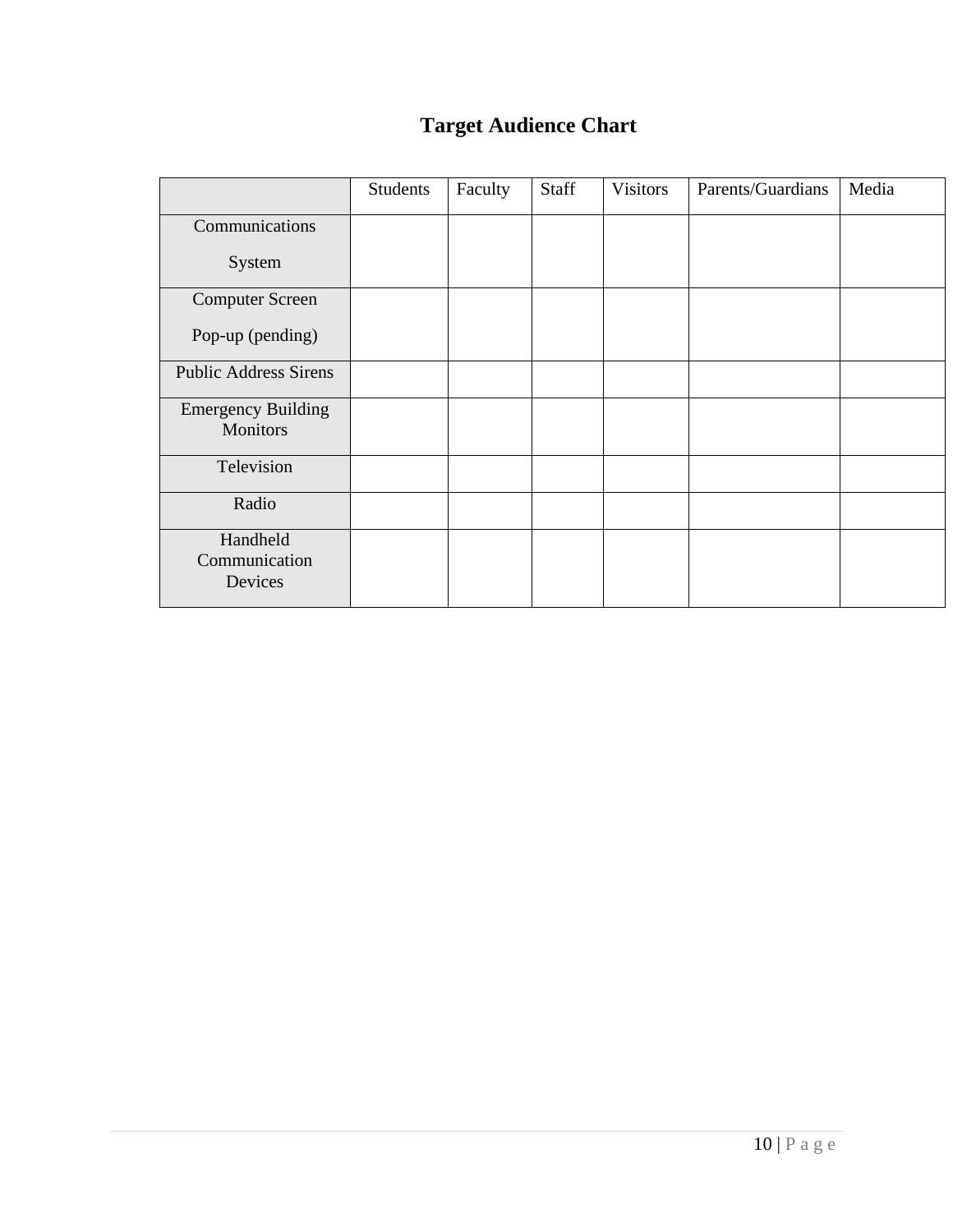#### **Murray State College**

#### Emergency Notification Procedure

**A. Procedure Statement-**As safety and emergency notification practices are under greater scrutiny at institutions of higher education, it is the position of Murray State College that at least one emergency contact person must be listed for each student enrolled at the College. A student"s cell phone number is also part of the emergency notification protocol in case the college should need to contact the student via text message about critical incidents on campus. Information gathered remains confidential to the extent allowed by law.

**B. Scope-**This procedure applies to all admitted and enrolled students of the College. This procedure provides for two distinctly different types of emergency notification. First, it details all the ways the College provides notification about emergencies to students, employees, and visitors. Second, it indicates the way the College will notify a student"s designated emergency contact in the event of personal distress or missing person status.

**C. College Communication of Emergency-**Emergencies may range from inclement weather to building evacuations to campus closures, and the College has a variety of tools to communicate with the public in the event of these and other possible emergencies. The institution will without delay, and taking into account the safety of the community, determine the content of the notification. Students, employees, and visitors will be immediately notified upon confirmation of a significant emergency or dangerous situation involving an immediate threat to health or safety. Depending on the type of emergency, some or all of the following tools may be used to communicate with students, employees, and visitors (unless issuing notification will compromise efforts to assist a victim or to contain, respond to, or otherwise mitigate the emergency):

- 1. **Siren System** -This system is tested at about noon on the first Wednesday of every month. It delivers a siren warning and public address in the event of certain outdoor emergencies.
- 2. **Emergency Web Site Posting -**The college Web site, [http://www.mscok.edu,](http://www.mscok.edu/) will be updated with information during actual emergencies or campus closures.
- 3. **College Information Line for Emergency Notifications, (580) 371-2371 -** Students and employees may call this main number for information about emergencies and campus closures. The Assistant VP for Facilities will record the appropriate emergency notification should it become necessary.
- 4. **Campus Television Emergency Announcement System -**Emergency announcements will be displayed on LED monitors across campus, instructing the viewer where to go for additional information.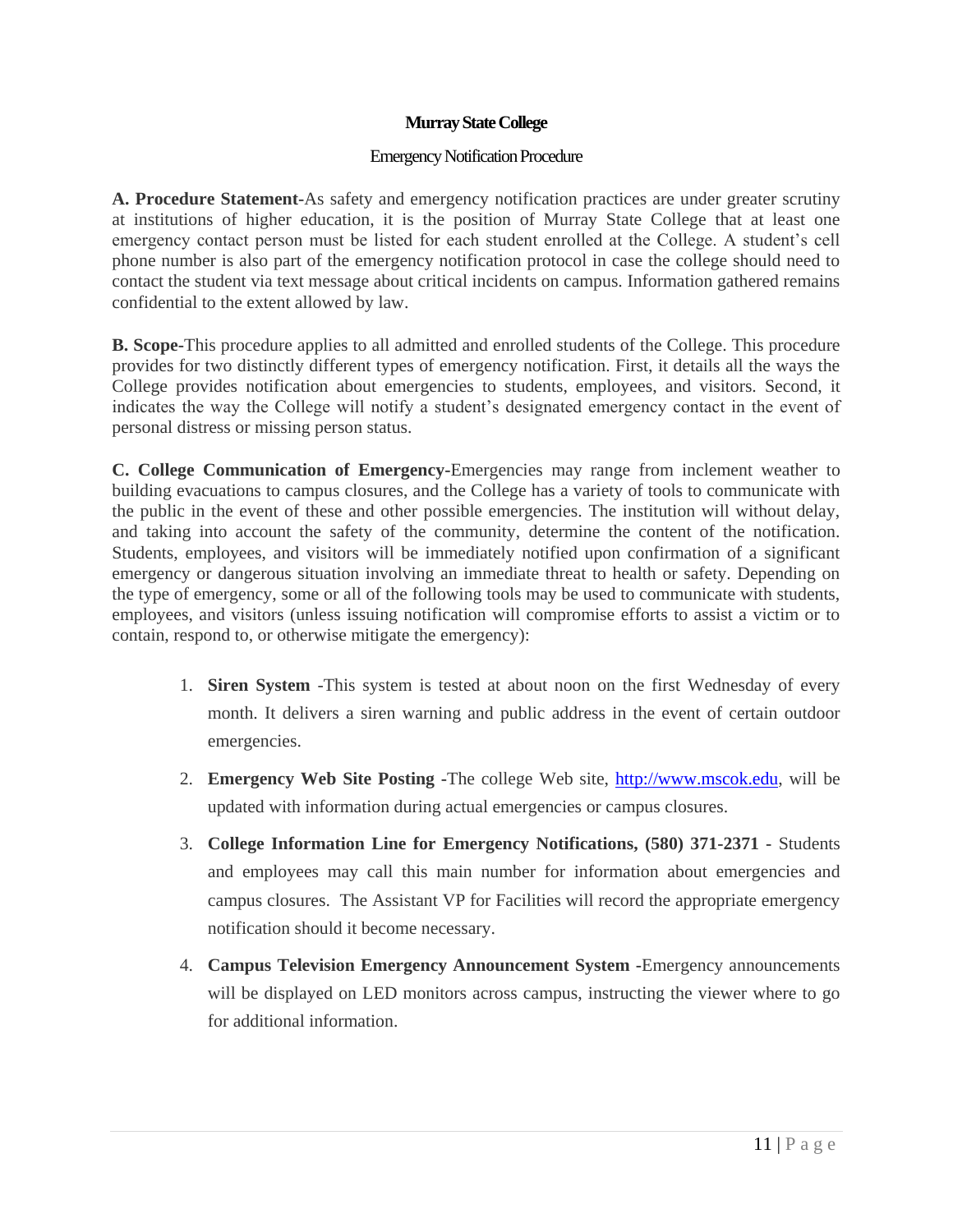- 5. **Campus Group E-mail** During emergencies, a group e-mail will be sent to every student and employee. The message, marked urgent, directs individuals to the MSC [Web site](http://www.utexas.edu/emergency/) for additional information and instructions: [www.mscok.edu](http://www.mscok.edu/)
- 6. **Voice Mail to Office Telephones** A voice mail message can be utilized to send emergency messages to employee office telephones on the MSC Campus.
- 7. **Local News Media** -The Public Information Officer sends press releases and makes calls to contacts on a local media list. Because of the transient nature of its population, the College depends a great deal on broadcast media to notify students, and employees of emergencies before or during their commutes.
- 8. **Public Safety Vehicle Announcements -**Murray State College Police vehicles are equipped with public address systems that officers can use to provide instructions to pedestrians during emergencies.

**D. [Emergency Contact Information](https://utdirect.utexas.edu/apps/student/emergency_contact)**-Every student must provide the College with the name and contact information of at least one individual who could be contacted in the event of an individual emergency. This information will be collected during the admissions process and during the enrollment process. This information will be input into the operating system and a report will be generated by the Registrar at the end of each enrollment period. The Academic Advisement Office will contact any student who has omitted emergency contact information.

**E. Updating Emergency Contact Information-**Students are required to update their primary cell phone and emergency contact information during the enrollment process.

**F. Privacy and Confidentiality-**Official use of emergency contact information is subject to the same privacy and record retention requirements as other official College information.

**G. Authoritative Source-**The authoritative source of this policy and responsibility for its implementation rests with the Vice President for Student Affairs. The College emergency protocols are managed by the Vice President of Student Affairs.

**H. For Assistance-**Questions about data security should be directed to the registrar at (580) 371- 2371 ext. 171. Questions about acceptable use standards should be directed to the office of the Vice President for Student Affairs at (580) 371-2371 ext. 192.

## **Safety Officer (SO) (Assistant VP for Facilities or designee)**

Monitors safety conditions and develops measures for assuring the safety of all assigned response personnel.

> Advises the Incident Commander on all matters relating to operational safety, including the health and safety of emergency responder personnel;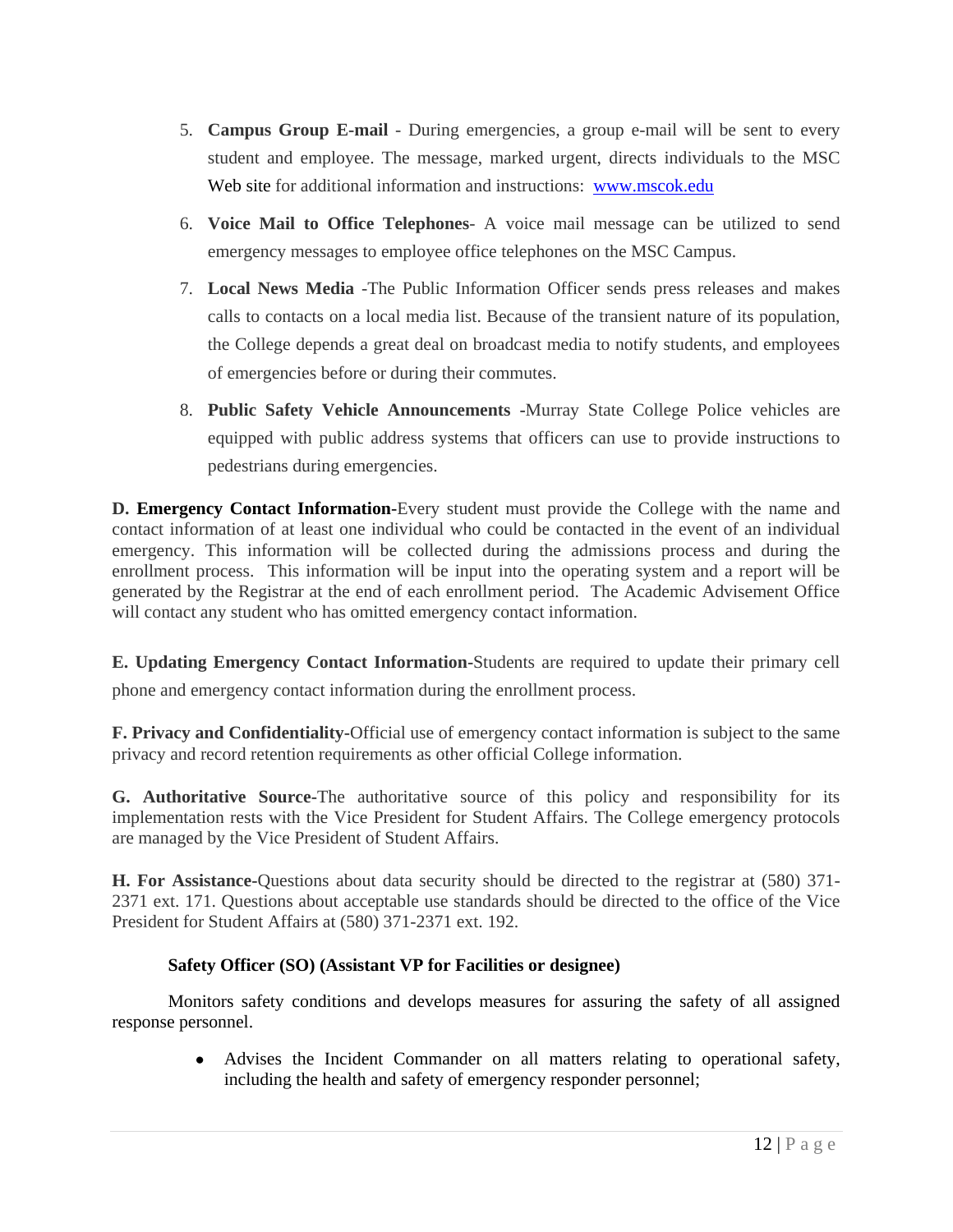- $\bullet$ Responsible for establishing systems and procedures to ensure emergency responder safety as well as the general safety of incident operations;
- Has emergency authority to stop and/or prevent unsafe acts during incident  $\bullet$ operations;
- $\bullet$ The Safety Officer, Operations Sections Chief, and Planning Section Chief must coordinate closely regarding operational safety and emergency responder health and safety issues;
- $\bullet$ Must also ensure the coordination of safety management functions and issues across jurisdictions, across functional agencies, and with private-sector and nongovernmental organizations;
- Gather work crews as needed;
- $\bullet$ Establish and assign work crews to perform College-wide damage assessment;
- Provide facilities staff for the ICC;  $\bullet$
- Act as a knowledge-base for building information and functions;
- Request assistance from local utility companies and provide facilities updates to the  $\bullet$ ICC.

#### **Liaison Officer (LNO) (Director of Human Resources or designee)**

- The Liaison Officer is the point of contact for representatives of other governmental  $\bullet$ agencies, nongovernmental organizations, and or private entities;
- $\bullet$ Responsible for coordination with cooperating agencies and organizations;
- Assistants and personnel from other agencies or organizations (public or private) may  $\bullet$ be assigned to the Liaison Officer to facilitate coordination.

## **3.3.4 General Staff**

#### **Operations Section Chief (Campus Police)**

- Will develop and manage the Operations Section to accomplish the incident objectives set by the Incident Commander;
- Should have direct involvement in the preparation of the Incident Action Plan for the  $\bullet$ corresponding period of responsibility. This usually requires filling out the ICS 215 prior to the Planning Meeting;
- Maintain close contact with Incident Commander as well with subordinate positions;
- Is responsible to the Incident Commander for the direct management of all incident- $\bullet$ related operational activities;
- Directs and coordinates all incident tactical operations;  $\bullet$
- $\bullet$ Responsible for all activities focused on reducing the immediate hazard, saving lives and property, establishing situational control, and restoring normal operations;
- $\bullet$ Responsible for establishing tactical objectives for each operational period, with other Section Chiefs and Unit Leaders establishing their own supporting objectives.

#### **Planning Section Chief (**Director of Student Life or designee)

- Prepares the Incident Action Plan (IAP);
- Develops alternative strategies;
- Maintains and displays resource and situational status;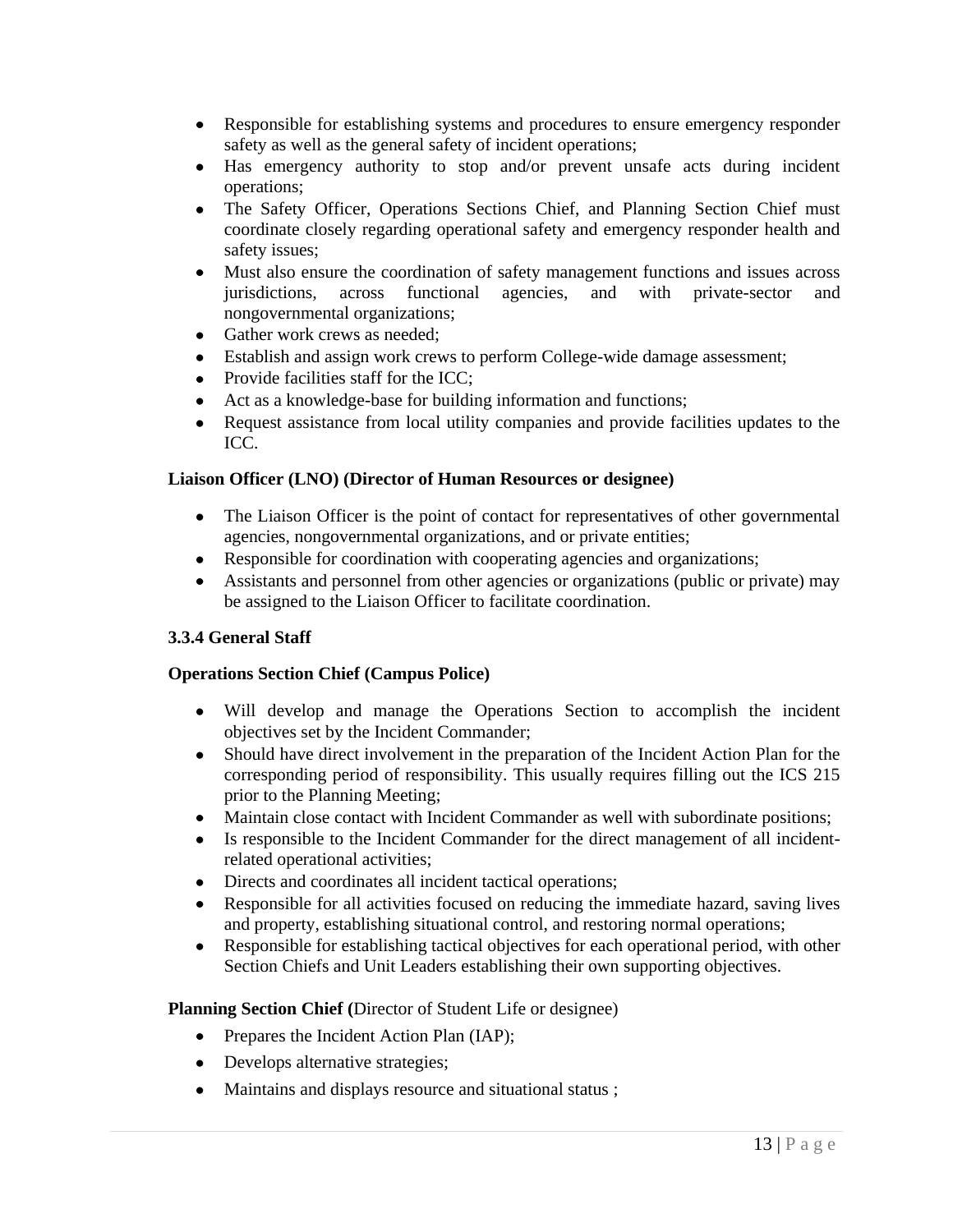- Provides documentation services;
- Prepares demobilization plan for resources and personnel;
- Provides a primary location for any technical specialists (advisors with special skills required at an incident) assigned;
- $\bullet$ Responsible for gathering and disseminating information and intelligence critical to the incident, unless the Incident Commander places this function elsewhere;
- Must look beyond the current and next operational period and anticipate potential  $\bullet$ problems or events;
- Provide mental health and counseling for students;
- Areas of responsibility may require the establishment of Units-
	- **Resource Unit**: Responsible for all check-in activity and for maintaining the status on all personnel and equipment resources assigned to the incident.
	- **Situation Unit:** Collects and processes information on the current situation, prepares situation displays and situation summaries, and develops maps and projections.
	- **Documentation Unit:** Prepares the Incident Action Plan, maintains all incident-related documentation, and provides duplication services
	- **Demobilization Unit**: Assists in ensuring that an orderly, safe, and costeffective movement of personnel is made when they are no longer required at the incident.
	- **Information and Intelligence:** Provides intelligence related to many types of information depending on type of emergency such as: security, risk assessments, medical, weather geospatial data, structural designs, toxic contaminant levels, utilities and public works data.

#### **Logistics Section Chief (VP for Academic Affairs or designee)**

Has responsibility for the following six principal activities at an incident:

|  | 1. Communication |
|--|------------------|
|--|------------------|

- **1. Communication 4. Supplies**
- **2. Medical support to incident personnel 5. Facilities**
- **3. Food for incident personnel 6. Ground support**
- The Logistics functions are geared to supporting personnel and resources directly assigned to the incident;
- Establish initial communications (e.g., voice and data) within the Incident Command Center (ICC);
- Provide periodic updates and status of communication system to the ICC;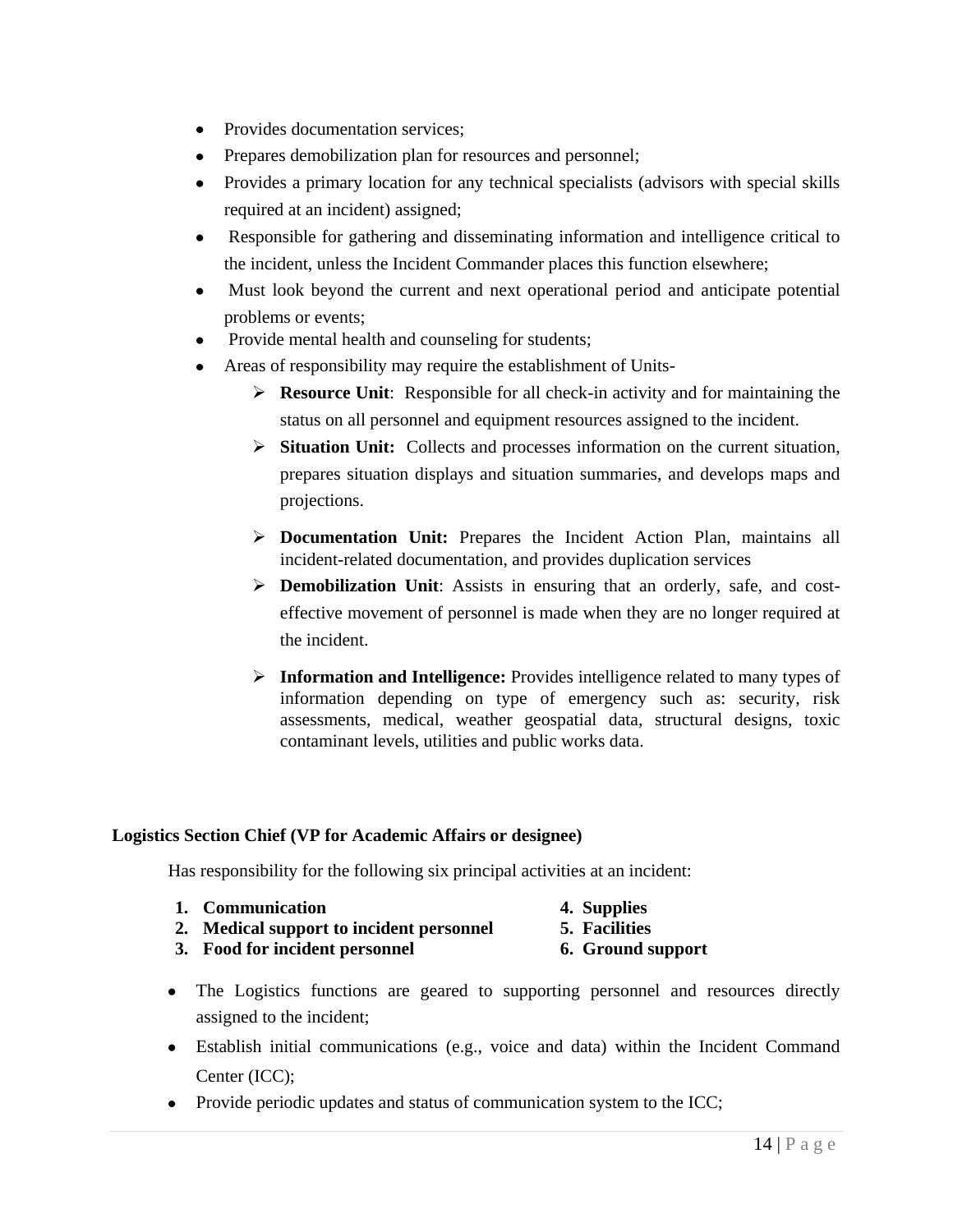- Provide communications staff for the ICC;
- May have units for responsibilities as needed for a large scale event; Units: Supply Unit, Facilities Unit, and Ground Support Unit;
- Responsible for all support requirements needed to facilitate effective incident management, including ordering resources from off-incident locations;
- Assist and coordinate with Finance/ Administration for the purchasing of resources in response to emergency events;
- Report outbreaks of any infectious diseases;
- Manage evacuees entering the college;
- Provide staff for the Incident Command Center (ICC);
- Provide periodic support updates to the ICC;
- Recruit and coordinate volunteer assistance;
- Supervise the arrangement of provision (food and water);
- Coordinate shelter logistics with other agencies as required;
- Equip the ICC with tables, chairs, and necessary furniture items;
- Provide guidance and oversight for contracts;
- Provide emergency lighting;
- Provide vehicles, equipment, and operators necessary to move personnel and supplies;
- Survey habitable space for room capacity, amenities available, etc.;
- Determine appropriate space for triage, remove debris, perform emergency repairs, perform temporary construction, and equipment protection;
- Clear roads and walkways of fallen debris, ice, or snow (if needed);
- Oversee demobilization of the Logistics Section;

#### **IT Director (IT)**

- Authorizes restarting the network once the ICC has determined that all safety concerns have been addressed;
- Plan, direct, control, and prioritize Information Technology (IT) recovery efforts following the protection of life and property;
- Develop an IT disaster recovery plan and activate IT recovery teams as needed;
- Advocate, approve, and acquire IT recovery resources;
- Conduct an annual IT incident planning and recovery exercise (including a post incident review);

#### **Administration and Finance Section Chief (VP for Administration/Finance or designee)**

- Manage all financial aspects of an incident and provide financial and cost analysis information as requested;
- Develop an operating plan for the Finance/ Administration section, fill section supply and support needs;
- Determine need to set up and operate an incident commissary;
- Equipment and personnel time recording and monitoring as needed;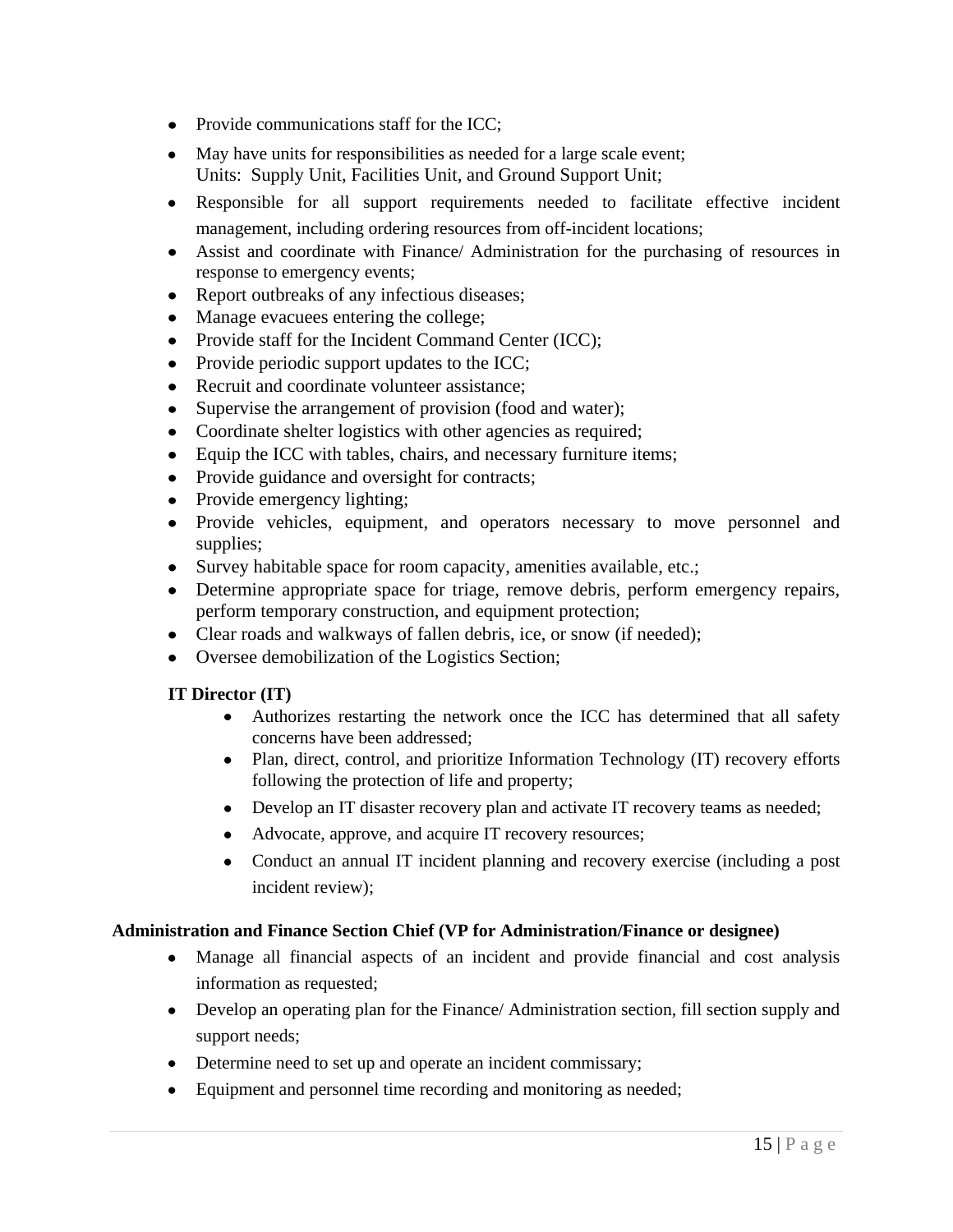- Responsible for administering all financial matters pertaining to vendor contracts, leases, and fiscal agreements;
- Responsible for financial concerns resulting from property damage, injuries, or fatalities at the incident;
- Track costs, analyzing cost data, making cost estimates, and recommending cost-saving measures;
- Gather pertinent information from briefings with responsible agencies;
- Compensation and claims planning ;
- Ensure that all obligation documents initiated at the incident are properly prepared and completed;
- Coordinate with insurance companies for the planning and monitoring of claims;
- Provide updates and status to the Incident Command Center (ICC);
- Provide financial input for demobilization planning;

#### **3.4 Responsibilities of Other Individuals**

#### **3.4.1 Instructional Coordinator** (VP for Academic Affairs or designee)

- Acts as the contact point for all faculty;
- Coordinate faculty to organize the resumption of classes as soon as possible after an emergency;
- Provides updates and status to the Incident Command Center (ICC) on all instructional matters;
- Assign classrooms to faculty once classes resume if building space is limited;

#### **3.4.2 Building Emergency Monitors** (Employees designated for each building/floor)

- Ensure that all students and employees are evacuated from all buildings;
- Ensure all rooms are empty;
- Check stairwells:
- Check elevator to be certain no one is trapped;
- Close windows and doors;
- Report status of building evacuation to Incident Commander once evacuation is complete;
- When warranted ensure building is evacuated and that all individuals go to their designated Evacuation Assembly Area;
- Get disabled persons to the nearest hall way/Area of Rescue Assistance (ARA) or area of refuge within the building if not able to get them out of the building;

#### **3.4.3 Lockdown Coordinators** (Emergency Building Monitors)

- Persons are identified for every building;
- Primary responsibility is to lock the entrance in the event of a lockdown;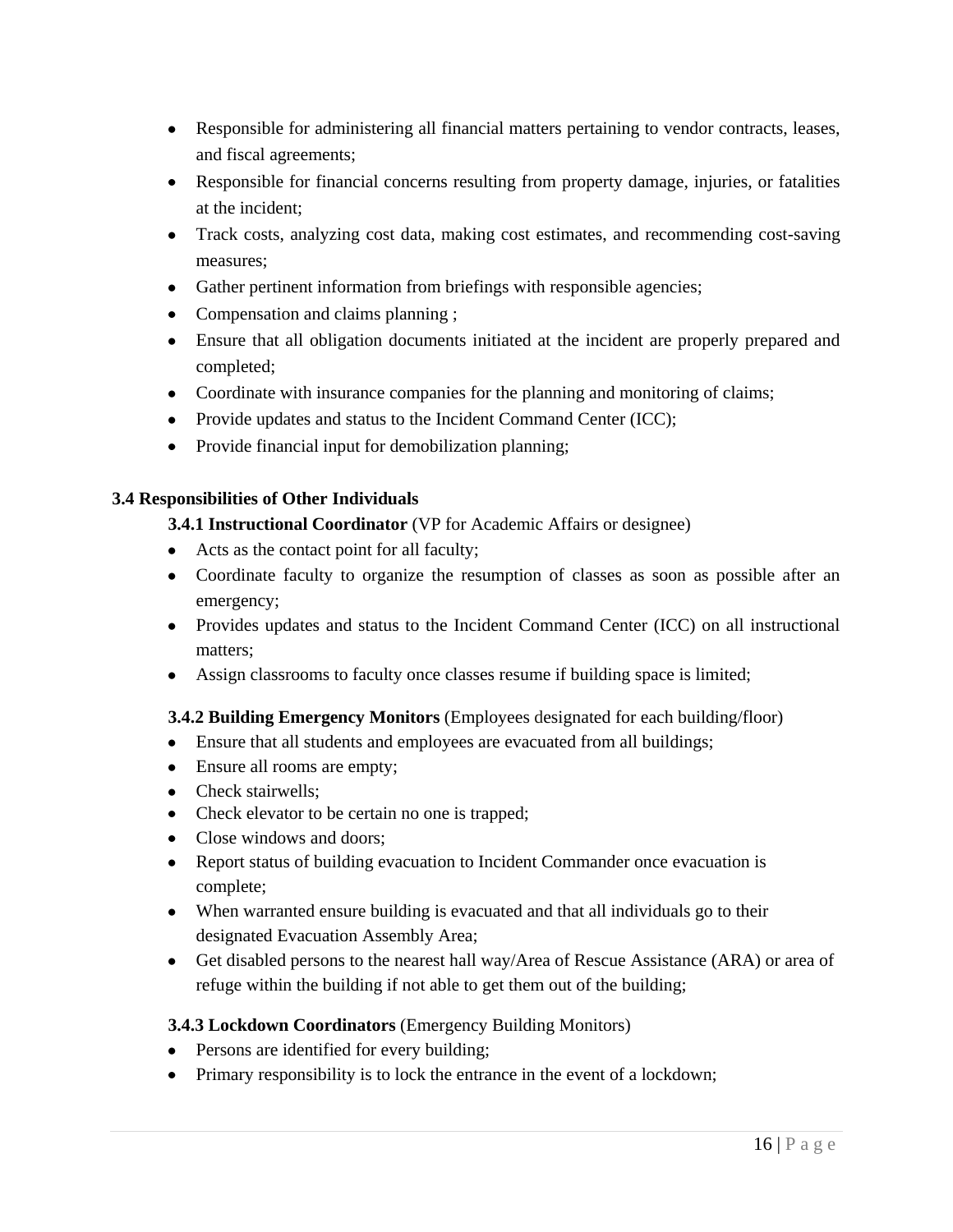#### **3.4.4 Additional Personnel:**

- Operate the phone system;
- Gather, organize, document, and relay pertinent emergency information, Executive Assistants will coordinate and report to the Incident Commander and the Crisis Management Team;

#### **3.4.5 Human Resources:**

- Handle emergency notification of family members in coordination with the VP of Student Affairs;
- Coordinate and manage employee benefits related to emergencies;
- Collaborate on decisions related to students and employees including reporting to work or class and staying home (in severe weather);
- Register volunteers;

**3.5 Response Step 1:** Emergency occurs**:** 

**Step 2:** All calls are to be made to Campus Police Department as the first point of contact;

**Step 3:** Campus Police calls emergency agencies or appropriate utilities as needed;

**Step 4:** Director of Student Life (IC) makes a decision to initiate the Incident Command System

 $(ICS)$ ;

**Step 5:** Once ICS is initiated, all Crisis Management Team members are to meet at the ICC in a

timely manner;

**Step 6:** The Crisis Management Team (CMT) and the Incident Commander determine further action;

No emergency is ever the same; therefore, no one response can dictate how an emergency will be dealt with. The College will do everything within its power and resources to prevent the loss of life and property.

## **Section 4-Priorities**

## **4.1 Priority I (Health and Safety of Students, Employees and Visitors)**

## **4.1.1 Medical Aid-(Incident Commander) Resources:**

- Tishomingo Fire and Rescue
- Tishomingo Police Department
- Johnston County Emergency Medical Service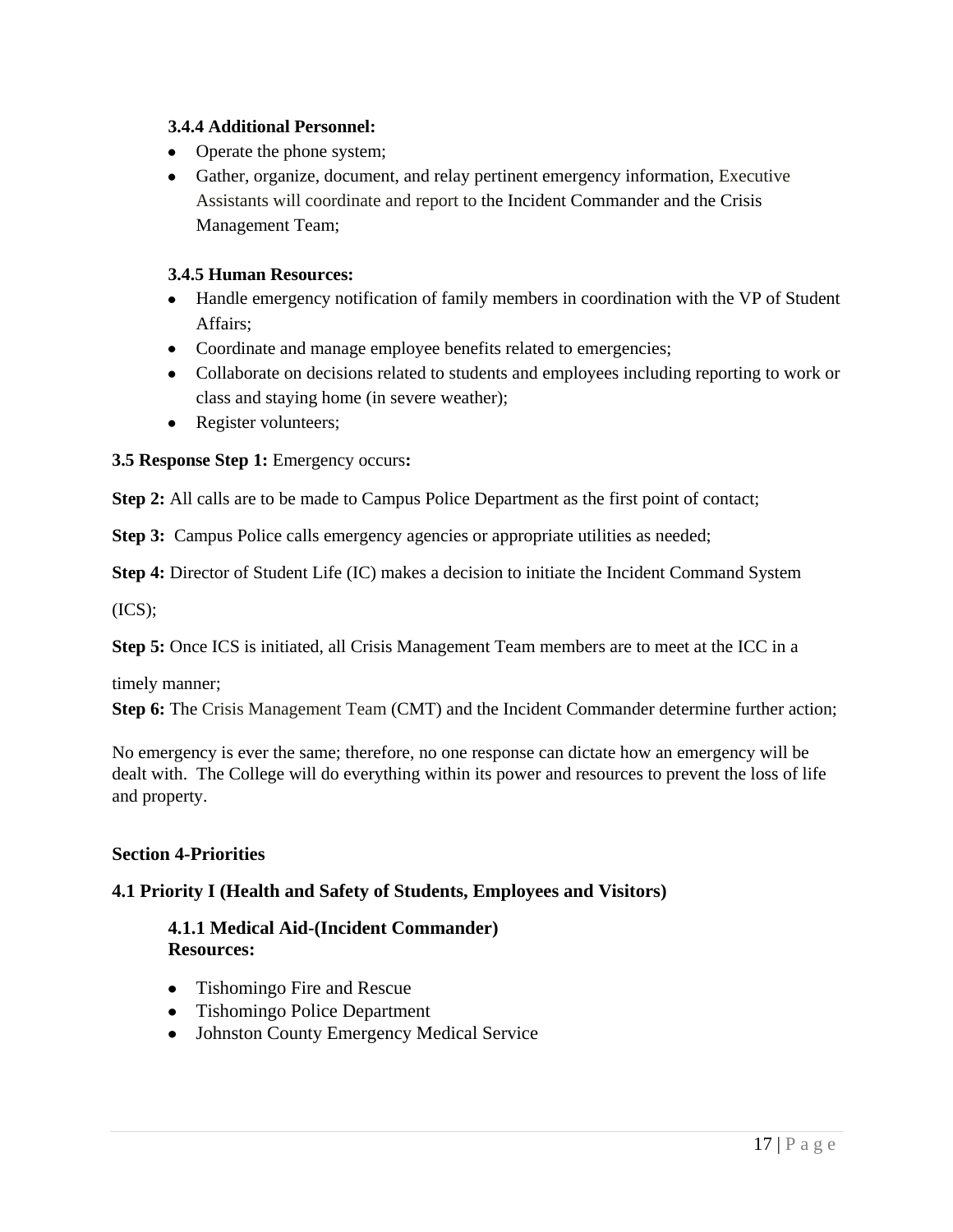## **4.1.2 Fire Suppression-(Incident Commander) Resources:**

- Tishomingo Fire and Rescue
- Tishomingo Police Department
- Trained Volunteers

#### **4.1.3 Search and Rescue-(Incident Commander)**

Appoint search/rescue teams; provide vehicles and other equipment as needed: **Resources:**

- Tishomingo Fire and Rescue
- Tishomingo Police Department
- Campus Operations
- Trained Volunteers

#### **4.1.4 Utilities Survey-(Assistant VP of Facilities/SO)**

Evaluate condition of utilities and shut off or restore gas, electric, water, and sewer; also evaluate roadways and walkways.

#### **Resources:**

- Campus Operations
- OG&E
- City of Tishomingo

#### **4.1.5 Communications Survey-(IT Director)**

Evaluate condition of Information Technology (IT) infrastructure and critical systems to determine whether to shut down or restore.

## **Resources:**

- Campus Operations
- IT Staff

#### **4.1.6 Crisis Management Team-(CMT) Communications System (IT Director)**

Supply Incident Command Center and Crisis Management Team with the appropriate technology and equipment to run the Incident Command Center.

- Telephones
- Laptop and desktop computers
- Cellular phones and chargers
- Pagers and batteries
- Handheld radios and chargers
- Digital cameras
- Bullhorns
- Email
- Projectors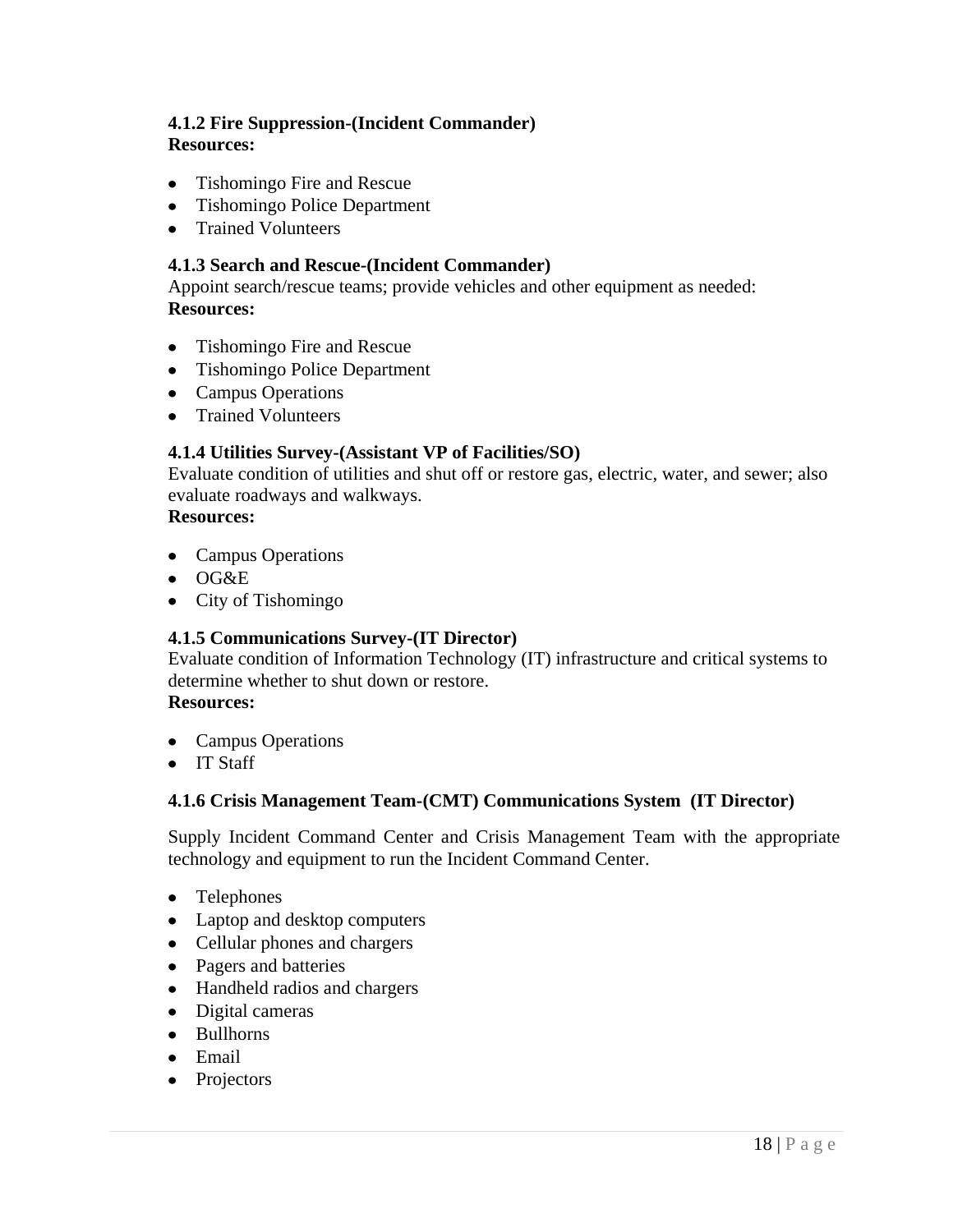## **4.1.7 Incident Management - (VP for Student Affairs)**

(Consolidate the above resources with available information to provide a comprehensive action plan to return the College back to full operational status.)

#### **Resources:**

- President
- VP for Administration/Finance
- VP for Student Affairs
- VP for Academic Affairs
- Assistant VP of Facilities
- Director of IT
- Director of Human Resources
- Supervisor of Campus Police
- Executive Director of Human Resources

#### **4.2 Priority II (Shelter and Building Recovery)**

#### **4.2.1 Facility Survey – (Assistant VP of Facilities)**

(Evaluate buildings for occupancy. Identify and seal off areas as needed.) **Resources:** 

- Campus Police
- Tishomingo Fire & Rescue
- Tishomingo Police Department

#### **4.2.2 Shelter – (Assistant VP of Facilities)**

(Identify usable buildings. Organize employee movement.)

#### **Resources:**

- Campus Police
- VP for Academic Affairs
- Red Cross

#### **4.2.3 Food/Drinking Water – (VP for Academic Affairs/Sodexho General Manager)**

(Inventory and ration supplies as needed.)

#### **Resources:**

- MSC Hospitality Services
- Facilities and Operations
- MSC Bookstore
- Red Cross

#### **4.2.4 Sewer System – (Assistant VP of Facilities)**

(Inspect and repair system or find other alternatives.)

#### **Resources:**

- Facilities and Operations
- City of Tishomingo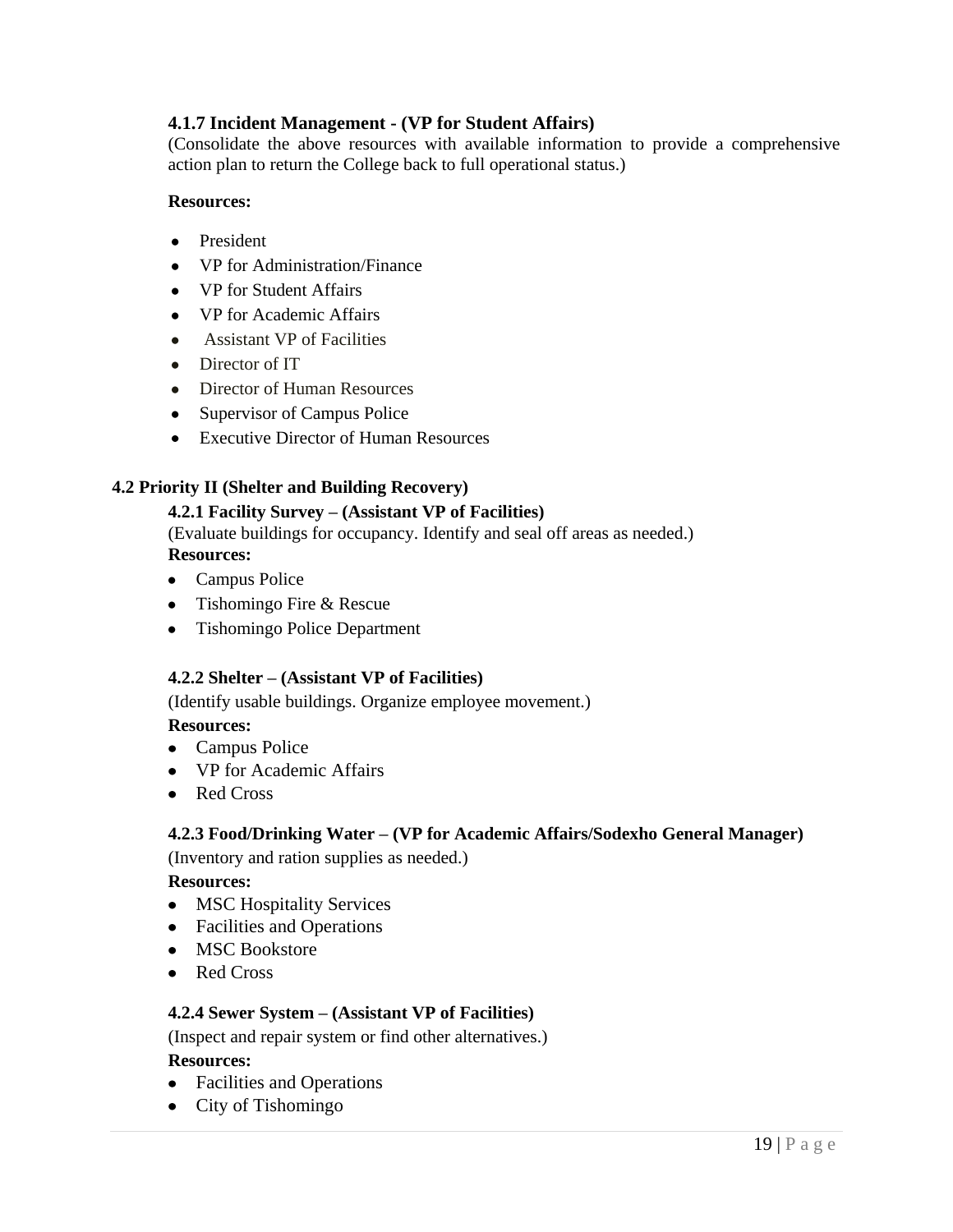## **4.2.5 Campus Communication System – (Assistant VP of Facilities/IT Director)**

(Quickly establish a communication system with the College and outside resources.)

## **Resources:**

- Telephones
- Laptop and desktop computers
- Cellular phones and chargers
- Pagers and batteries
- Handheld radios and chargers
- Digital cameras
- Bullhorns
- Email and Voicemail
- Projectors

#### **4.2.6 Constituent Relations – (PIO)**

(Establish communications with the College community, College constituents, and media as appropriate.)

#### **Resources:**

• Media/Printed Material/Email/Webpage

#### **4.2.7 Criminal Activity Investigation Assistance – (Incident Commander)** Resources:

- Campus Police
- Tishomingo Police Department

#### **4.2.8 Psychological Assistance – (VP for Student Affairs)**

(Establish a system or team to handle crisis intervention.)

**Resources:** 

• Mental Health Provider

#### **4.3 Priority III (Recovery of Valuables and Records)**

#### **4.3.1 Valuable Materials Survey – (VP for Academic Affairs)**

(Identify, survey, and secure valuable campus materials.)

#### **Resources:**

- Library staff
- Information Technology staff (electronic archives)
- College Archives
- Performance Arts Staff
- Trained Volunteers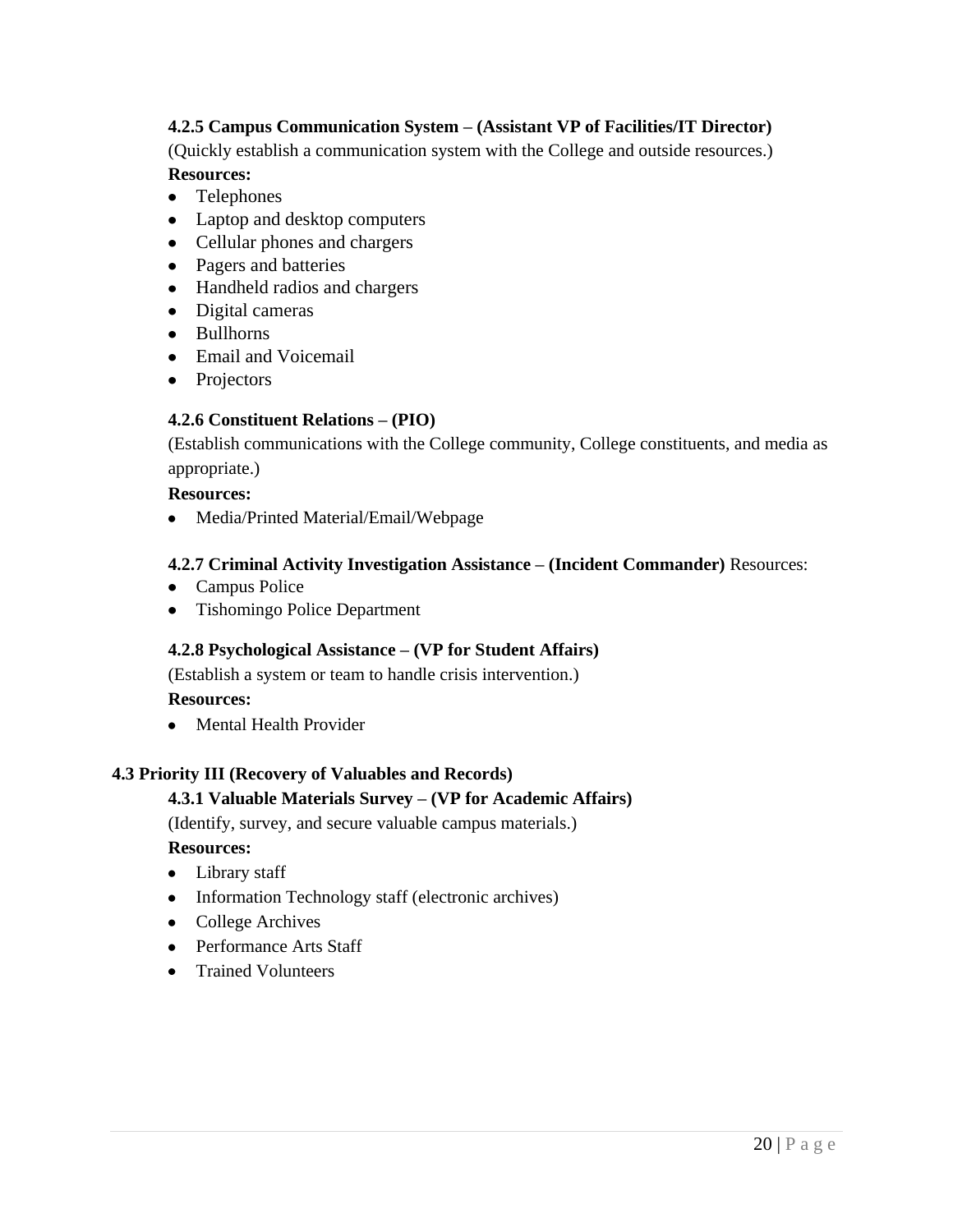### **4.3.2 Records Survey – (VP for Administration/Finance and VP for Student Affairs)**

(Identify and secure all College records.)

#### **Resources:**

- Business office staff
- The Enrollment (Registration  $&$  Records, Financial Aid) staff
- Human Resources staff
- Information Technology staff (electronic archives)
- Financial Aid Services
- College Archives
- Trained Volunteers

#### **4.3.3 Academic Survey – (Vice President for Academic Affairs)**

(Survey academic departments to determine requirements to begin academic operations.) **Resources:** 

• Department chairs/Faculty/Instructional Staff

#### **4.4 Priority IV (Business Continuity)**

#### **4.4.1 Return to Normal Operating Procedures – (College President and VP for Student**

#### **Affairs)**

(Identify areas requiring substantial recovery including electronic and physical material.) **Resources:**

- Crisis Management Team
- Board of Regents

#### **Section 5- Crisis Response Team for Other Emergencies**

A Crisis Response Team (CRT) is utilized when an emergency occurs involving non-severe trauma. The CRT is an alternative to the Crisis Management Team and the implementation of the Incident Command Center. The CRT is made up of individuals and departments as determined by the VP for Student Affairs.

Isolated incidents will not activate the Incident Command Center or Crisis Management Team. However, it will require the Crisis Response Team to be called. The Director of Student Life and Campus Police will act as the first call contact in the event of a death. In the event of an incident, the Director of Student Life will determine when and which persons should be contacted.

#### **5.1 Medical Emergency**

#### **5.1.1 If Basic First Aid is required**

- Do not move an injured person unless it is a life-threatening situation;
- Call Campus Police (Dial 580-371-0007or 580-371-1140) to notify them;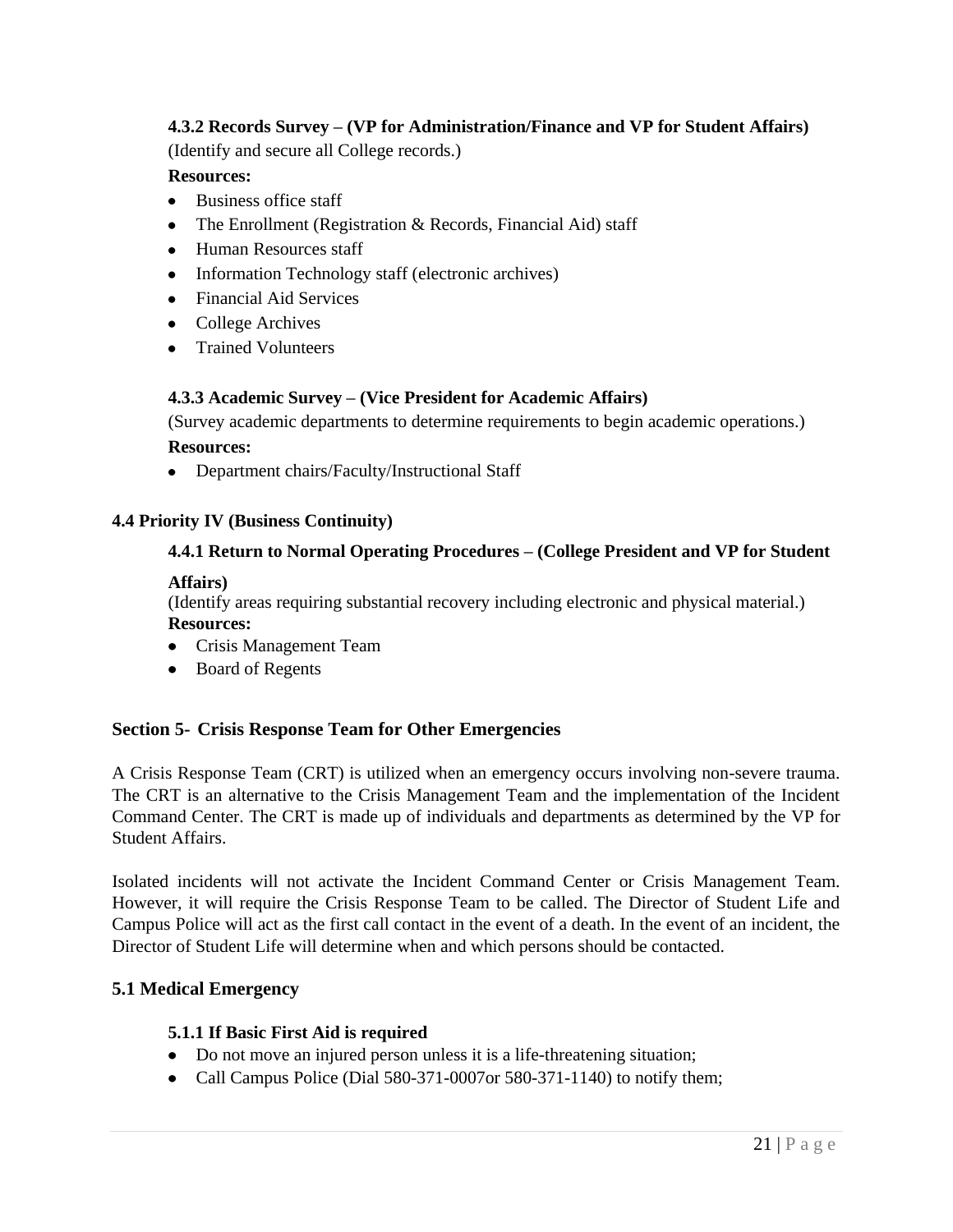- Campus Police will administer basic first aid and/or indicate if additional medical resources will be required;
- Stay with the injured person until Campus Police arrives;

#### **5.1.2 If outside Medical Assistance is required**

- Do not move an injured person unless it is a life-threatening situation;
- $\bullet$  Call 911:
- Clearly state to the dispatcher you are reporting a medical emergency and give your name, location, and telephone number;
- Describe the medical emergency;
- Do not hang up until told to do so by the dispatcher;
- Stay with the injured person and try to keep him/her calm until medical help arrives;

## **5.1.3 If Automated Defibrillator (AED) is needed they are located in the following areas:**

- 1) Campus Police Vehicle;
- 2) Student Services Building (1<sup>st</sup> floor, NE of elevator-attached to wall);
- 3) Beams Field House west hallway;
- Call Campus Security (Dial 580-371-0007 or 580-371-1140) to notify them if the victim"s heart has stopped;

#### **5.2 Injury/Accident Reporting**

#### **5.2.1 Employee on-campus accidents/injuries**

- Injured employee's supervisor must be notified as soon as possible;
- $\bullet$ Employee Accident Report Form will be completed within two (2) working days of the accident and sent to the supervisor. A copy for the form can be obtained on MSC Commons and should be forwarded to the Human Resources Department.

#### **5.2.2 Students on-campus accidents/injuries**

- Injured students must notify the Director of Student Life as soon as possible;
- Student Accident Report Form will be completed within two (2) days of the  $\bullet$ accident and sent to the Director of Student Life. A copy of the form can be obtained by contacting the Director of Student Life at 580-371-2371 x180.

#### **5.3 Protective Actions**

Protective Actions are those actions taken by responders and affected persons to lessen or thwart the effects of an emergency. Some examples of protective actions include:

- Evacuation
- Shelter in Place
- Lock Down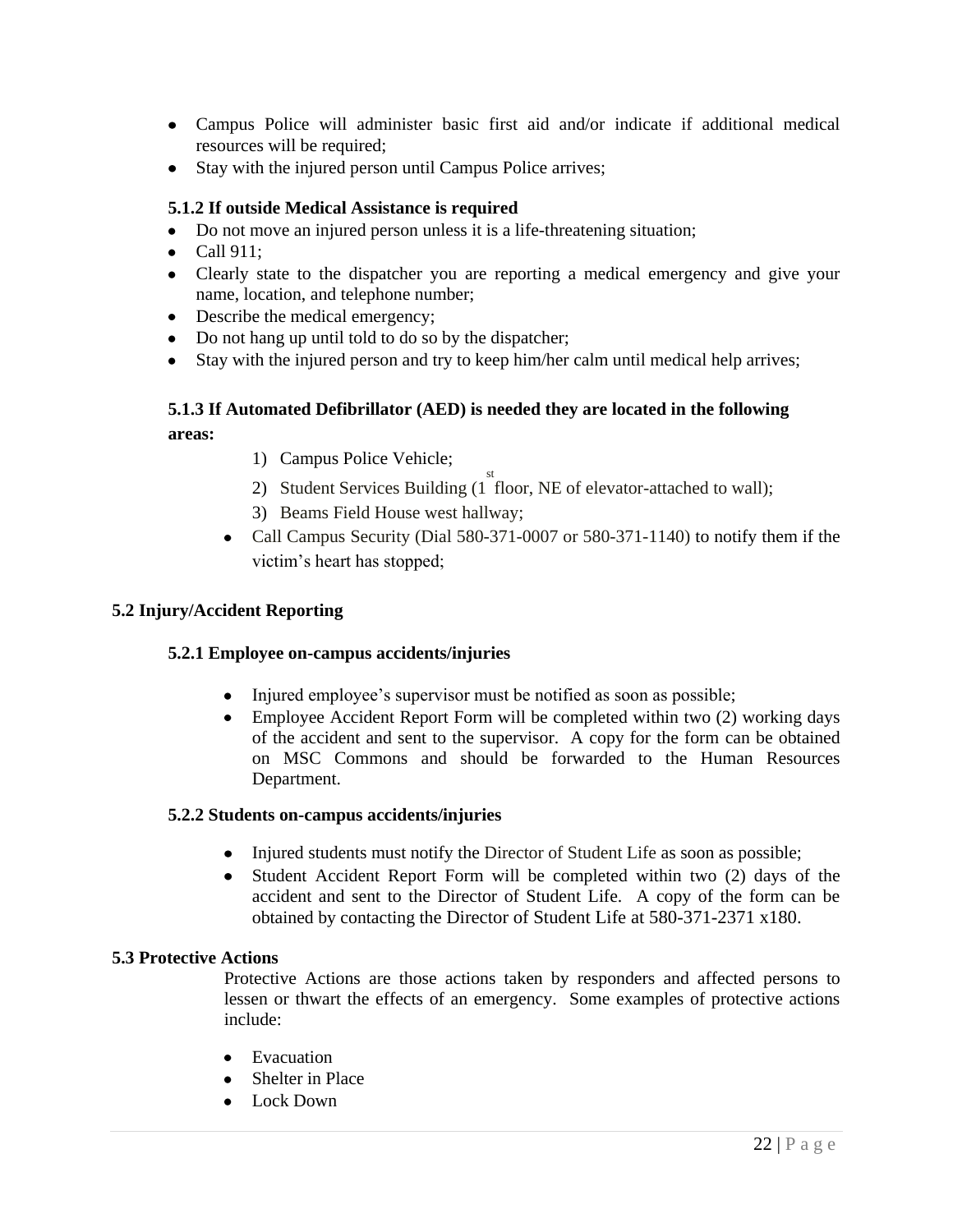- Relocation
- Mass Prophylaxis

#### **5.3.1** Evacuation

*Evacuations* vary widely in scale from a small area to entire campus. The threats may be immediate such as a bomb, fire or active shooter or slowly evolving hazards such as loss of power for extended periods. Persons may be evacuated outside, to a nearby facility until the threat is cleared, to a temporary shelter or to a more permanent solution such as new housing or offices. Evacuation assistance is necessary for persons that have limited mobility and should be planned for both persons normally on-campus as well as visitors.

#### **5.3.2** Shelter-in-Place versus Lock-Down

*Shelter-in-Place* is a temporary measure which refers to those actions taken to "stay inside" a building or other structure while the threat passes. It is most commonly employed for chemical or radiological releases or severe weather such as a tornado when the health exposure is deemed greater if evacuating than if remaining inside. Other actions are specific to the hazard and usually involve shutting off outside air sources, closing windows, etc. Very specific instructions may be given for the hazard characteristics such as moving to higher floors if the chemical which is released is heavy and will settle low.

A *Lock-Down* is a protective action taken largely in response to a suspicious, hostile or violent person or person(s) whereby persons secure them in locked rooms, closets and other buildings away from sight of the offender(s).

#### **5.3.3** Relocation

Once evacuated, persons may be relocated to a temporary location such as another building or a mass care shelter. Longer term evacuation may dictate more permanent relocation.

## **5.3.4** Mass Prophylaxis and Treatment

Providing medication or vaccines to person(s) exposed or potentially exposed to a contagious disease or biological agent may deter illness or worsening of illness. This protective action is useful for exposure to such events as anthrax exposure.

#### **Section 6-Evacuation**

#### **6.1 Evacuation Procedures**

Campus evacuations fall into two categories: Small-scale evacuation refers to evacuation of a single area. Large-scale evacuation should activate the Incident Command System.

Building Emergency Monitors assigned to building areas will serve as the evacuation coordinator for both small-scale and large-scale evacuations in coordination and with support from campus operations and emergency personnel.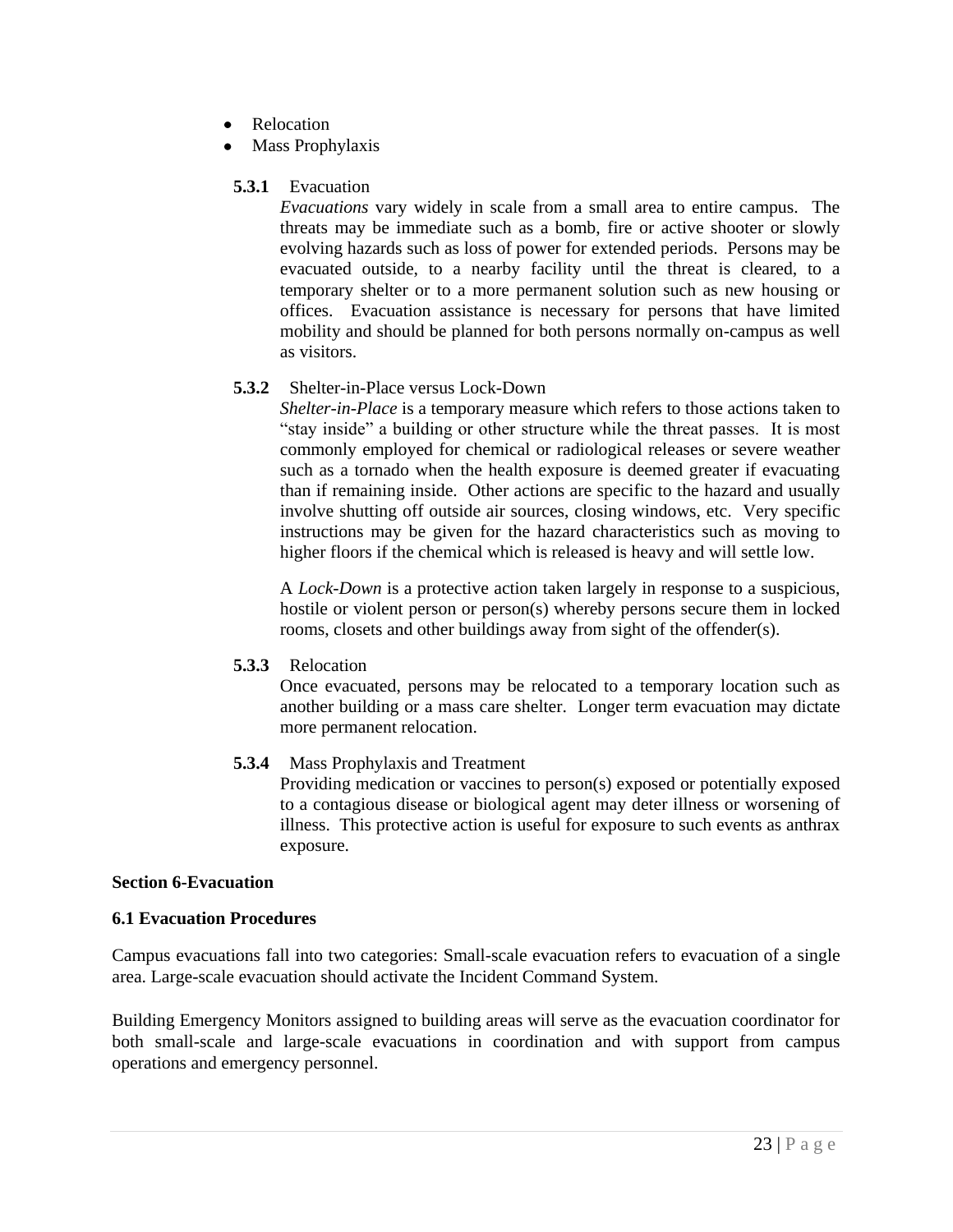#### **6.2 Evacuation Plan**

## *IF ASKED TO EVACUATE, EVEN IF PROBLEMS ARE NOT OBVIOUS, IT IS YOUR RESPONSIBILITY TO COMPLY.*

If an evacuation is deemed necessary, the following steps should be taken:

- Evacuate the room or area immediately to a pre-established Evacuation Assembly areas or to an alternative safe area;
- If there is time, take personal belongings with you;
- Take the stairs **DO NOT USE THE ELEVATOR;**
- If you are disabled and need assistance in evacuating, notify a fellow building occupant or move to the established Area of Rescue Assistance (ARA). Building stairwells will act as ARAs. In emergencies, persons needing assistance are to move to the nearest stairwell;
- Assist disabled persons with the evacuation. Mobility aids may need to be left behind;
- If students or members of the general public are present in your area, assist them with evacuating;
- The Evacuation Coordinator will act as the liaison to the Incident Commander. This person will notify the Incident Commander if there are any disabled persons needing assistance;
- After evacuating, stay at the evacuation area. Returning to the evacuated building will ONLY be allowed after the Incident Commander gives "All Clear" notification through the Building Emergency Monitors;
- In the event of a prolonged evacuation, the Building Emergency Monitor will escort people to a location designated a safety area by the Incident Commander.

#### **6.3 Emergency Evacuation for Persons with Physical Disabilities**

Please be aware that people with disabilities and their service animals may be entirely self-sufficient under normal circumstances but may need extra assistance in an emergency. Ask the person how you can help them most effectively. Assistance should be offered not assumed.

**Note to persons with disabilities: You are strongly encouraged to contact Academic Advisement (students) or the Office of Human Resources (employees) to discuss safety issues and the College's evacuation plan.** 

#### **6.3.1 Murray State College Community Members**

In the event of an emergency, observe the following evacuation procedures to assist people with disabilities:

- Be aware of area near your classroom or office that have been designated for wheelchair users or others with disabilities;
- Be aware that people with disabilities often need more time to make necessary preparations in an emergency;
- Be aware that rescue, fire and police personnel, and building monitors will check all exit corridors and exit stairwells for trapped persons, including persons with disabilities who are unable to use stairs;
- Offer assistance whenever possible.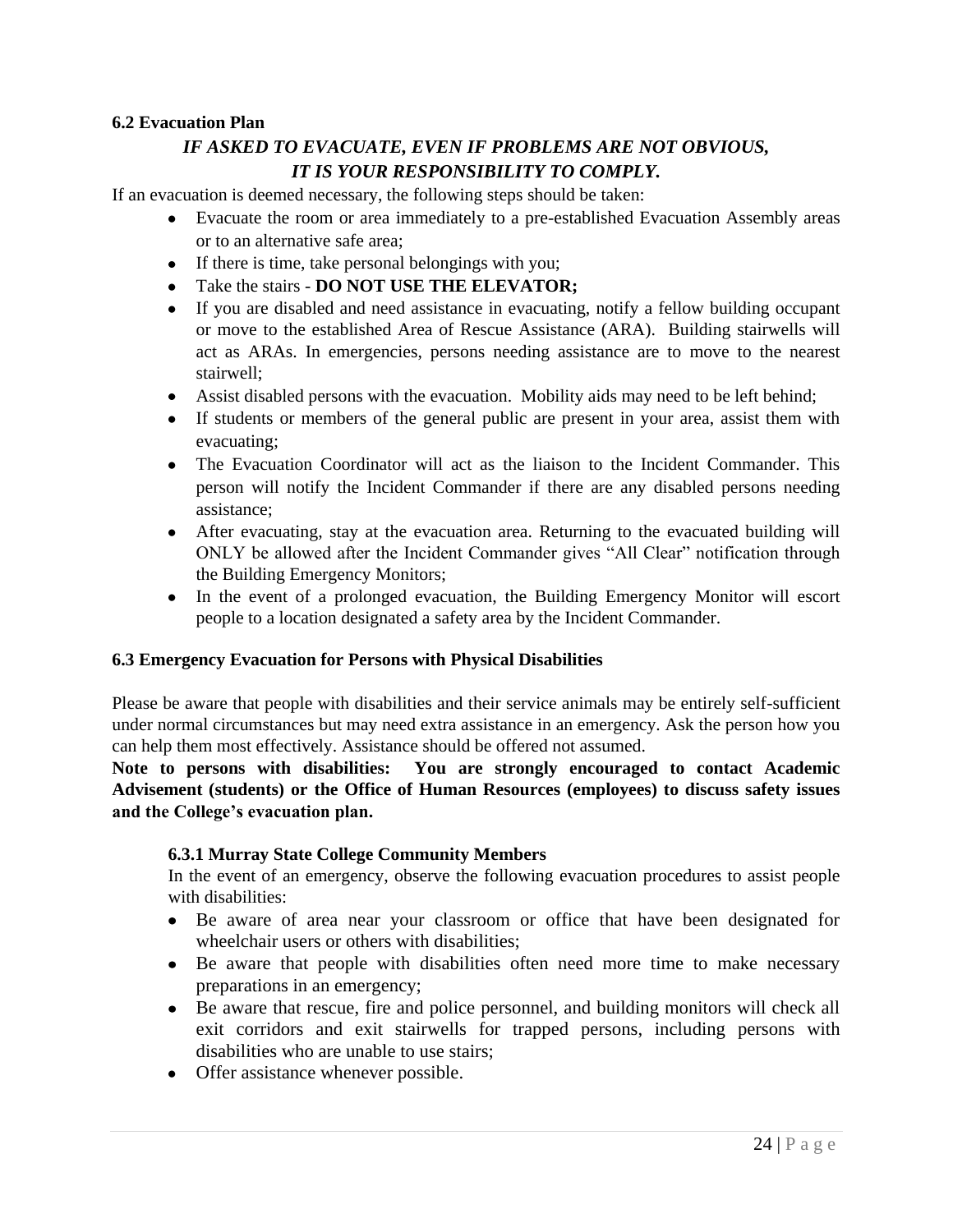### **6.3.2 Types of Disabilities**

- People with mobility impairments;
- Persons using wheelchairs on ground level floors can evacuate along with other persons;
- People with mobility impairments are often concerned about being dropped when being lifted or carried;
- Find out the proper way to transfer or move the person and what exit routes from buildings are best **before** lifting or carrying the person;
- On a non-ground level floor, you may remove a person who uses an **electric wheelchair** and evacuate that person, leaving the wheelchair behind. **Note:** In order to safely carry a person while descending stairs, two people must use specific techniques, which must be learned and practiced prior to an actual emergency. If you do not know these techniques, or if the person does not wish to be carried, tell the person using the wheelchair to remain in the area of rescue assistance and/or stairwell, and then seek help from campus operations, police, or fire personnel immediately;
- On a non-ground level floor, persons using **manual wheelchairs** may be removed from their wheelchairs and evacuated, leaving the wheelchair behind (as described in above). Alternatively, they may be evacuated while remaining in the wheelchair. **Note:** At least four strong assistants will be necessary to carry the person and the manual wheelchair up/ or down stairs and over obstacles.

## **6.3.3 People who are deaf or hearing impaired**

- Help guide a person with vision loss by asking the person if he/she would like to take your arm at the elbow. DO NOT grasp the arm of a person with low vision or blindness. Give the person oral instructions as you guide the person, and advise about steps, rough terrain, doorways, debris, etc. Oral compass directions, estimated distances, and directional terms are the most familiar tools for persons with vision loss;
- A service animal could become confused or disoriented in a disaster. People who are blind may have to depend on others to lead them, as well as their service animals to safety during a disaster;
- Hearing impaired persons should individually be made aware of an emergency and how to respond to it. Write directions on paper if necessary. It should not be assumed that hearing impaired persons can hear the fire alarm or that they will know what to do by watching others.

## **6.3.4 People with respiratory illnesses**

Many respiratory illnesses can be aggravated by stress. In an emergency, oxygen and respiratory equipment may not be readily available. People with respiratory illnesses should be referred to emergency personnel.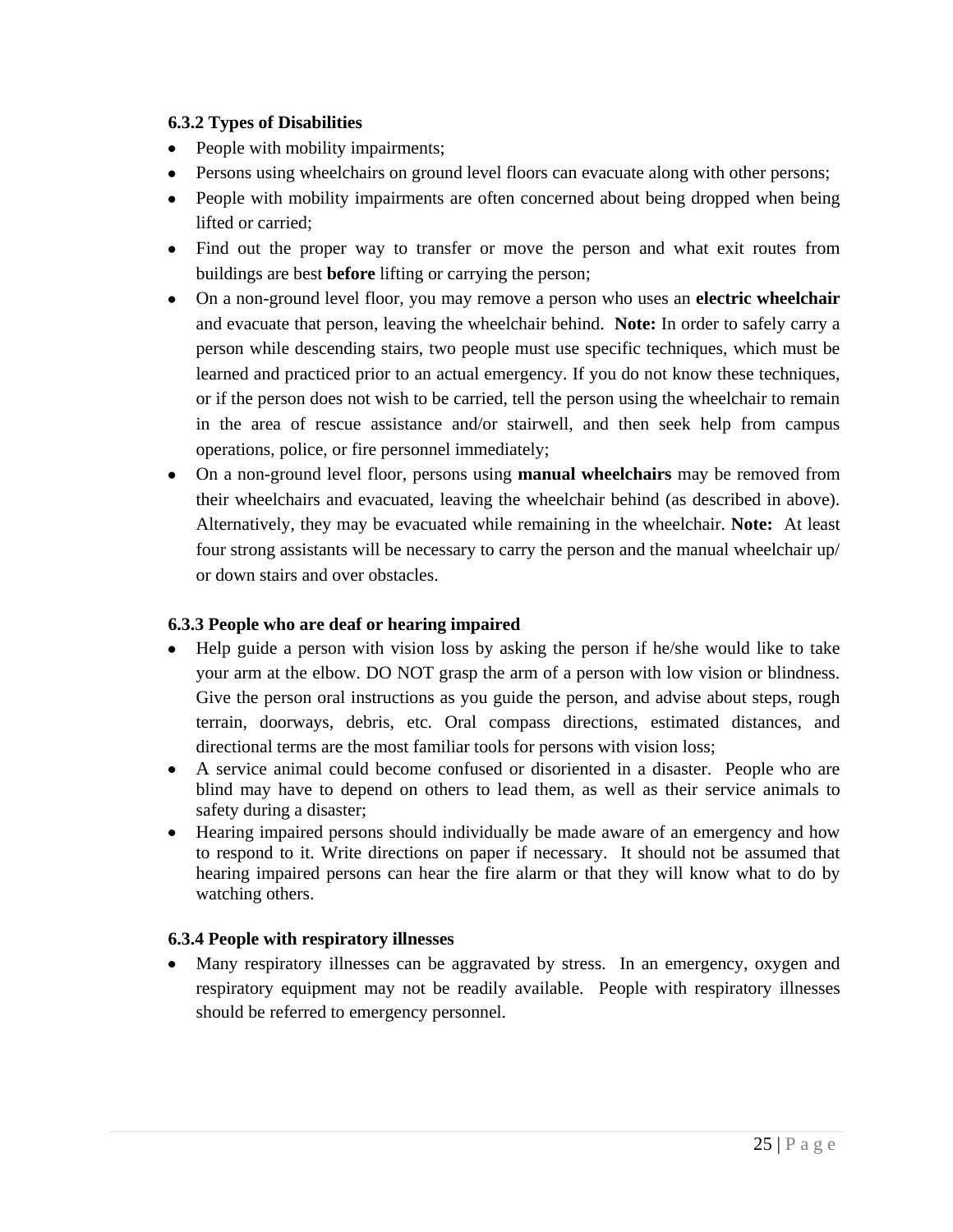#### **6.3.5 People with other disabilities**

Ask the person how you can help them most effectively. If necessary, lead the person to an area of rescue assistance and/or stairwell and tell the person to wait there, and then go seek help from Campus Police, police, and/or fire personnel immediately.

**Area of Rescue Assistance** Areas of Rescue Assistance are designated places where people with disabilities remain temporarily in safety to await further instructions or assistance during emergency evacuations. At this time, building stairwells and exit corridors are to be used as temporary waiting areas until Areas of Rescue Assistance have been approved for the campus. As Areas of Rescue Assistance are approved, signs identifying the area will be placed on site.

#### **6.4 Building Emergency Monitors (BEM)**

The Building Emergency Monitors are assigned positions selected at the beginning of every academic year.

Building Emergency Monitors (BEM) are required to evacuate the buildings of all persons in the event of an emergency. During the evacuation, the BEMs are to direct people to the pre-assigned assembly areas.

| $P_{\text{uncomp}} = P_{\text{uncomp}} + P_{\text{uncomp}}$<br><b>BUILDING</b> | <b>BUILDING MONITOR</b> | <b>OFFICE</b> | <b>EXTENSION</b> |
|--------------------------------------------------------------------------------|-------------------------|---------------|------------------|
| Armory                                                                         | Maintenance             | 371-5286      |                  |
| Aggie Suites                                                                   | Angie Blue              | 371-2382      |                  |
| McKee Hall                                                                     | Mark Hamilton           |               | 160              |
| <b>Administration Floor 1</b>                                                  | Michaelle Gray          |               | 191              |
| <b>Administration Floor 2</b>                                                  | Joe Pat Hughes          |               | 118              |
| <b>Administration Floor 3</b>                                                  | Roger Stacy             |               | 104              |
| Student Services/Classroom Floor 1                                             | Susan Branch            |               | 106              |
| <b>Student Services/Classroom Floor 2</b>                                      | Genna Martin            |               | 180              |
| Patton Hall                                                                    | <b>Heather McLean</b>   |               | 222              |
| <b>Campus Center</b>                                                           | Kay Deaver              |               | 168              |
| Classroom Building Floor 1                                                     | <b>Cleta Phillips</b>   |               | 255              |
| <b>Classroom Building Floor 2</b>                                              | Ronnie Coppedge         |               | 241              |
| <b>Park Student Center</b>                                                     | Joanne McLain           |               | 169              |
| <b>Library Science</b>                                                         | Michele Elmer           |               | 217              |
| <b>Fine Arts</b>                                                               | Alan Burris             |               | 232              |
| <b>Engineering Building Floor 1</b>                                            | <b>Chad Mercer</b>      |               | 244              |
| <b>Engineering Building Floor 2</b>                                            | John Bohon              |               | 236              |
| Nursing/Allied Health                                                          | Janice Wallace          |               | 339              |
| <b>Beames Field House</b>                                                      | Randy Rutherford        |               | 161              |
| Fletcher Auditorium                                                            | Lisa Coulter            |               | 126              |
| <b>TANF</b>                                                                    | Jerry Brown             |               | 280              |
| IT Building-Fasttrack                                                          | Christina Gill          |               | 133              |
| Vet Tech                                                                       | Kathy Gallegos          |               | 270              |
| <b>Baseball Field House</b>                                                    | Zac Crabtree            |               | 166              |
| <b>Horse Center</b>                                                            | Sam Holt                |               | 371-0007         |
|                                                                                |                         |               |                  |

#### **Building Emergency Monitors 2010-2011**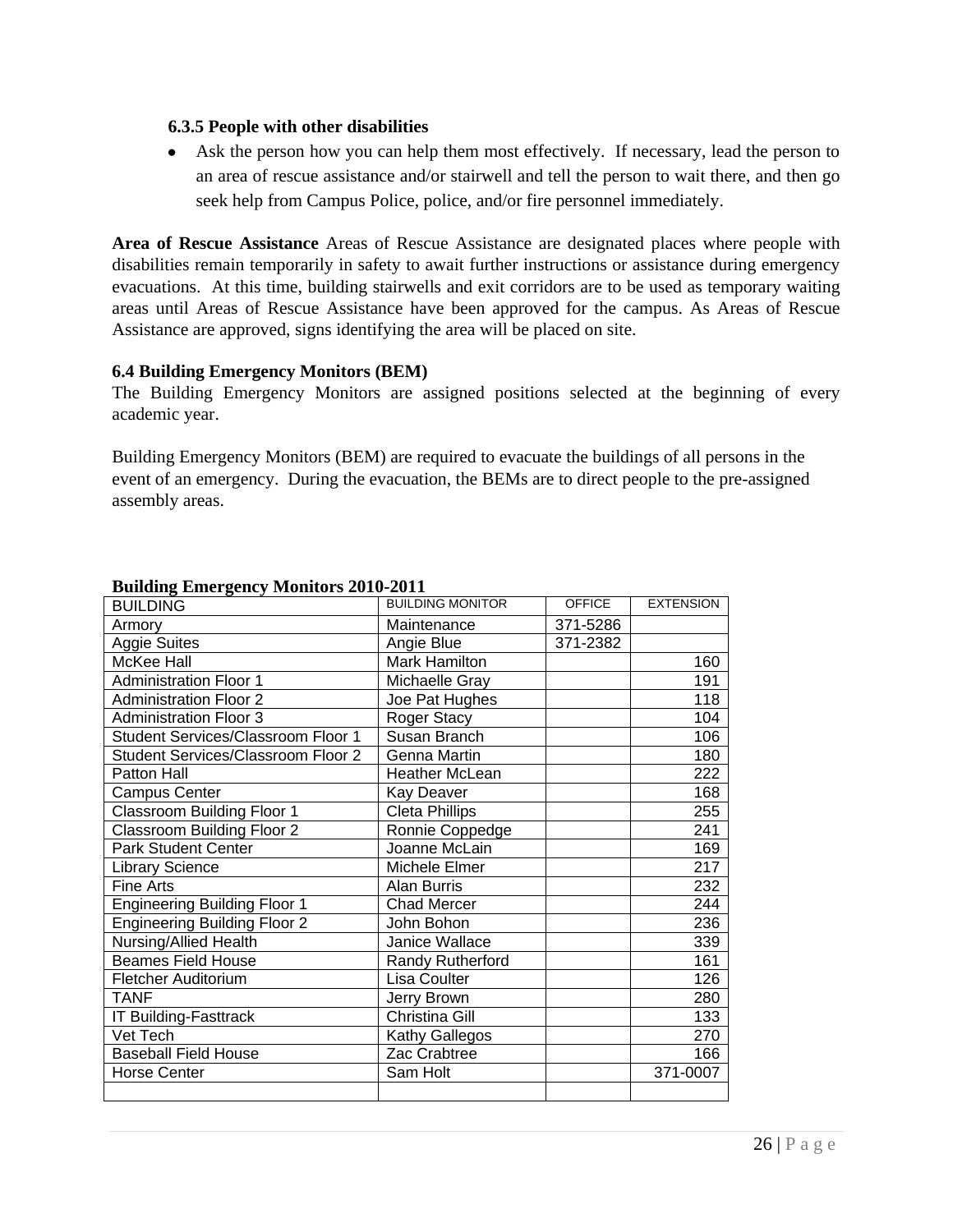#### **6.5 Evacuation Map with Designated Area Locations**

**Not all evacuation areas may be used depending on the type of event. This would be determined by whether the area of evacuation was in use by emergency personnel or otherwise compromised. Please follow all posted maps in each building provided for** *Fire Escape.*

#### **Section 7-General Emergency Procedures**

#### **7.1 General Emergency Procedures (for specific emergencies refer to Sections 8 and 9)**

The GENERAL emergency procedure is as follows:

#### **CAMPUS EMERGENCIES**

#### **CALL 911**

- 1. Clearly state the type of emergency to the dispatcher (i.e. police, fire, medical).
- 2. Clearly state the location of the emergency and your name, location, and telephone number.
- 3. Describe the emergency and follow the dispatcher's instructions.
- 4. Do not hang up until told to do so by the dispatcher.

#### **FOR NON-EMERGENCIES**

Call Campus Police (Dial 580-371-0007or 580-371-1140).

#### **Section 8-Specific Emergency Procedures**

#### **Some require activation of the Incident Command Center and some may not.**

#### **8.1 Violence Risk and Threat Assessment**

#### **8.1.1 Overview**

The objective of threat management is to determine the value of a threatening situation. Determining the intent, motive, and ability provides the essential ingredients for assessing the level of risk to College employees or students. After determining the value of a threat, a strategy is developed for defusing the potential risk.

#### **8.1.2 Disturbance, Fights or Physical Abuse (when in doubt call 911)**

It is important that you not ignore a potential dangerous situation. If you hear yelling or threatening language, or witness a fight or some other physical abuse do not confront it call Campus Police immediately (Dial 580-371-0007 or 580-371-1140).

#### **8.1.3 Communication Criteria**

Communications containing any of the following references should be immediately reported to the supervisor or other College Official who will report it to the appropriate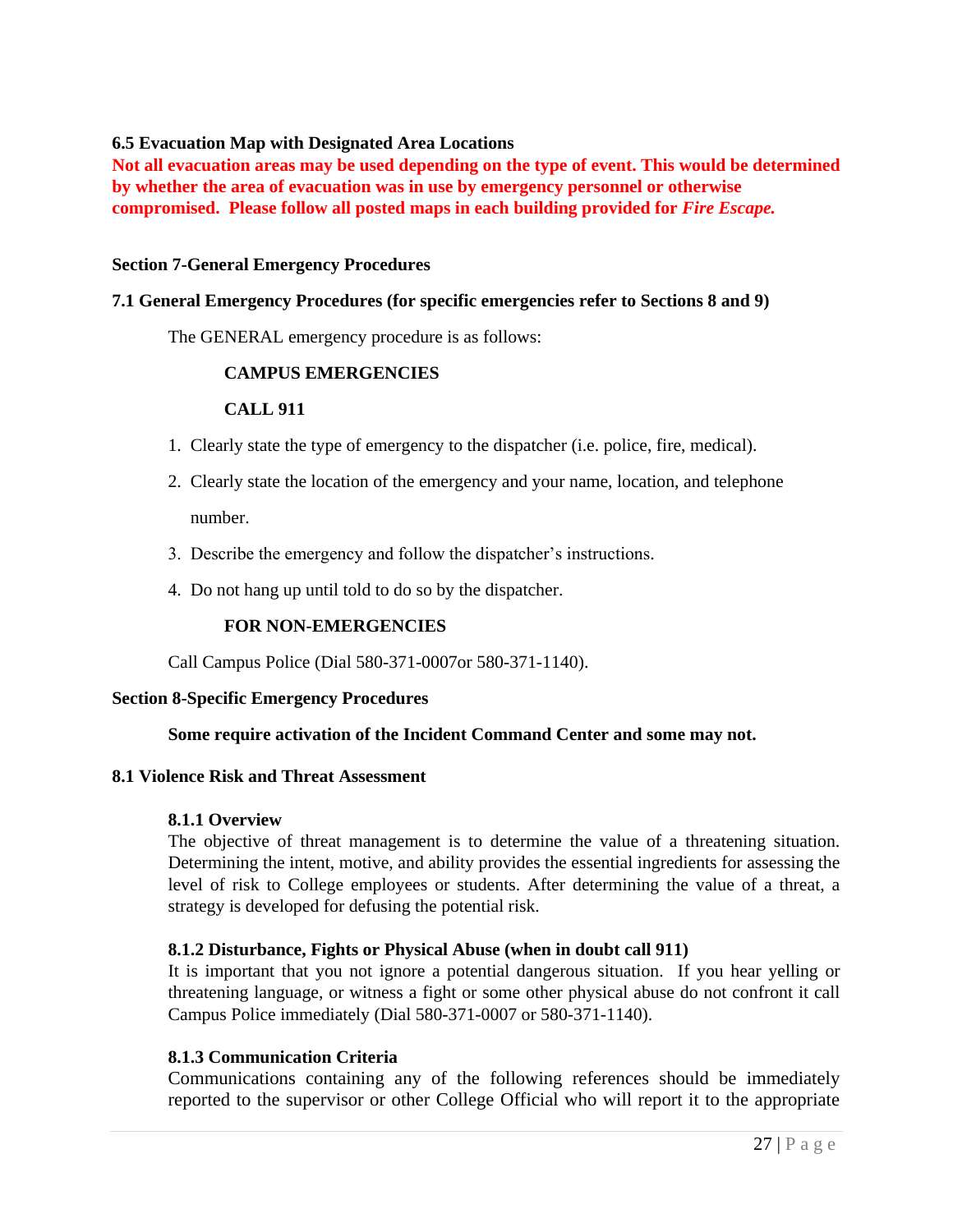Vice President or other authority. In case of students, the report should go to the VP for Student Affairs as well as Campus Police.

- **Threats.** All threats of harm to College employees and students received in writing by telephone, e-mail or fax, through an informant, or in-person should be reported. Any assault or attempted assault should be reported.
- **Inappropriate Communications.** Many communications do not make explicit threats but are nonetheless cause for concern. Any communication that meets one or more of the following tests should be reported:
	- A particular complaint or sense of outrage over the handling of a College incident
	- References to a special history or destiny shared with the employee or student
	- References to a special history or destiny shared with the employee or student
	- Evidence of suspicious behavior, stalking behavior, or research into personal affairs of the employee or student
	- References to death, suicide, weapons, violence, assassinations, acts of terrorism, or affection
	- Obsessive desire to contact the employee or student
	- Example 1 Belief that the employee or student owes the person a debt
	- **Perception of the employee or student as someone other than him or herself**
	- References to public figures that have been attacked
	- References to individuals (or their acts) that have attacked public figures or committed notorious acts of violence or terrorism
	- References or claims of mental illness, such as psychiatric care, antipsychotic medication, etc.
	- References to bodyguards, security, safety, danger, etc.

## **8.2 Armed Intruder/Weapon Threat**

#### **NOTE: At no time should any faculty, staff, or student confront an armed intruder.**

Every situation is different and the threatened individual will have to rely on his/her best judgment as to the best course of action, given the unique situation. Your own safety and the safety of others are the top priority. General guidelines include:

#### **8.2.1 Immediate or Imminent Violence**

- If you hear gunshots or witness an armed person, move away as quickly as possible. People that duck and cover near the shooter are at the greatest risk of dying and people that run stand a greater chance of getting away from the shooter.
- If you cannot flee, isolate yourself and others from the subject. Close, lock and barricade doors, close curtains, lie on the floor.
- Call 911 if it is safe to do so. Provide as much detail as you know. Follow law enforcement instructions. Do not expose yourself or others until notified by law enforcement that the danger has passed.
- Notify others on campus through telephone or email of what you know-DO NOT  $\bullet$ SPECULATE-and what action you have taken, if it is safe to do so.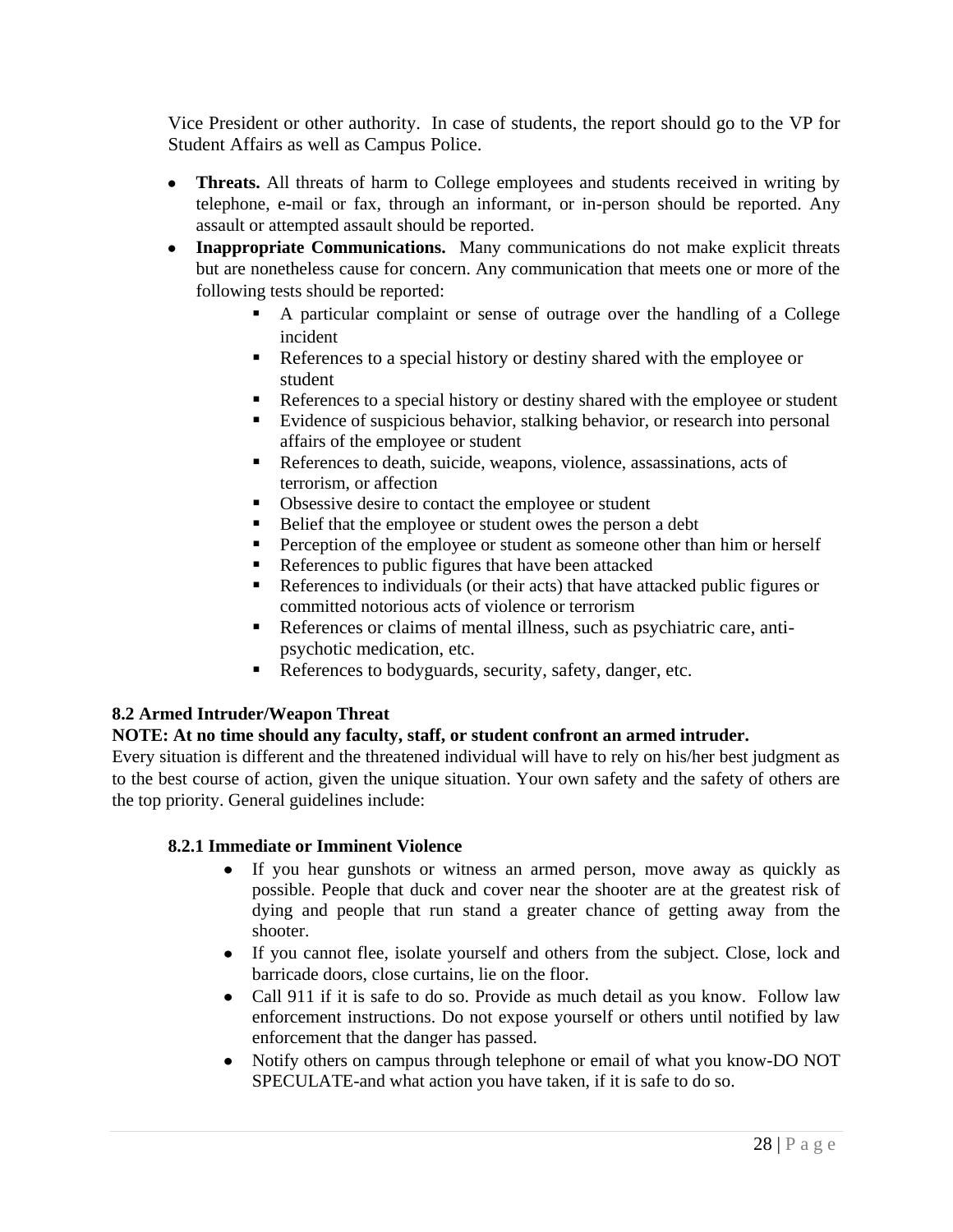#### **8.2.3 You Should Note and Report**

- What the intruder is wearing
- Gender
- Height and weight
- Other descriptions unique to the individual (tattoos, hair color, facial hair)
- Types of Weapons
- Direction of travel or building entered

## **8.2.4 If Confronted By a Threatening Person**

- Remain as calm as possible. Be cooperative and patient. Time is on your side.
- Offer to listen. Do not judge or argue with perceptions. Treat each concern as important and valid. A person in a crisis will only respond to someone who is willing to listen, understanding, respectful, and non-threatening
- $\bullet$ Allow the hostile person his or her personal space (at least 3 feet)
- If you are standing, stand at an angle to the individual rather than face-to-face  $\bullet$
- Keep your hands in plain view, preferably at your sides  $\bullet$
- Do not make gestures of physical contact that might seem threatening  $\bullet$
- Maintain polite eye contact  $\bullet$
- Keep gestures and body language open and non-threatening. Use a low, soft,  $\bullet$ slow voice when speaking and ask the person questions do not tell them
- Be truthful **-**to lose credibility can be catastrophic. Assure the person you will do  $\bullet$ everything you can to resolve his or her grievances in a fair manner
- Ask the aggrieved party to suggest a solution. A person in crisis will be more accepting of a solution that he or she helped formulate
- Always look for a win-win outcome. Retaining dignity (saving face) is paramount to the person in crisis
- Be observant. Note as much as possible about the aggressor, including type and number of weapons, state of mind, what was said. Pay attention to details about the space you are in. If you are released or decide to escape, this information will be needed by police to ensure the safety of others

## **8.2.5 Securing the Building**

- In each building, designated areas hold keys/bars for main entrances
- Emergency Coordinators will access these tools and lock the buildings in emergencies

## **8.3 Bombs**

*"Bombs can be constructed to look like almost anything and can be placed or delivered in a number of different ways. The probability of finding a bomb that looks like the stereotypical bomb is almost nonexistent. The only common denominator that exists among bombs is that they are designed or intended to explode." Bureau of Alcohol, Tobacco & Firearms*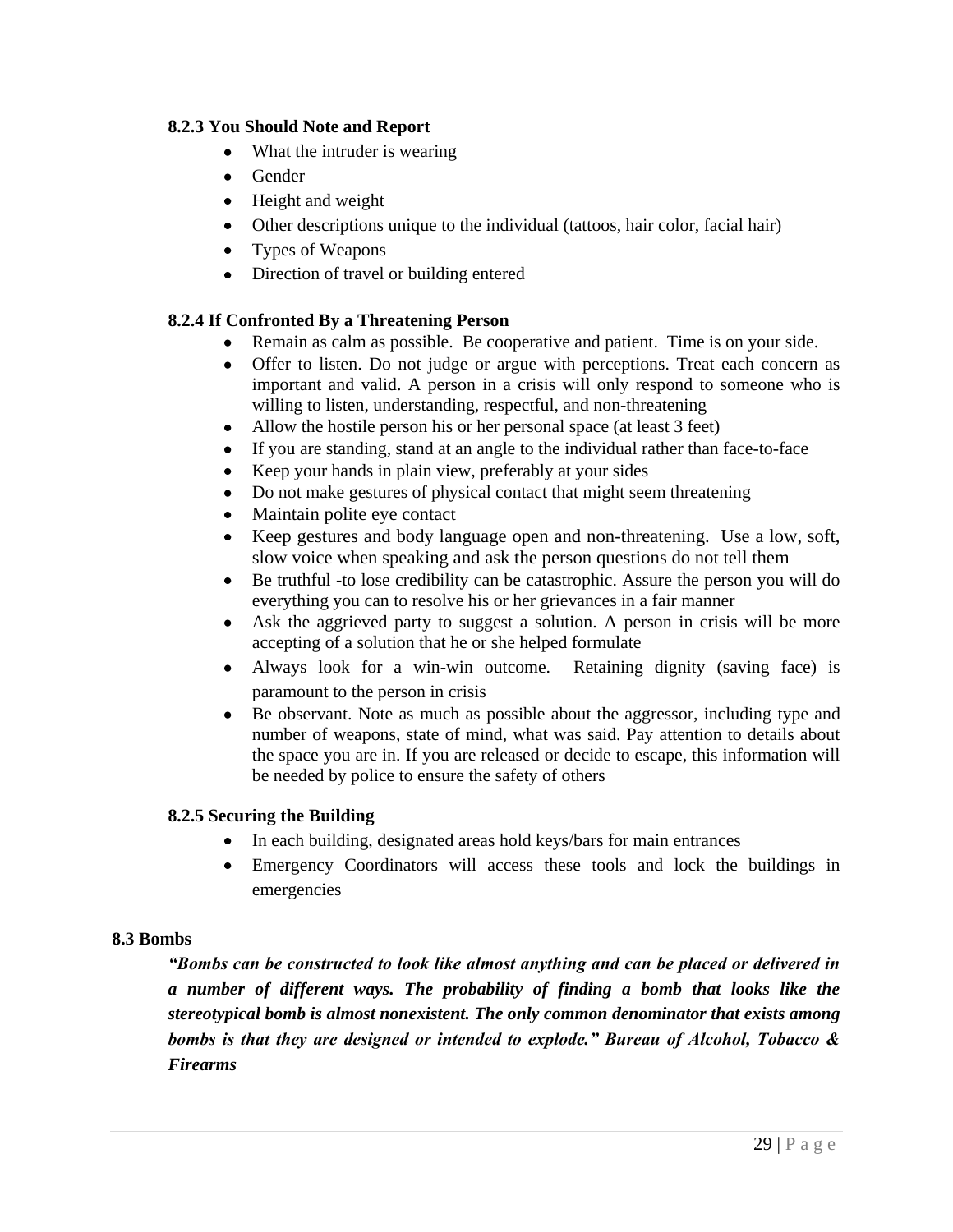## **8.3.1 Suspected Packages**

## **IF YOU SUSPECT AN ITEM DELIVERED TO CAMPUS MAY BE A BOMB: DO NOT MOVE THE ITEM!**

- Calmly notify others in the immediate area and evacuate;
- If there is a fire alarm in your area, DO NOT ACTIVATE IT. You do not want to frighten everyone;
- Call 911. DO NOT USE A CELLULAR PHONE! A cell phone could potentially set off the package
- Clearly state the type of emergency to the 911 dispatcher, your name, location, and telephone number from which you are calling;
- Do not hang up until told to do so;
- Call Campus Police (Dial 580-371-0007 or 580-371-1140), notify them that 911 have been called and emergency personnel are en route. Ask Campus Police to notify appropriate staff to assist with evacuation;
- Return to area will be allowed ONLY after Crisis Management Team gives the "all clear" notification;

#### **8.4 Bomb Threats**

All bomb threats must be taken seriously. Bomb threats can be delivered in a variety of ways including in-person, via telephone, or in writing. The most dangerous means is in-person; the most common means is via telephone.

## **8.4.1 In-Person Bomb Threat**

The person involved may be unstable and/or delusional and directing the threat at an individual, group, or himself. If a person announces a bomb threat to you:

- Remain calm;
- Do not approach the individual;
- Never get close enough that you could panic the person or be used as a hostage;
- If possible, try to segregate the individual from others;
- Try to draw the attention of one or two others so they can (Dial 911) and Campus Police (Dial 580-371-0007 or 580-371-1140);
- Talk to the individual in a calm and rational manner; put the person and yourself at ease as much as possible;
- Try to get the individual to speak; let the person do most of the talking; ask questions about the bomb, its location, and description;
- Let law enforcement replace you as the negotiator when they arrive at the scene;
- Once you leave the scene, relay all information to any other officer present;
- Immediately write down everything you remember;
- Remain accessible to law enforcement until you are told to do otherwise.  $\bullet$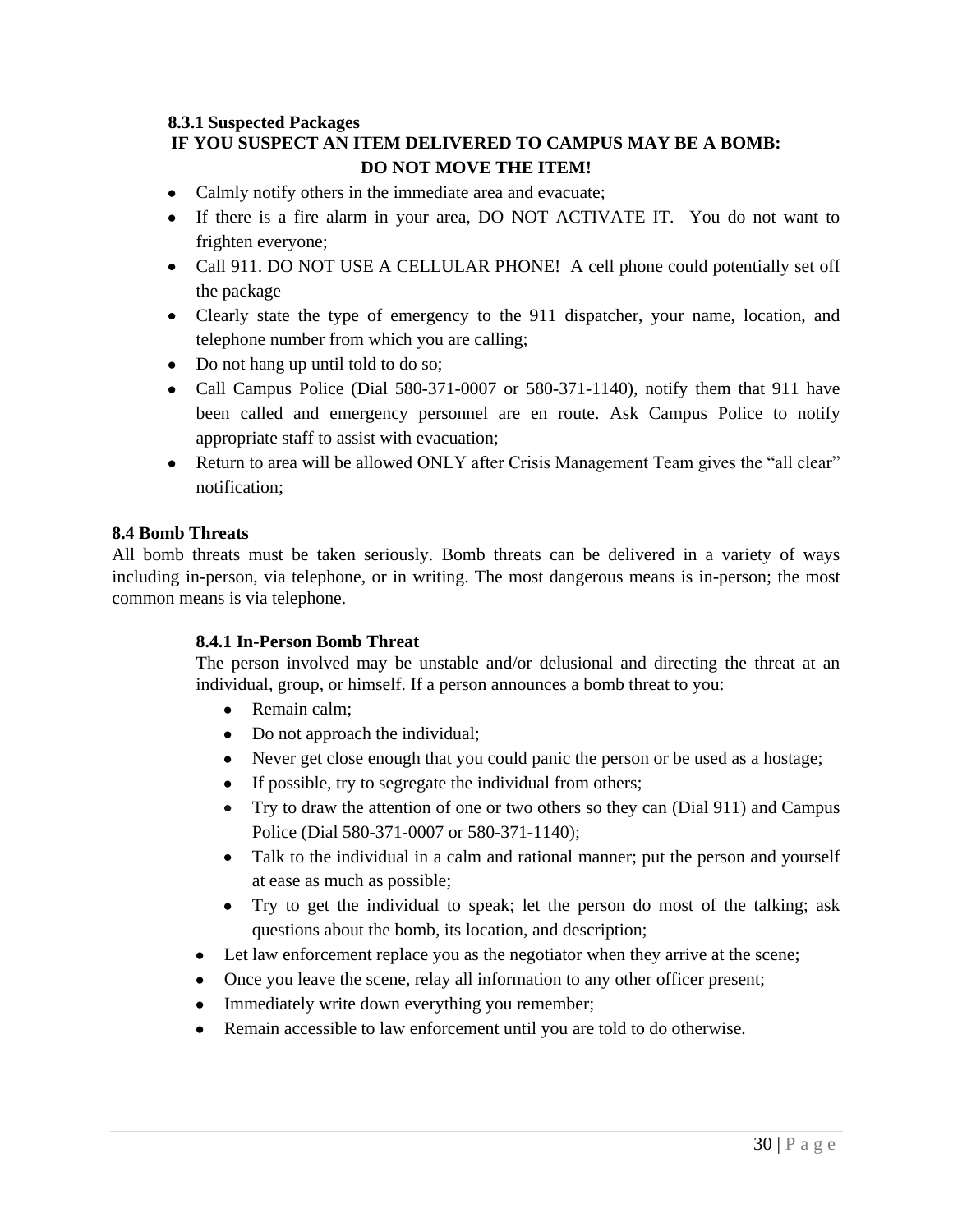## **8.4.2 Telephone Bomb Threat**

- Remain calm:
- If the caller allows you to talk, ask questions from checklist in **APPENDIX C;** keep  $\bullet$ the caller talking as long as possible;
- Signal a co-worker to call 911 while you continue talking;  $\bullet$
- Campus Police will notify other personnel as required;
- The Supervisor of Campus Police or designee will facilitate an evacuation of the  $\bullet$ building, if deemed necessary, with the assistance of the Tishomingo Police Department;
- $\bullet$ Return to the evacuated building will be allowed ONLY after Crisis Management Team gives the "all clear" notification;

## **See Appendix C for the Telephone Bomb Threat Checklist**

## **8.5 Tornado**

Tornadoes are violent, local storms with whirling winds that can reach 200-400 miles per hour. The width of a tornado path ranges generally from 200 yards to one mile. The south central, southeastern, and mid-western parts of the United States are particularly susceptible to conditions favoring tornadoes. A tornado may travel "on the ground" from a few hundred yards to fifty miles at speeds of 30-75 miles per hour. It is virtually impossible to outrun a tornado; therefore, one should seek shelter whenever a tornado warning is issued.

The National Weather Service issues severe weather warnings using the following terms:

- A "tornado watch" means that tornadoes could develop in the designated area.
- A "tornado warning" means that a tornado has been sighted in the area or is indicated by radar.
- A "severe thunderstorm watch" indicates the possibility of thunderstorms, frequent lightning and/or damaging winds, hail, and heavy rain.
- A "severe thunderstorm warning" means that a severe thunderstorm has actually been sighted in the area or is indicated by radar.

Tornadoes occur with little or no warning; little or no advance planning can be accomplished. If in a building, one should move away from outside rooms and go to a center hallway. An interior area at the bottom level of the building is preferable. One should avoid auditoriums or gymnasiums or other areas with wide, free span roofs. If caught outside with no time to reach an inside shelter, lie flat in the nearest ditch, ravine, or culvert, with hands and arms shielding one"s head. Be sure to leave the ditch, ravine, or culvert immediately after the tornado has passed to avoid the possibility of flash flooding. If in an automobile, follow the same rules as outlined above.

*The MSC mitigation and prevention plan specific to tornados is the periodic routine of tornado drills that are completed within our housing and campus, along with the reassurance that each building*  has an assigned Building Emergency Monitor in case of a tornado to ensure all campus personnel *have taken appropriate action.*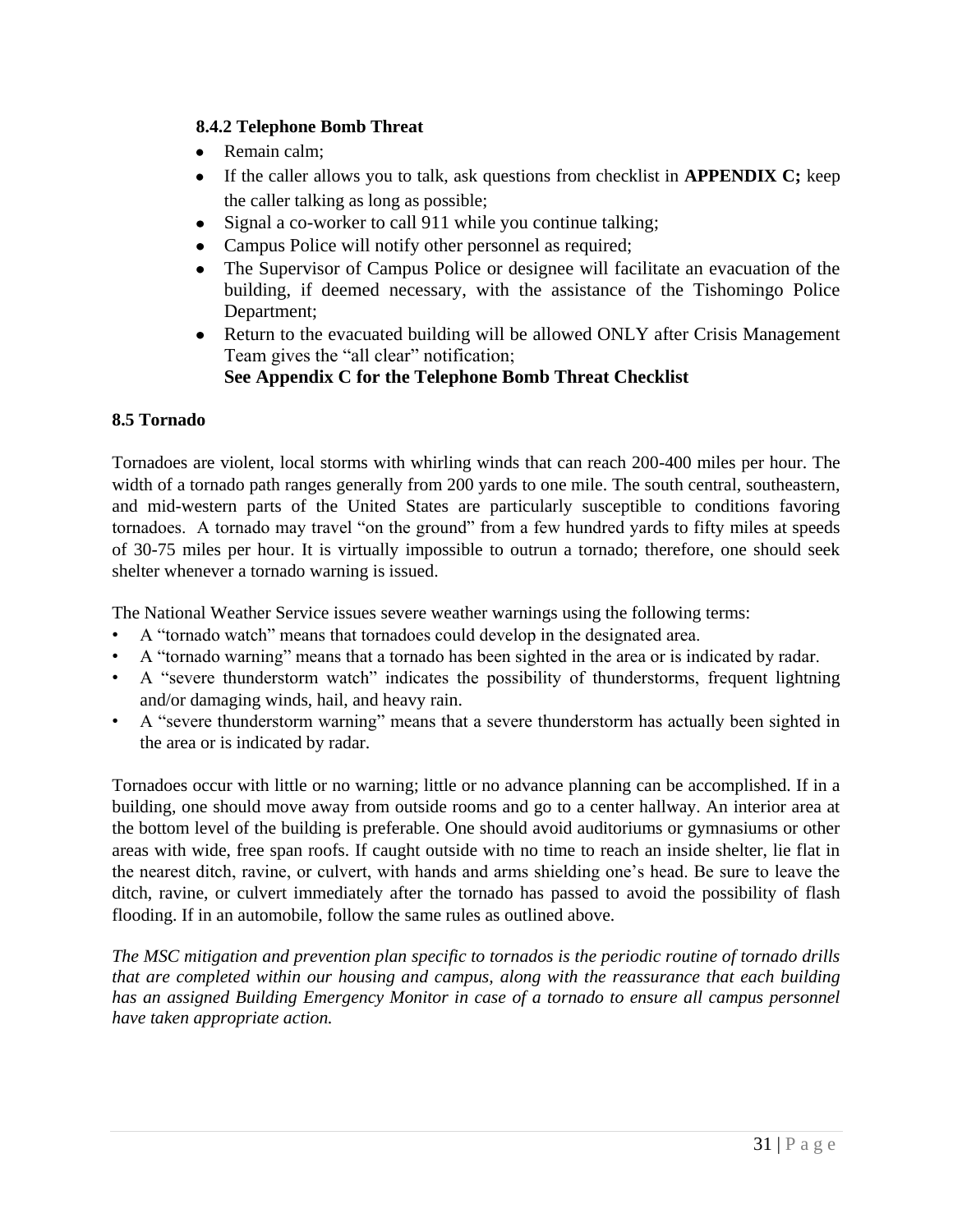#### **ALL PERSONNEL/STUDENTS UNDER THE DIRECTION OF BUILDING MONITORS**

Upon receiving a National Weather Service Advisory for a tornado warning, all college personnel and students should:

- 1. Take shelter within a building by moving to the center hallways; avoid large open rooms, gymnasiums and auditoriums.
- 2. Students living in Resident Housing shall evacuate their room and go to the basement of McKee Hall. Handicapped students will go to the first floor of the Administration Building.
- 3. Remain calm and evacuate the building or area in an orderly manner if there is sufficient time to go the emergency shelter located in the basement of McKee Hall.
- 4. Building Monitors will check for injured persons in your building or area. Do not move the injured individual unless there is serious danger to the person"s safety.

Follow evacuation procedures:

- 1. Walk do not run to the nearest exit, if you are indoors.
- 2. If you are on an upper floor, take the stairs. Do not use the elevators.
- 3. Assist any disabled/injured persons who are not able to leave the area quickly by themselves.
- 4. Evacuate to the outside of the buildings. Go to a pre-established Evacuation Assembly Area or away from buildings. Notify the Emergency Operations Center if there are isabled/injured persons needing assistance.

#### **The ICC will verify that OG&E has been contacted.**

#### **8.6 Flooding**

#### **8.6.1 Flooding**

- **County Flood Watch:** Conditions are favorable for flooding. Staff should be aware but no action needs to be taken.
- **County Flood Warning:** Rising water threatens to close roads, wash out bridges, and inundate property. Shelter or higher ground should be sought.

#### **What to do before the Flood**

- Have emergency supplies available. Keep a portable, battery-operated radio and flashlight in working order. Determine if you are in a flood-prone area and what the average flood depths are in the community
- Identify dams and levees in your area. Be aware of what could happen if they fail.
- Learn the community's flood evacuation route and the location of high ground.

#### **During or after heavy rains**

- Listen to the radio or television for weather information and instruction.
- If water enters the facility, turn off all utilities in the area.
- Disconnect electrical appliances, but do not touch any electrical equipment if the floor is wet or under water. Stay clear of clear of water on the floor as well.
- Be aware of loose or downed electric wires and falling or fallen objects.
- Do not drive in the event of a flood, 6 inches of water is enough to float a car.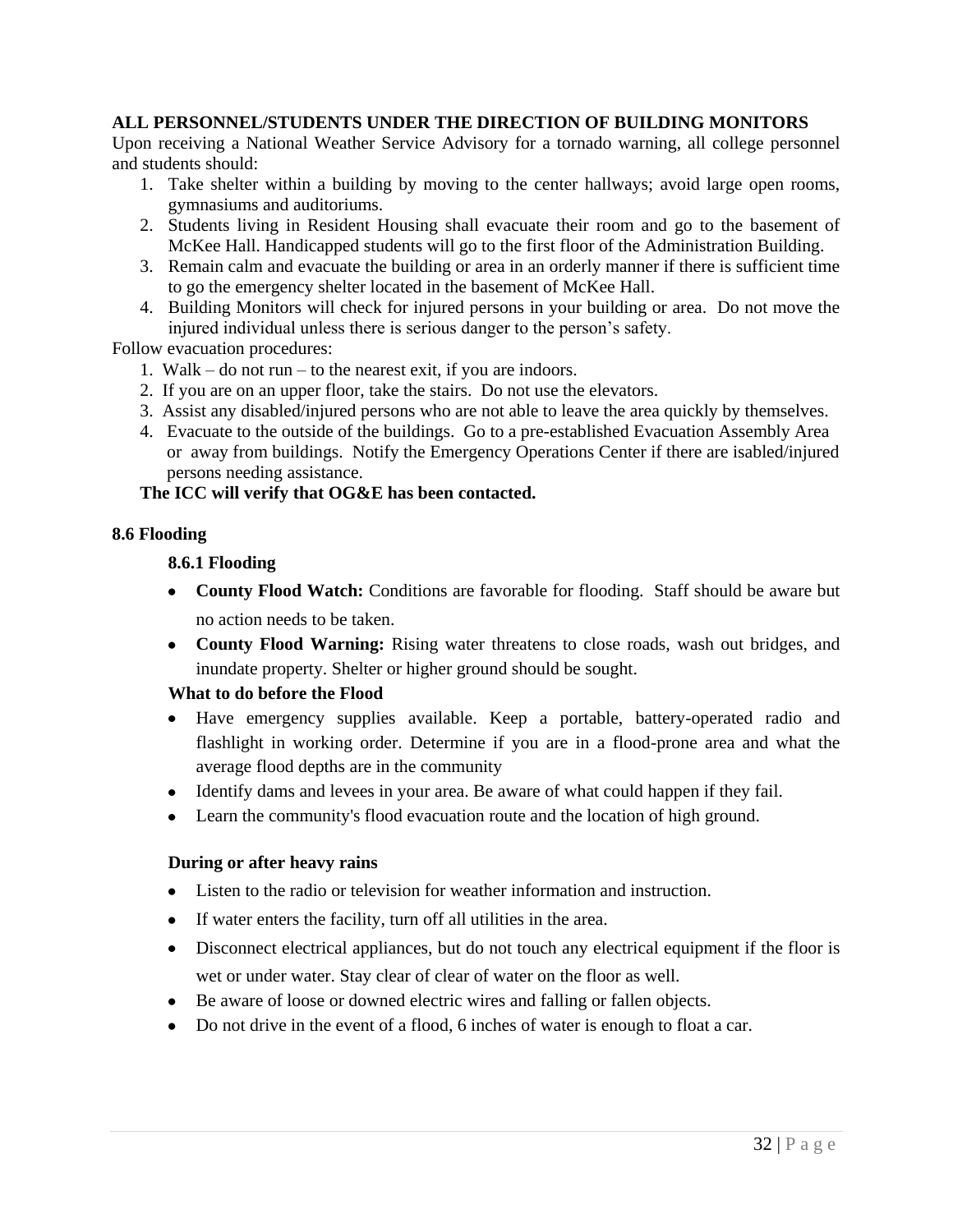#### **After a Flood**

- Listen to the radio or television for advice and instructions.
- Report broken utility lines or other hazards to Campus Police.
- Locate usable openings if swollen doors, mud, or buckled floors prevent regular doors from being used.
- Remember that water sources may be contaminated. Listen to the radio for advice on using tap water or other water for drinking.
- Avoid walking through floodwaters. Swift moving water as little as six inches deep can sweep you off your feet.

#### **8.7 Fire**

Be sure you know the location of fire extinguishers, exits, and pull stations in your area. If a building fire alarm sounds (or if you are told to pull the alarm by a college official or other emergency personnel), evacuate the building immediately. Always evacuate when you hear the fire alarm. There is no way to know whether the alarm is false or not! Evacuate and proceed immediately to the nearest pre-established Evacuation Assembly Area.

#### **8.7.1 If you discover a fire and/or smoke:**

- Only attempt to extinguish a fire if it is minor and can be quickly and easily put out with a portable fire extinguisher and you have been trained on its use;
- Report the fire and/or smoke by activating the nearest fire alarm;
- Start evacuation procedures and ensure 911 is called;
- Evacuate to a safe area away from the building;
- Do NOT stand in smoke (the greatest danger during a fire). Instead, drop to your knees and crawl to the nearest exit, cover your nose and mouth with a cloth, if possible, to avoid inhaling smoke;
- Give all pertinent information on location of disabled person to emergency responder;
- The Incident Commander will announce an 'All Clear' when the building is safe to reenter.

#### **8.7.2 If you become trapped:**

- If possible, call 911
- Clearly tell the dispatcher you are reporting a fire. Give your name, location of the fire (building, floor, room number), and your telephone number;
- Do not hang up until told to do so;
- If a window is available, open it and place an article of clothing (shirt, coat, etc.) outside the window as a marker for emergency personnel;
- Stay near the floor where there is the least smoke;
- Cover your mouth with clothing to avoid inhaling smoke;
- Do not open a door if smoke is pouring in or around the bottom or if it feels hot;
- Shout to all EMT emergency personnel of your location;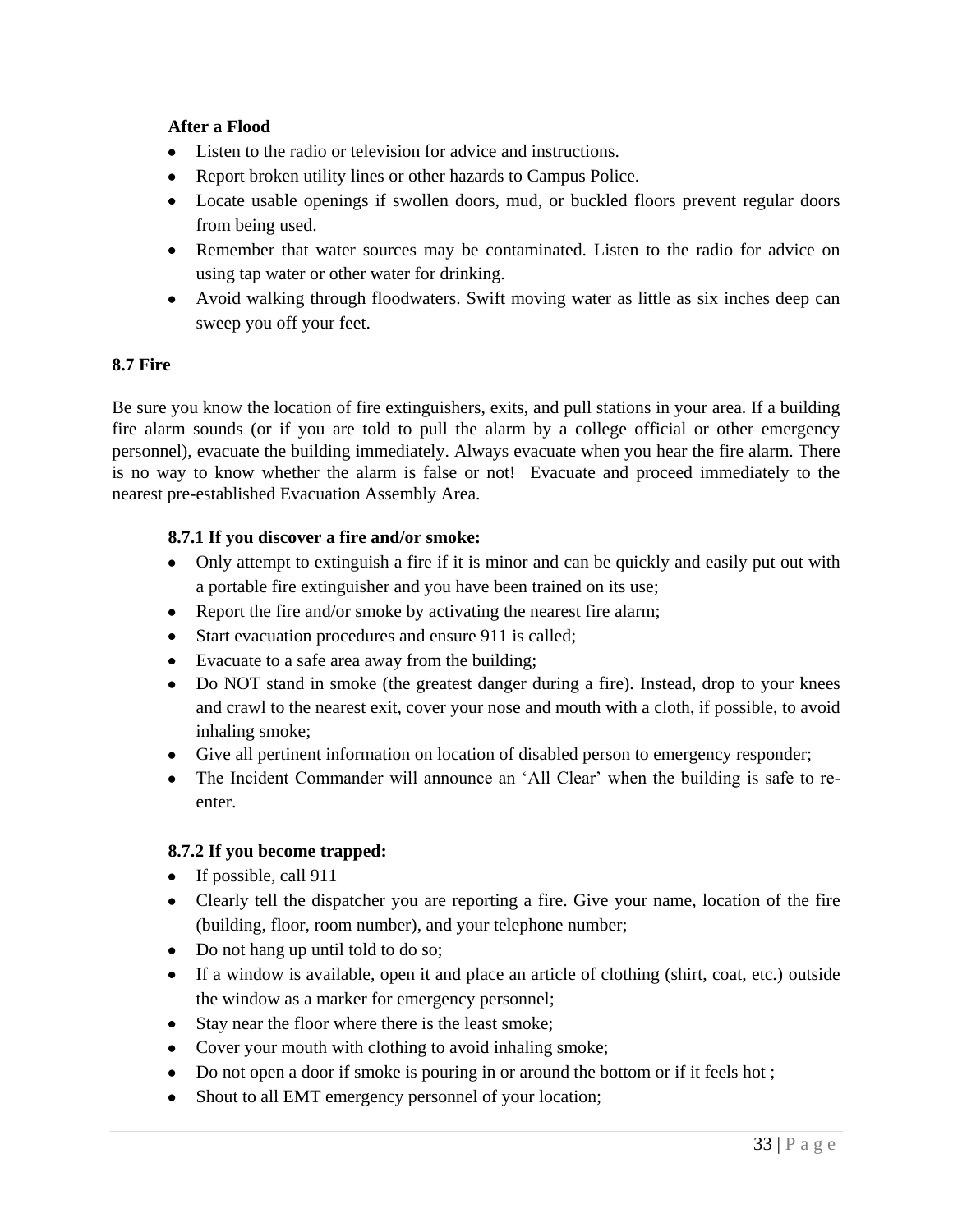**Notify both the responding fire department and Campus Police on the scene if you suspect someone may be trapped inside the building.** 

#### **8.8 Annual Fire Safety Report on Student Housing**

#### **Annual Fire Safety Report on Student Housing**

In compliance with the Higher Education Opportunity Act of 2008, the Murray State College Police Department will publish information concerning student housing fire safety systems, fire drills, fire safety policies and, education and training programs.

#### **On-Campus Housing Fire Safety Equipment**

Murray State College residence halls have networked fire alarm systems and/or sprinkler systems as indicated below. When a networked fire alarm is activated, the alarm sounds on a panel at the Campus Security office, which is staffed 24 hours a day, 365 days a year. An officer responds to the building and determines the cause of the alarm. The fire department is automatically notified and responds to all fire alarms in residence halls.

| <b>Residence Hall</b>   | <b>System Description</b>                   |
|-------------------------|---------------------------------------------|
| <b>MSC</b> Aggie Suites | Full sprinkler and networked alarm system.* |
| McKee Hall              | Networked alarm system. No sprinklers.*     |

\* Fire extinguishers are located on every floor in each residence hall.

#### **Supervised Fire Drills**

Mandatory, supervised fire drills are conducted for each residence hall in the fall and spring semesters by officers from the Department of Campus Security. Additionally, each time new residents occupy a building during the summer for camp-related activities, a fire drill is conducted to ensure the temporary residents are familiar with evacuation routes and procedures. Every student must participate in these drills. Drills are conducted without notice. If a fire alarm sounds, everyone must exit. No one may re-enter the building until permission is given by a security officer or member of the residence life staff. Failure to evacuate a building during a fire alarm will result in suspension or expulsion.

#### **Evacuation Procedures**

In the event of fire or other evacuation emergency on campus, all persons in the affected premises must evacuate. You will be notified of a fire emergency by an audible alarm signal. Other emergency evacuation notifications may be issued by text alert or e-mail, and phone communications (voice mail) if appropriate. When evacuating during a fire alarm, do not use the elevators. If you are on the first floor, exit the building via the nearest door. If you are above the first floor, use the nearest staircase to exit the building. Use another staircase if your first choice is blocked. Do not open the door if it is hot to the touch. Look for another exit or go to a window and call for help.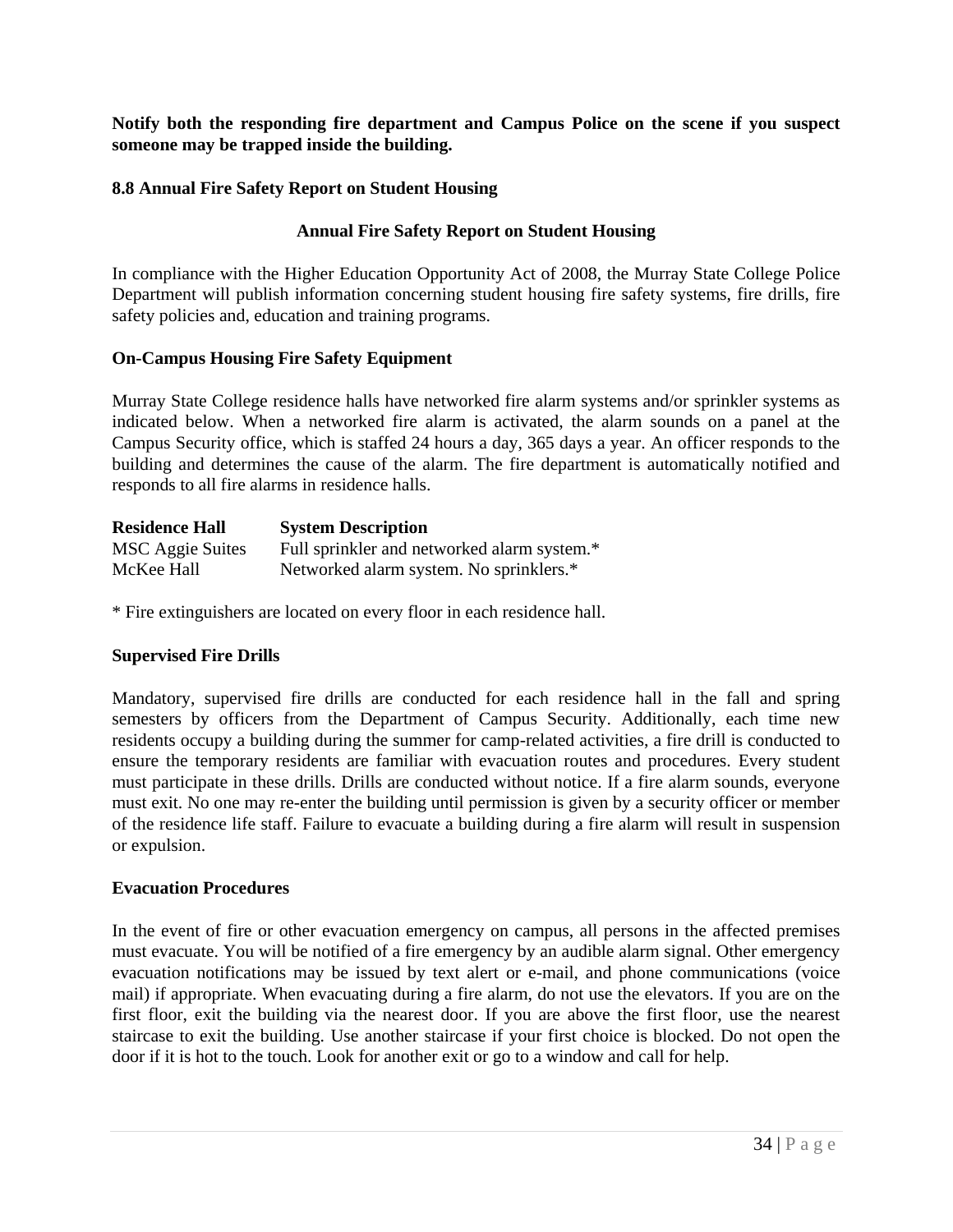When notified to evacuate, leave the building and assemble in an area where you will not hinder the approaching emergency response personnel and apparatus. Depending on the nature of the emergency, you may be directed to proceed to a particular building or other area of safety.

Students and employees should attempt to account for individuals that are known to be in the building, including all visitors. Any missing individuals should be reported to the Office of Campus Security or emergency personnel. In addition, security personnel will conduct a sweep of all floors if sufficient personnel are available and if it is safe to do so.

Wait for campus security officers or emergency personnel to tell you when it is safe to return to the affected building. Even though the alarm may stop, the building may not be safe to re-enter.

#### **Fire Safety Violations and Prohibitions (including rules on portable electrical appliances, smoking and open flames)**

The residence life handbook contains a section addressing prohibited fire safety violations. The cooperation of everyone is needed in order to avoid fire hazards. Please follow these rules to prevent fire damage and bodily harm.

#### **Prohibited items**

The following items are prohibited in the residence halls, due to possible fire hazards.

Hot plates/Cook Stoves Halogen lamps Electric blankets Toaster ovens **Microwaves** Grills Candles (lit or unlit)

Space heaters Incense/Potpourri Pots Firearms **Explosives** Dangerous chemicals Rice cookers Sun Lamps

#### **Fire Safety Education and Training Programs/Procedure**

#### **Murray State College**

Fire Safety Education Procedure

In compliance with the Higher Education Opportunity Act of 2008, the Murray State College Police Department will publish information concerning student housing fire safety systems, fire drills, fire safety policies and, education and training programs.

#### **Fire Safety Education and Training Program**

All members of the residence life staff receive fire safety training at the beginning of the academic year. All residence hall room are equipped with evacuation maps posted in the hallways with the safest and most direct exit routes from the area in case of emergency.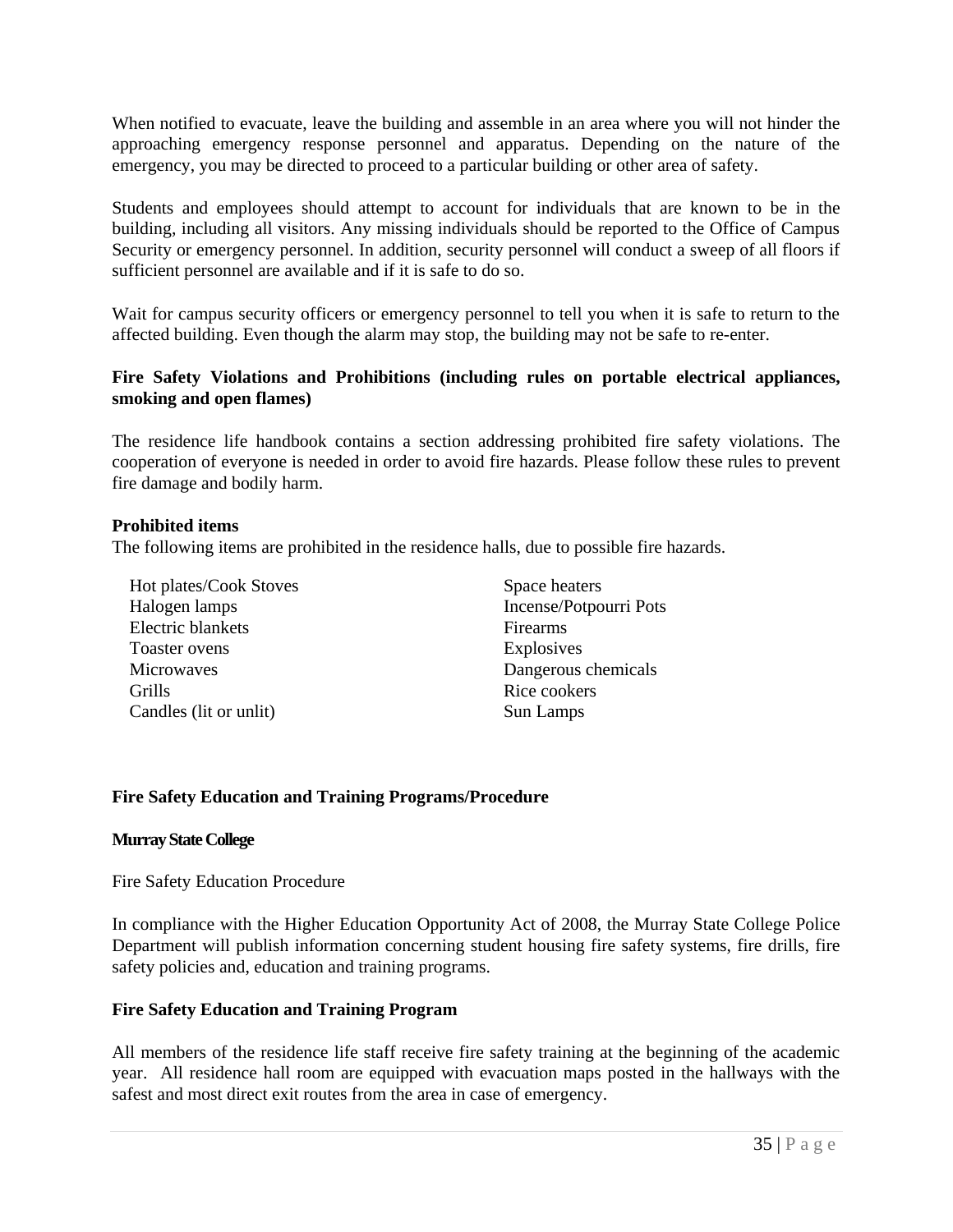## **Reporting**

In addition to the information listed above, the Department of Campus Police will maintain a log and publish an annual fire safety report that contains:

- The number and cause of any fire occurring in a residence hall.
- Number of injuries requiring medical care.
- Number of deaths.
- The value of property damaged.

If you have any questions about fire safety, please contact Campus Security (Dial 580-371-0007 or 580-371-1140)

#### **8.9 Bio Terrorism or Biological Disaster**

#### **8.9.1 Toxic Gas Release**

If airborne toxic chemicals are released in the community, outside air can be a hazard to your health. Take shelter immediately

- College officials will contact local authorities immediately;
- Close all doors and windows;
- Assistant VP for Facilities will see that all HVAC systems are shut down;
- Stay inside until the Incident Commander gives an "all clear" notification.

#### **8.10 Epidemic/Outbreak**

#### **8.10.1 Reporting Infection**

If a person becomes ill with the flu and has reason to believe he or she has been exposed to avian flu, the individual should report it immediately to the local Health Department.

#### **8.10.2 College Operations**

- The College's decision to remain open will depend on the timing of the outbreak and whether the outbreak is national or local and in coordination with local Health Department. The College will determine whether to cancel programs such as sporting events and performances occurring on campus.
- If the College is forced/decides to close, realistically it could be several months. If a regional/national outbreak occurs, decisions to furlough non-essential staff may be required to focus on keeping the College operating.
- Decisions for such downsizing of personnel shall come from the College President and/or Administrative Staff.

#### **8.11 Hazardous Materials/Spill/Exposure**

#### **8.11.1 Asbestos**

Some college buildings were built with asbestos ceiling, flooring, insulation, and other materials. Undisturbed, asbestos is not harmful. However, if an asbestos-containing material (ACM) or presumed asbestos containing material (PACM) is disturbed or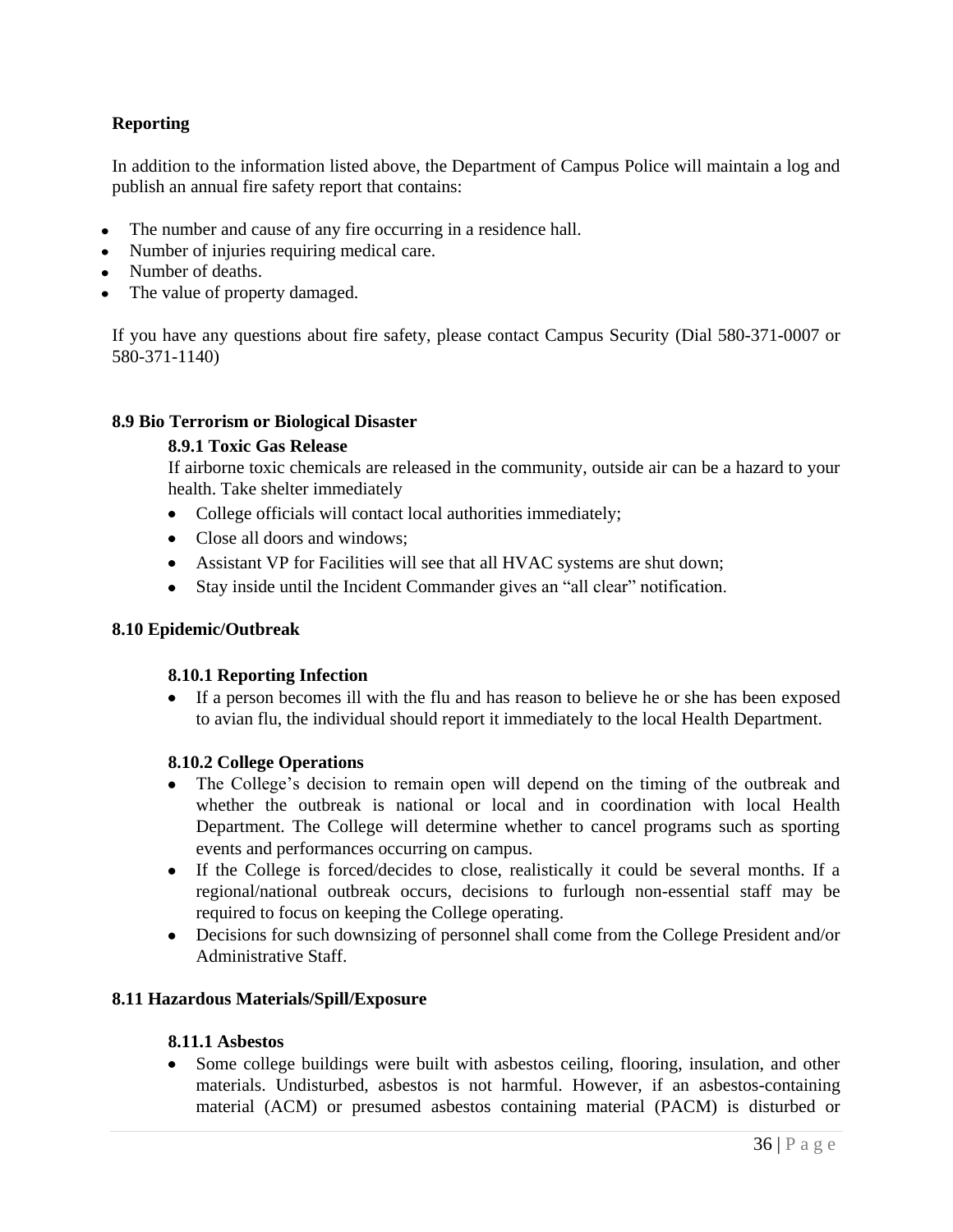damaged, asbestos fibers can be released and cause an inhalation hazard.

- Fiber Release Episode.
- Evacuate the room or area immediately to a safe area away from the building. Confine particles by shutting the door(s);
- Call Campus Police (Dial 580-371-0007 or 580-371-1140) who will notify the proper authorities;
- Do not return to the building unless instructed it is safe to do so by Campus Police personnel
- Evacuate the room or area immediately to a safe area away from the building. Confine particles by shutting the door(s);
- Return to the evacuated building will be allowed ONLY after the Crisis Management Team gives the "all clear" notification through Security and Safety;

## **8.11.2 Chemical Spills & Releases**

If a substance presents a clear and immediate danger to building occupants and c cannot be controlled, the following steps should be taken:

- Confine the substance by shutting the door(s) or closing the supply valve $(s)$ , (i.e. a gas shutoff valve in the event of a gas leak;
- Call Campus Police (Dial 580-371-0007 or 580-371-1140) to notify the proper authorities;

Clearly tell the dispatcher you are reporting a chemical spill/release and the following information:

- $\triangleright$  Name of material if known
- $\triangleright$  Exact location of spill or release
- $\triangleright$  Extent of contamination (i.e. water system, air handling system)
- $\triangleright$  Quantity if known, appearance and characteristics (i.e. solid, liquid, gas, odor, color)
- $\triangleright$  Injuries
- Your name, department, and telephone number calling from
- If needed, the Hazardous Materials Crisis Management Team from the Tishomingo Fire & Rescue will be notified, and a chemical cleanup company will be contacted
- Evacuate the room and building to the nearest assembly area
- Return to the evacuated building will be allowed ONLY after MSC Crisis Management Team gives the "all clear" notification through MSC Security and Campus Police

## **8.11.3 Chemical Odor**

- If an employee smells a chemical odor, such as a solvent-type odor or observes a chemical spill and neither poses an immediate safety threat;
- Call Campus Police (Dial 580-371-0007 or 580-371-1140) and notify the nearby faculty or staff;
- Facilities will then assess the situation and respond with appropriate clean-up materials if the spill or release is within the scope of the College's response capabilities;
- If the spill or release is beyond the scope of the College"s capabilities, a phone call by Campus Police or Facilities to 911 will call the Hazardous Materials Crisis Management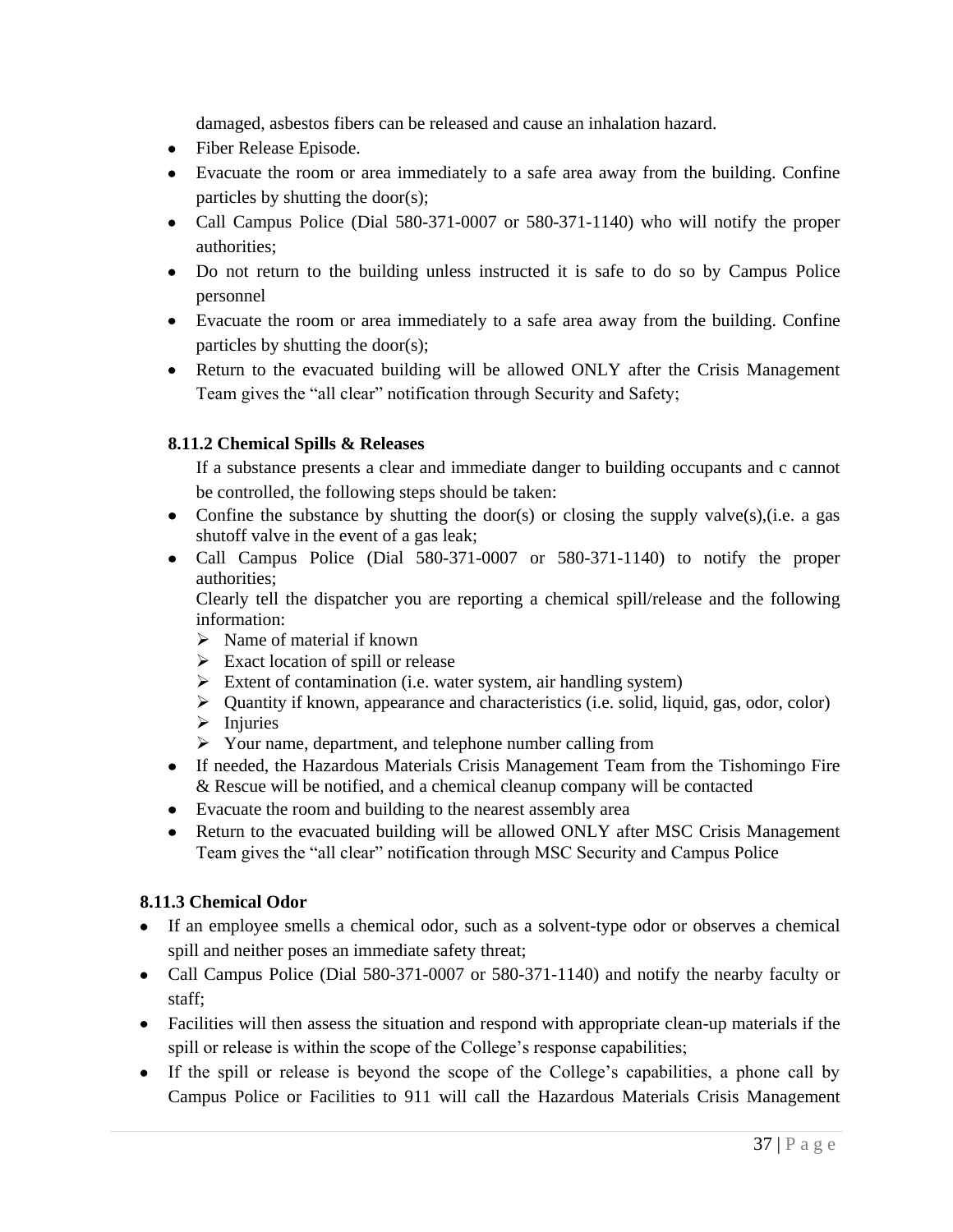Team from Tishomingo Fire & Rescue for response;

- Campus Police will evacuate the area and establish a safe perimeter until the area is safe to reoccupy as advised by Tishomingo Fire & Rescue Incident Commander;
- Return to the evacuated building will be allowed ONLY after Crisis Management Team gives the "all clear" notification through Campus Police (Dial 580-371-0007 or 580-371-1140).

## **8.12 Blood Borne Pathogens**

"Blood borne pathogens" refers to disease-causing microorganisms present in blood or potentially infectious body fluids. If exposed to a potential blood borne pathogen, report it immediately to Campus Police and fill out an incident report. A Campus Police Officer will fill out an accident report form.

The steps listed below are to be taken in response to a "high-risk" exposure incident, which is defined as an accidental puncture injury, mucus membrane, or non-intact skin exposure to human blood or body fluid. A high-risk exposure should be considered infectious, regardless of the source.

#### **8.12.1 High-risk exposure**

- Immediately and thoroughly wash the exposed site with soap and water, or flush the eye and mucus membrane with water or saline for 15 minutes;
- Report the incident to your supervisor immediately;
- Notify Campus Police (Dial 580-371-0007 or 580-371-1140), who will notify the appropriate personnel;
- Exposed individuals may be taken to Johnston Memorial Hospital Emergency;
- If you are unsure whether the above pertains to your situation, call the Johnston Memorial Hospital Emergency Room at;
- Contact with the following bodily fluids or materials are **not** covered by this section: semen, feces, nasal secretions, saliva, sputum, spit, sweat, tears, urine, and vomit. If any of the preceding bodily fluids contain visible blood, then follow the high-risk procedures listed above;
- If the exposed person does not consent to post-exposure information being released, the only information provided to the College will be a written report indicating whether a Hepatitis B vaccine was recommended for the exposed person and whether the person received the vaccination. The written report will be kept separately from the exposed person"s personnel file;

#### **8.12.2 Cleanup of Bodily Fluids Containing Blood**

If a spill or contaminated area is in a College building, contact Campus Police (Dial 580-371- 0007 or 580-371-1140)

#### **8.13 National/Regional Emergency**

If an incident should take place that requires national or regional attention, follow procedures outlined in this Emergency Operations Plan.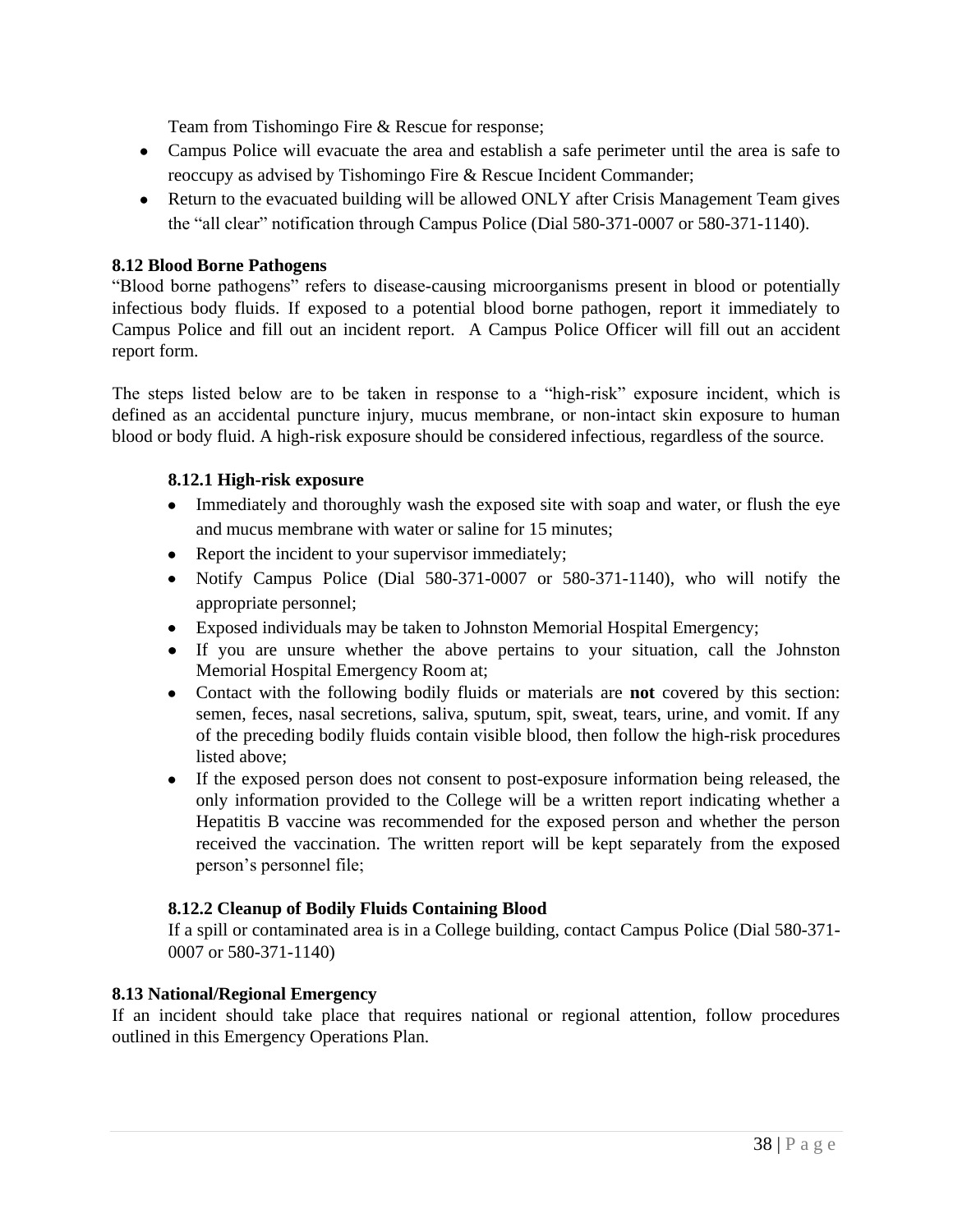#### **8.14 Protests, Marches & Demonstrations**

For further information read the College's policy on demonstrations on campus.

#### **8.14.1 Peaceful**

- Notify Campus Police (Dial 580-371-0007 or 580-371-1140);
- Supervisor of Campus Police will monitor for acts of vandalism or signs of escalation;
- Supervisor of Campus Police will contact outside assistance as needed;
- Preplanned large demonstrations may have local law enforcement presence ahead of time.

#### **8.14.2 Disruptive/Destructive**

- Notify Campus Police (Dial 580-371-0007 or 580-371-1140);
- Identify key individuals (clothing, physical description, and activity engaged in);
- The Supervisor of Campus Police will contact outside assistance as needed.

#### **8.15 Inclement Weather**

Murray State College will make every attempt to keep offices and services operating in inclement weather. There will be times when weather is too severe for normal College operation. In that event, the following procedures will be used and applies to all employees and students.

- The President in consultation with the VP for Academic Affairs shall make the final decision on whether the College shall be closed or start late based on the information provided by Supervisor of Security and Safety.
- Announcements will be made on local radio and television stations, MSC website [\(http://www.mscok.edu\)](http://www.mscok.edu/), and the Campus telephone message system.
- If unable to access any of these sources, call the College at (580-371-2371 x101).

#### **8.16 Utility Failure**

#### **8.16.1 Electrical failure**

- If possible, call the Campus Police (Dial 580-371-0007 or 580-371-1140) and clearly  $\bullet$ state the building(s) that are affected.
- Clearly state what you heard or saw before the power went off.
- Security and Safety will notify Facilities & Operations.
- Turn off all computers and other electrical equipment.
- If downed power lines are present, treat them as if they are live.
- DO NOT TOUCH any wires. Keep others away from the wires.  $\bullet$

#### **8.16.2 Plumbing failure**

- Call Campus Police (Dial 580-371-0007 or 580-371-1140)
- If it is within the scope of their capabilities, Facilities  $\&$  Operations will repair the problem. If it is not within the scope of their capabilities, the Facilities  $\&$  Operations personnel will contact the proper utility company and shut-off the water main to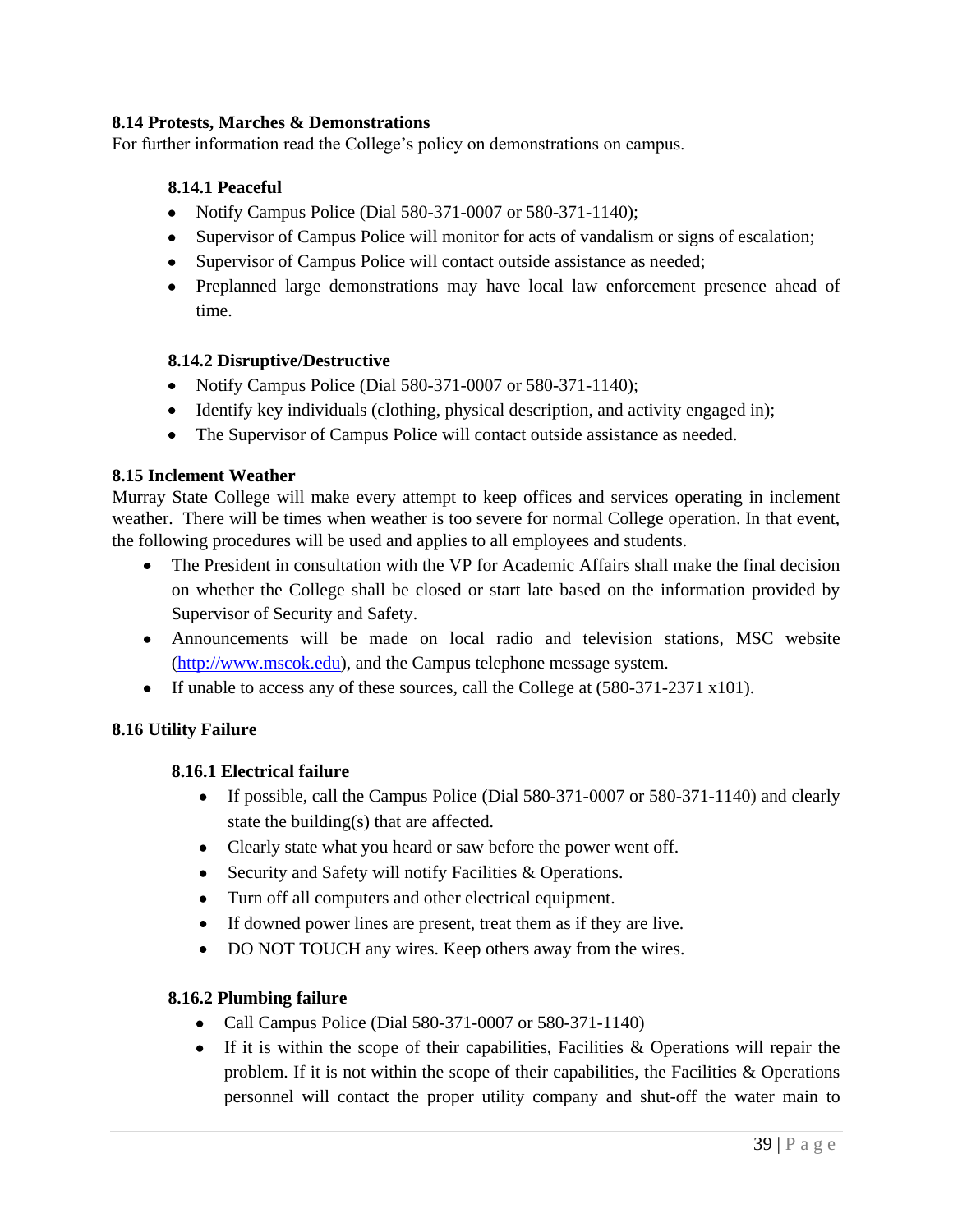prevent flooding or water damage.

Be aware of electrical power sources in wet or flooded areas.

#### **8.16.3 Elevator Failure**

- The campus elevators are serviced and inspected on a routine basis.
- If you are trapped in an elevator, remain calm and pick up the phone or push the emergency button.
- Clearly state who you are, how many are trapped, the building in which you are located, and what floor you think you are stuck on.
- DO NOT ATTEMPT TO CLIMB OUT ALONE. The elevator can resume operation at any time.
- Power to the elevator will be shut off if a rescue attempt becomes necessary.
- Facilities will notify the appropriate elevator service repair company and Tishomingo Fire & Rescue if needed.

#### **8.17 Major Communications Outages**

Major communications outages have a direct impact on the College business with respect to financial losses and operational interference.

#### **8.17.1 In the event of any of the following contact IT Director**

- Outages that directly affect the safety of students, faculty, staff or members of the College community.
- Entire building or campus loses telephone services.
- Entire building or campus loses data/information technology service.

#### **Note: Individual voice, data, or video services outages do not constitute an emergency**

#### **8.18 Missing Student Procedure**

## **Murray State College**

Missing Student Procedure

#### **Missing Student Notification Procedures 20 USC 1092 (j)** (Section 488 of the **[Higher Education](http://www.nacua.org/documents/heoa.pdf)  [Opportunity Act of 2008](http://www.nacua.org/documents/heoa.pdf)**)

Any institution participating in a Title IV federal student financial aid program that maintains on campus housing facilities must establish a missing student notification procedure and related procedures for those students who live in on campus housing.

For purposes of this procedure, a student shall be considered missing if a roommate, classmate, faculty member, family member or other campus person has not seen the student in a reasonable amount of time, reports the pertinent facts to at least one of the staff and/or offices listed below, and, if after investigation the MSCPD determines that the student has been missing for more than 24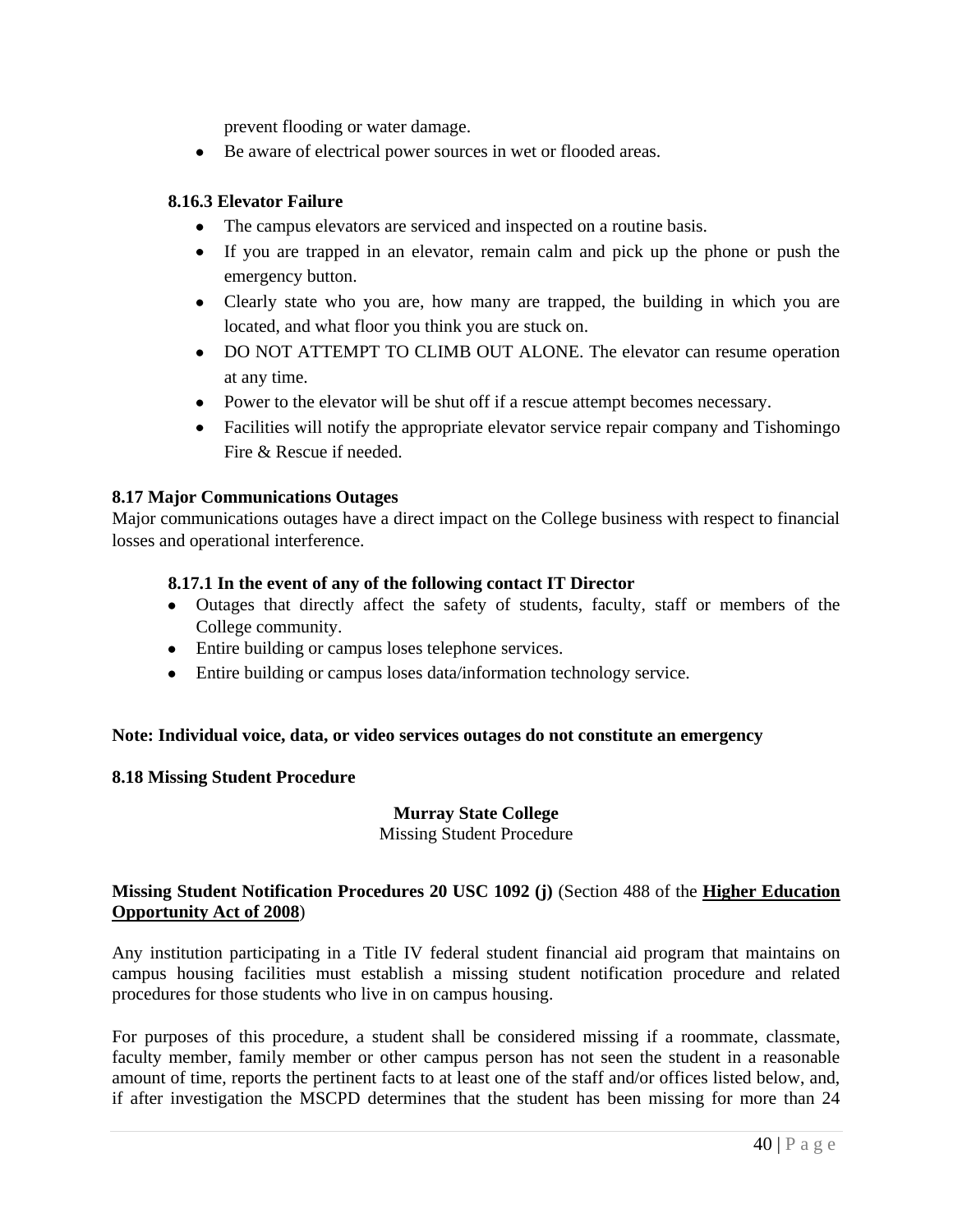hours. A reasonable amount of time may vary with the time of day and information available regarding the missing person's daily schedule, habits, punctuality, and reliability. Individuals may be considered missing immediately, if their absence has occurred under circumstances that are suspicious or cause concerns for their safety. If the initial report that a person is missing is made to a MSC department other than the Murray State College Police Department or designated office listed below, the MSC employee receiving the report shall contact the MSCPD immediately at 580-371- 0007 or 580-371-1140.

## **Procedures for designation of emergency contact information**

A. Students age 18 and above and emancipated minors. Students living on campus shall be given notice of this procedure and an opportunity during the first seven days after move-in each semester to designate an individual or individuals to be contacted by the college "in case of emergency". Contact information shall be registered confidentially, shall be accessible only to authorized campus officials, and may only be disclosed to law enforcement personnel in furtherance of a missing person investigation. In the event a student is reported missing, the MSC Police Department or their designee shall attempt to contact his/her emergency designee no more than 24 hours after the time that the student is determined to be missing in accordance with the procedures set forth below. An emergency contact designee shall remain in effect until changed or revoked by the student.

B. Students under the age of 18. In the event a student living on campus who is not emancipated is determined to be missing pursuant to the procedures set forth below, the college shall (is required to) notify a custodial parent or guardian no more than 24 hours after the student is determined to be missing in accordance with the procedures set forth below.

## **I. Official notification procedures for missing persons**

A. Any employee or student who has information that a residential student may be a missing person should notify one of the following offices and/or staff members immediately: *Director of Student Life, Resident Housing Manager, and VP for Student Affairs, or MSC Police Department.* If the notice comes to any department listed above other than the MSCPD, that office shall notify the MSCPD within 24 hours.

B. The Murray State College Police Department shall gather information about the residential student from the reporting person and from the student's acquaintances (including, by way of example, description, clothes last worn, where student might be, who student might be with, vehicle description, information about the physical and mental well being of the student, an up-to-date photograph, class schedule, etc.). Appropriate campus employees shall be notified to aid in the search for the student.

C. If the Murray State College Police Department determines that a residential student has been missing for more than 24 hours, they or their designee shall notify the emergency contact (\*for students 18 and over) or the parent/guardian (for students under the age of 18) that the student is believed to be missing. This notification must be made no later than 24 hours after determination is made. *\*Contact is contingent upon the correct emergency contact information being made available by the student.*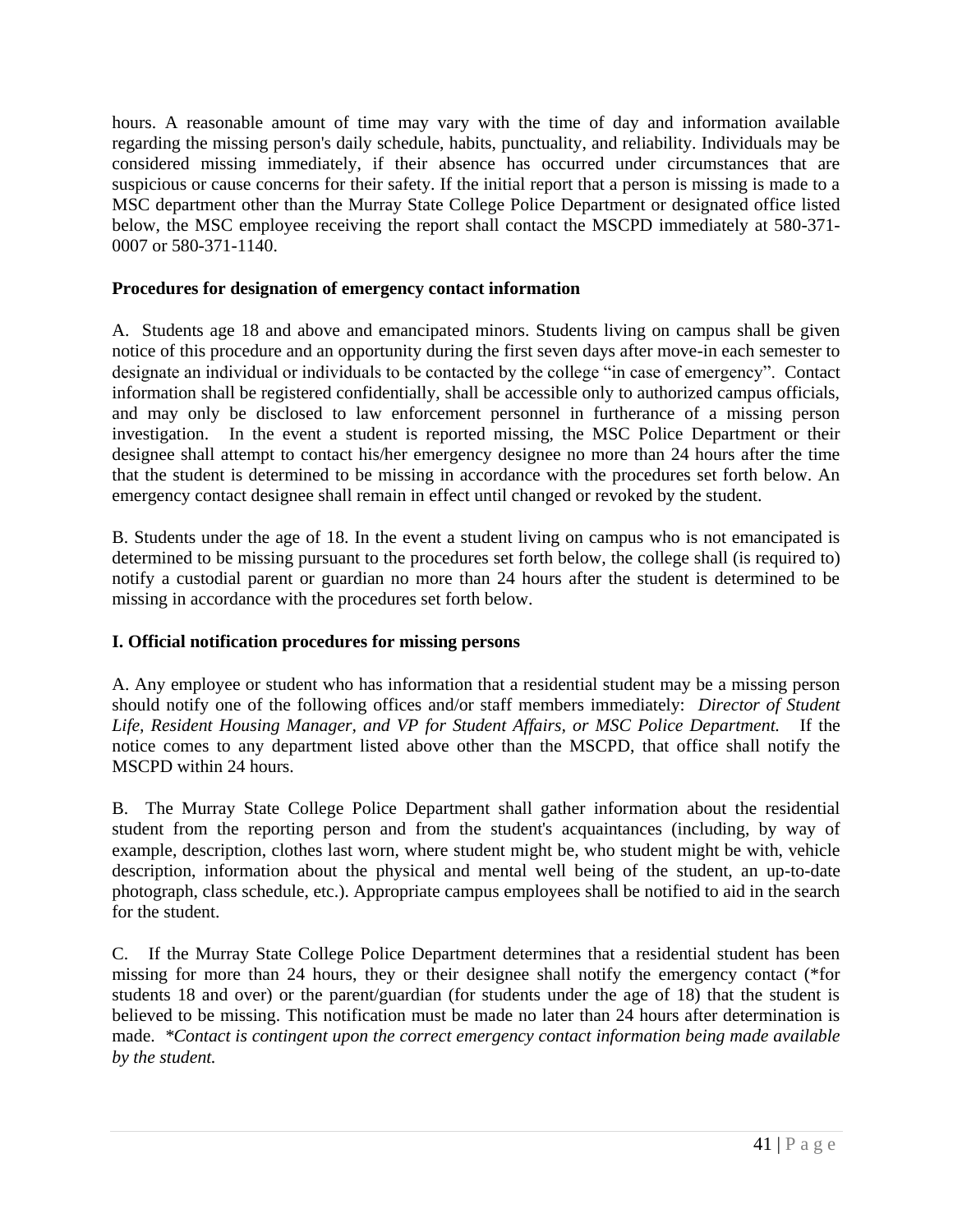#### **II. Campus communications about missing students**

In all cases when the student is declared missing by the Murray State College Police Department after an initial investigation and in consultation with other law enforcement agencies as appropriate, MSCPD will coordinate with the MSC Public Information Office to provide information to the media that is designed to obtain public assistance in the search for any missing student. This coordination will insure that investigations are not impeded by the release of information.

#### *Appendix A –Incident Command Center Information*

#### **The first person on the scene is considered the Incident Commander until he /she relinquishes it to a CMT member or emergency personnel.**

#### Incident Command Center

**Primary Location-**The primary location for the Incident Command Center is the Ballroom in Park Student Center.

**Secondary Location-**In the event that the Ballroom is a part of the emergency or is unsafe; the secondary location will be the Student Services Building Conference Room on the second floor.

**Tertiary Location-**If no safe areas are available in existing buildings, the Tertiary location will be outdoors at the SE corner of the baseball field.

#### Crisis Management Team Responsibilities in Section 3 of plan, See Chart Below

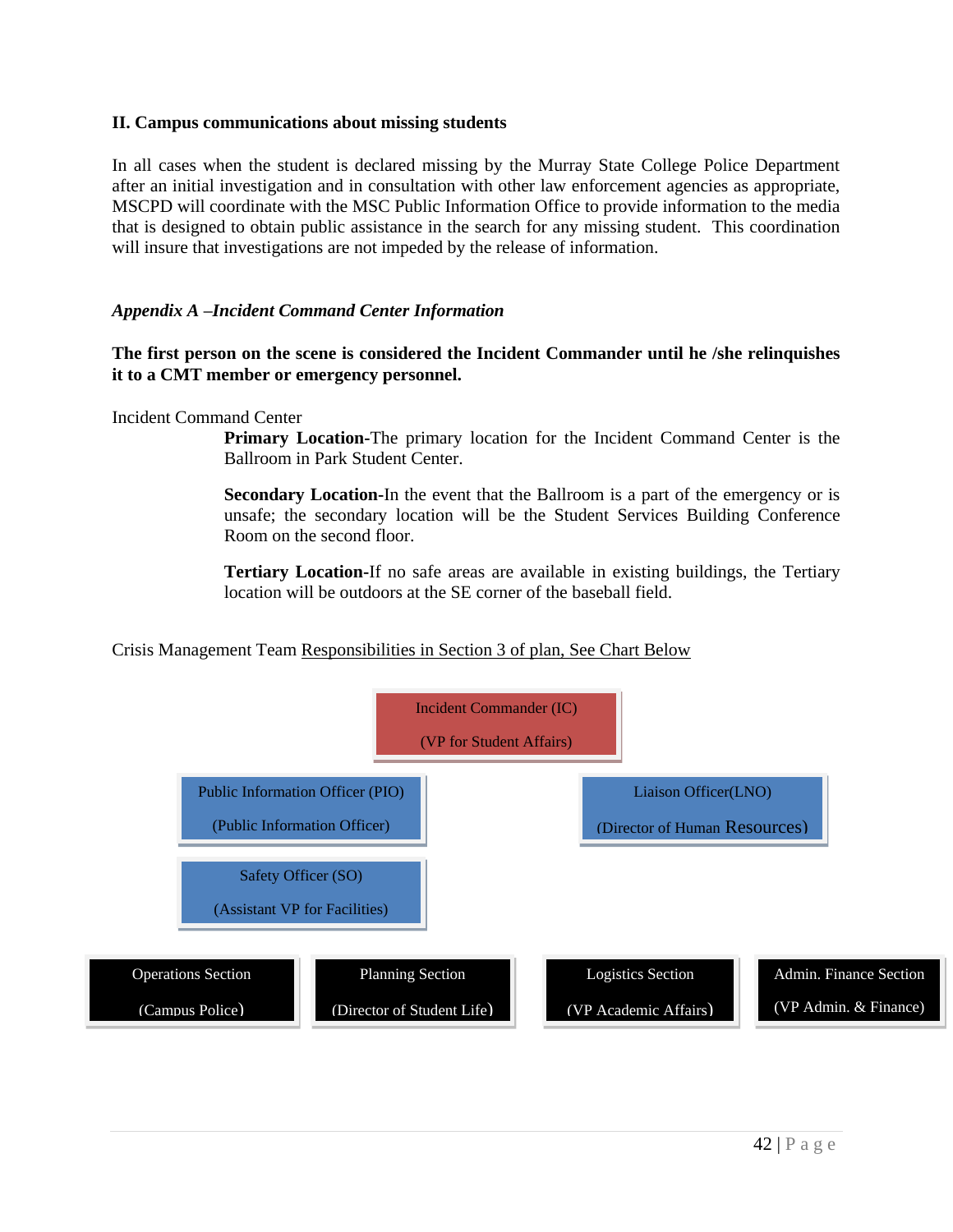## *Appendix B*

## **Murray State College – Emergency Response Kits**

The following items should be available and easily accessible at all times for the Incident Command Center.

| Copy of Emergency Operation    | Several gallons of drinking | Two-way radios            |
|--------------------------------|-----------------------------|---------------------------|
| Plan                           | water                       |                           |
| Megaphone (in office/vehicles) | Telephones                  | Cell phones and chargers  |
| Flashlights and several        | <b>Digital Cameras</b>      | Laptop and/or desktop     |
| batteries                      |                             | computers                 |
| White dry erase board and      | ABC fire extinguishers      | Gatorade                  |
| pens                           |                             |                           |
| Hard hats                      | Ear plugs                   | Eye Protection            |
| Face Masks                     | <b>Blankets</b>             | <b>Latex Gloves</b>       |
| <b>First-aid Kits</b>          | Rain gear                   | Spill Response Kit (Plant |
|                                |                             | Area)                     |
|                                |                             |                           |
|                                |                             |                           |
|                                |                             |                           |
|                                |                             |                           |
|                                |                             |                           |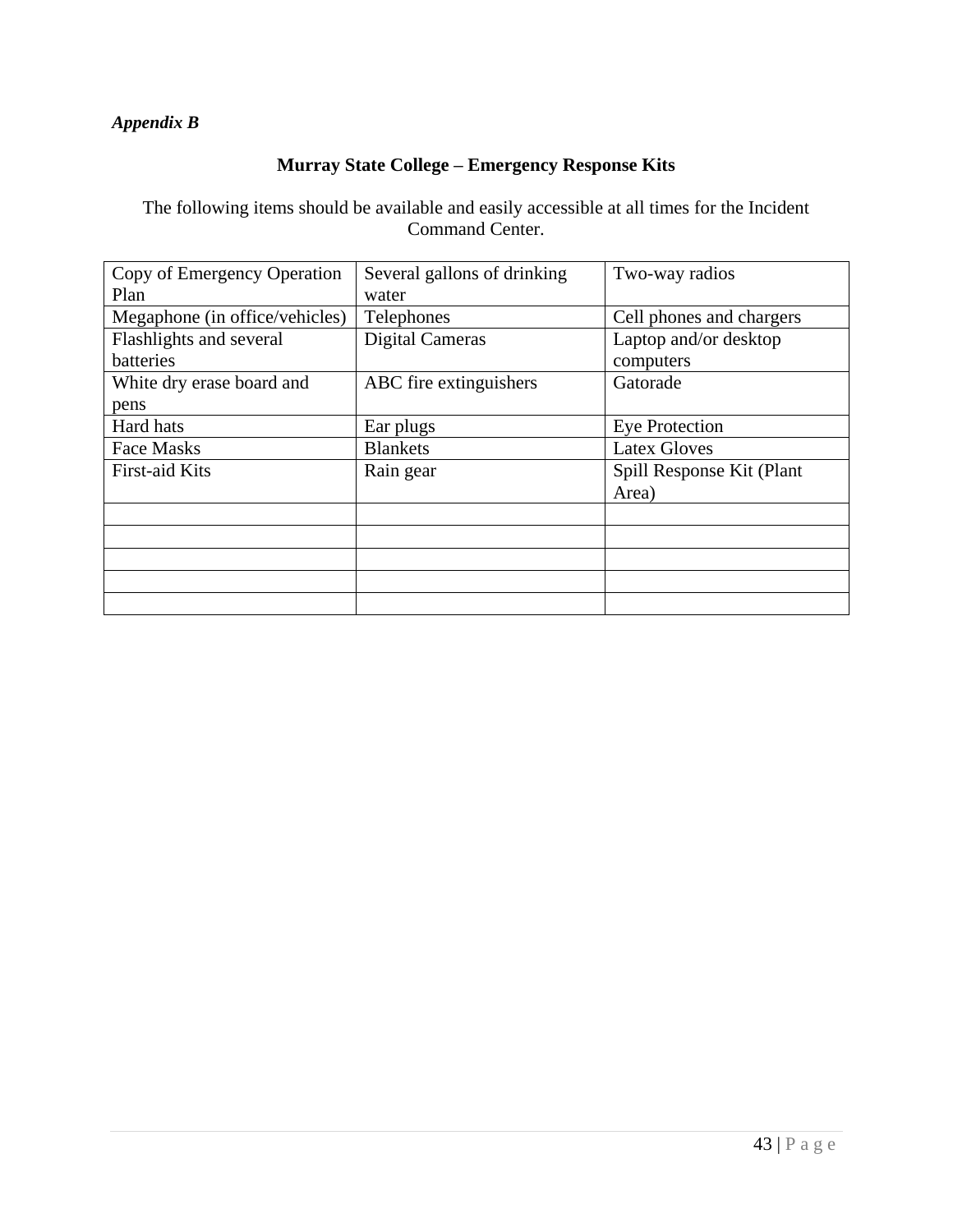#### *Appendix C-Bomb Threat Checklist*

#### **BOMB THREAT CHECKLIST**

Use this checklist to help determine the seriousness of any threat and to assist in identifying the caller.

#### **Report any threatening phone calls, crimes and suspicious activity**

#### **to Campus Police (Dial 580-371-0007 or 580-371-1140)**

Threatening Phone Calls: **LISTEN** – Do not interrupt except to obtain the following information.

#### **QUESTIONS TO ASK:**

#### **Bomb Threats**

| 1. When is the bomb going to explode? | 2. Where is it located? | 3. What does it look |
|---------------------------------------|-------------------------|----------------------|
| like?                                 |                         |                      |
| 4. What is your name?                 | 5. Where do you live?   |                      |

#### **Bodily Threats**

1. Name of the person being threatened? 2. When will this happen? 3. Why are they being threatened?

#### **Try to obtain the following?**

#### **CALLER'S VOICE:**

\_\_\_ Female \_\_\_ Male \_\_\_ Excited \_\_\_ Raspy \_\_\_ Soft \_\_\_ Loud \_\_\_ Calm  $\_\_\$  Angry

#### **BACKGROUND SOUNDS:**

\_\_\_ Street Noise \_\_\_ Traffic Noise \_\_\_ Office Noise \_\_\_ Local/ Long Distance \_\_\_ Plane, Train \_\_\_ TV/ Radio

#### **Mail Bomb Recognition**

- 1. Restricted markings such as confidential, personal, etc
- 2. Excessive postage
- 3. No return address
- 4. Foreign mail
- 5. Handwritten or poorly typed addresses
- 6. Excessive securing material such as masking tape or string
- 7. Excessive weight or lopsided packages
- 8. Pictures, drawings, or visual distractions

#### **Immediate Action:**

#### **Notify your supervisor, and call the Campus Police immediately.**

#### **Write down the caller's message in its entirety, and note your perceptions of the call.**

Phone Number the threat was received on: \_\_\_\_\_\_\_\_\_\_\_\_\_\_\_\_\_\_ Time: \_\_\_\_\_\_\_\_\_\_Date: / /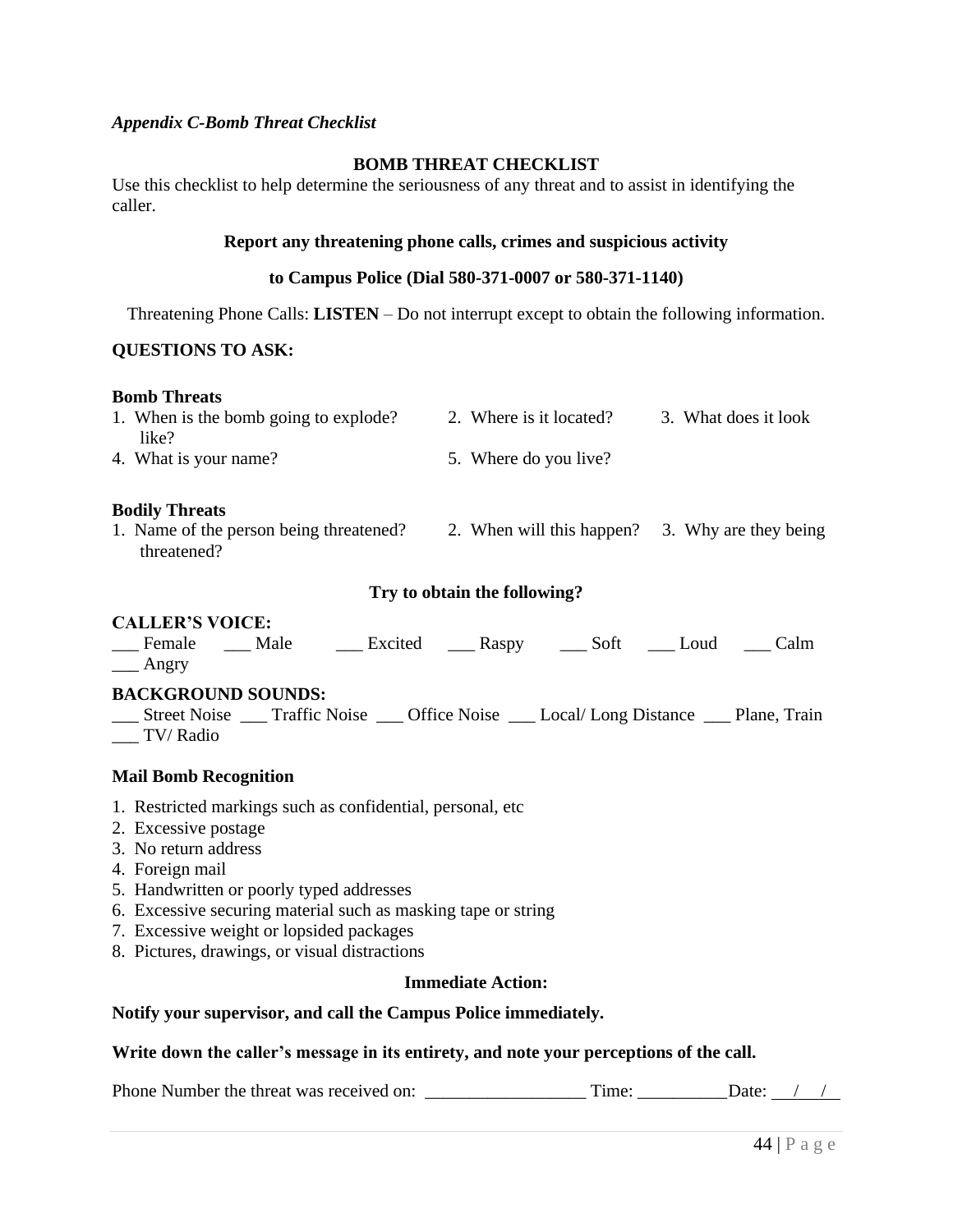## **Emergency Call List**

**(When calling from a campus telephone you must dial 9 for an outside line prior to dialing the number listed)**

| Emergency (police, fire & ambulance)            | 9-911                                       |
|-------------------------------------------------|---------------------------------------------|
| <b>Campus Police (day/evening)</b>              | 580-371-0007                                |
|                                                 | Or 580-371-1140                             |
| <b>Campus Police Emergency Dispatch</b>         | 580-371-2319                                |
|                                                 | *ask for MSC Campus Police to be dispatched |
| <b>Police Dept.-Tishomingo (Emergency)</b>      | 580-371-3133                                |
| <b>Police Dept.-Tishomingo (Non-Emergency)</b>  | 580-371-2319                                |
| <b>MSC Physical Plant Maintenance (Daytime)</b> | x221                                        |
| <b>MSC Physical Plant Maintenance (Evening)</b> | 580-371-5286                                |
| <b>Sheriff- Johnston County</b>                 | 580-371-2691                                |
| Okla. Highway Patrol-Ardmore                    | 580-223-8800                                |
| <b>Hospital-Johnston Memorial</b>               | 580-371-2327                                |
| <b>Animal Control</b>                           | 580-257-0026                                |
| Okla. State Department of Education             | 405-521-3301                                |
| <b>Red Cross-Ardmore</b>                        | 580-223-6293                                |
| Okla. Poison Control Center (24hr number)       | 800-764-7661                                |
| Governor's Office                               | 405-521-2342                                |
| Okla. Dept of Emergency Planning                | 405-521-2481                                |
| <b>Local Emergency Planning Committee</b>       | 405-371-2327                                |
| Bureau of Alcohol, Tobacco, & Firearms          | 888-283-2662                                |
| (Bomb Hotline)                                  |                                             |
| Okla. Corporation Commission Pipeline Safety    | 405-521-2258                                |
| <b>FBI</b>                                      | 405-290-7770                                |
| <b>Utilities:</b>                               |                                             |
| <b>ONG-Okla. Natural Gas</b>                    | 800-458-4251                                |
|                                                 |                                             |
| OG&E-Okla. Gas & Electric                       | 800-272-9741                                |
| City of Tishomingo                              | 580-371-2369                                |
| <b>National Emergency Response Center</b>       | 800-424-8802 or 202-426-2675                |
|                                                 |                                             |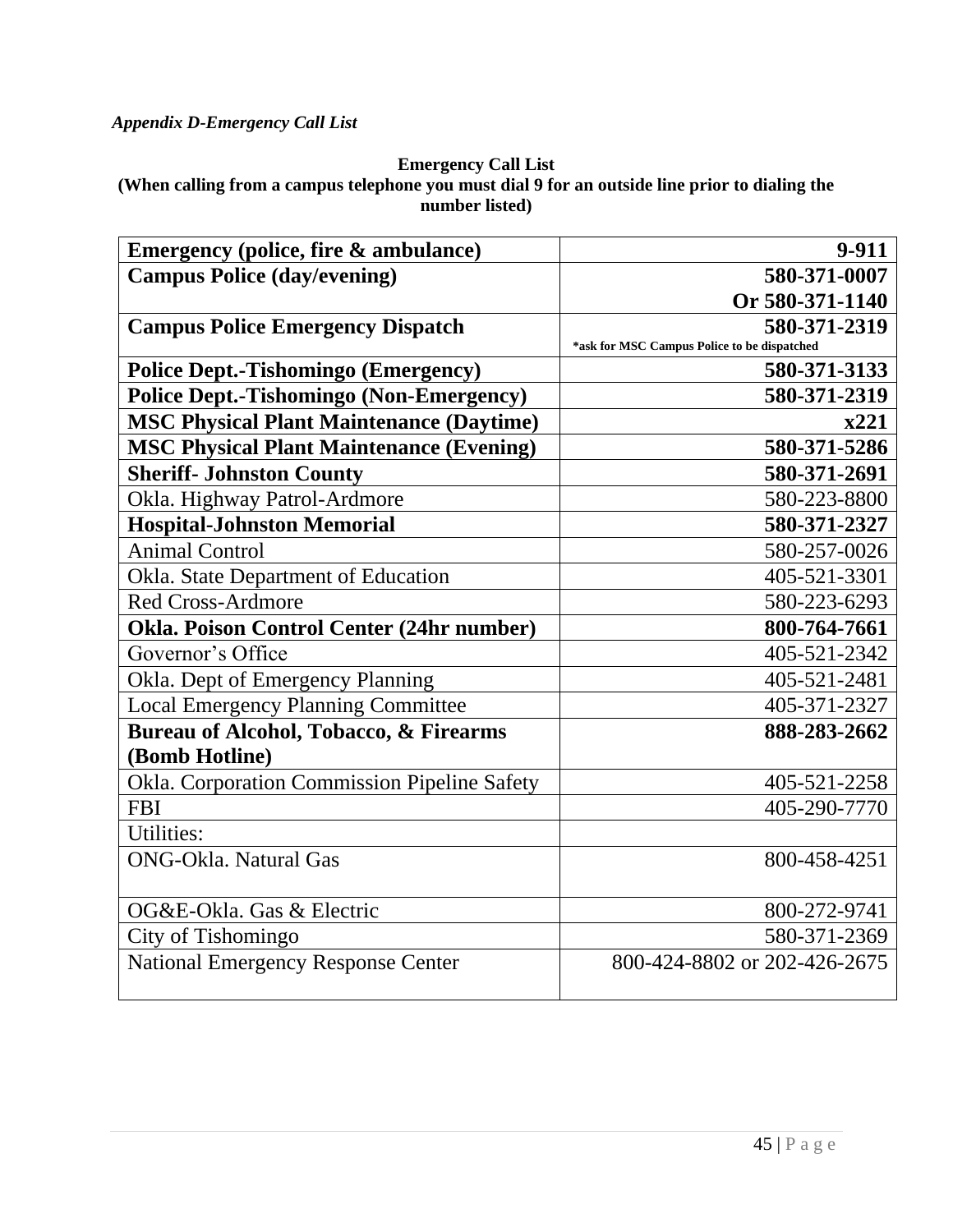## *Appendix E-Crisis Management Team Members*

| <b>Title</b>                        | <b>Name</b>                 |  |
|-------------------------------------|-----------------------------|--|
| President                           | Ms. Joy McDaniel            |  |
| VP for Academic Affairs             | Dr. Roger Stacy             |  |
| <b>VP</b> for Student Affairs       | Ms. Michaelle Gray          |  |
| VP for Administration & Finance     |                             |  |
| Assistant VP of facilities          | Mr. Gary Cook               |  |
| <b>Assistant VP Admin. Services</b> | Mr. Dennis Westman          |  |
| Assistant VP Enrollment Mgmt.       | Ms. Lynette Kirk            |  |
| <b>IT Director</b>                  | Ms. Christina Gill          |  |
| Campus Police                       | <b>Officer Ted Woodhead</b> |  |
| Director of Student Life            | Ms. Sonya Campbell          |  |
| <b>Public Information Officer</b>   | Ms. Erin Knight             |  |

## **Crisis Management Team Members**